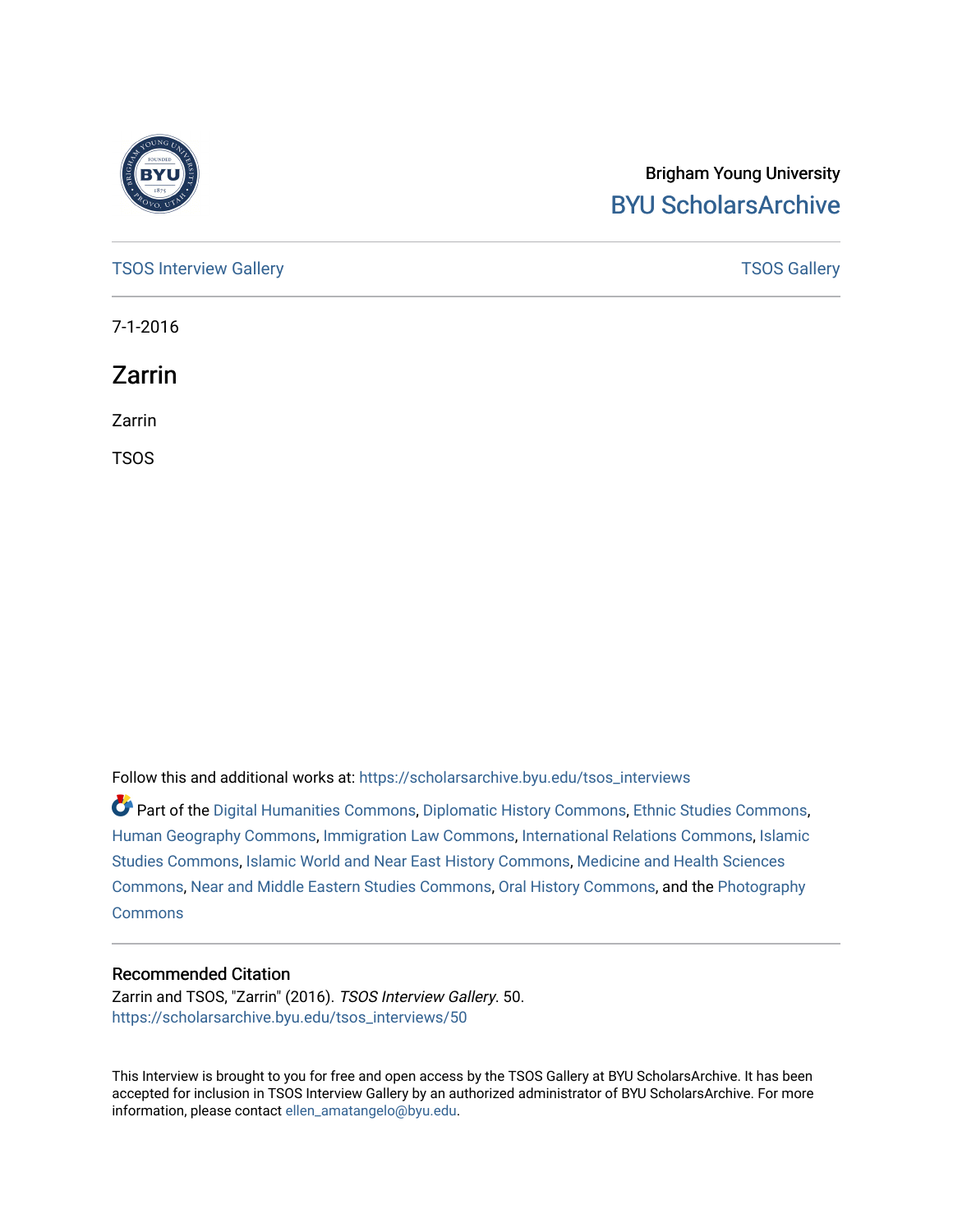Interview taped at the Oinofyta Refugee Camp, Greece

Zarrin(female, 32), who spoke English answered Morgan's questions

Her husband, Belton (m, 35), was present and gave a few statements.

Children (not on camera): Maseeh (m, 8), Pari (f, 7), and Hamed (m, 5)

Interviewer: Morgan Gibbons

1 July 2016

#### **Also included: 2018 follow up interview, Germany**

transcribed by Twila Bird, 4 Jan. 2017

**Introduction.** My name is Zarrin. I am from Afghanistan. I live in Herat City. In Afghanistan I was a teacher, the government, Minister of Education — English teacher. My English is not good very well with you. Your pronunciation is different than me.

**Life in Afghanistan.** Because the security in Afghanistan doesn't good. My life was danger because my husband was a businessman — carpet, hand carpet worker. [He made carpets by hand.] My life was very great in Afghanistan. My children was study in priority school. My brother worked a technical assistant, public defense, the government, Kabul. And my life was very dangerous. The Taliban all the times warning my husband. Your husband must warning about the exact location of my brother because he was a technical assistant of minister of public, the government, from Kabul. And many times my husband announced [they told my husband], "If your brother wife [wife's brother] came to Herat City and your house, you must call for the Taliban. If you not call, after that, you and your children and your wife who go to school, we take her and kill her."

**Decision to Leave.** My economic was very gay. I don't have any problem with my life. I like my life. In Afghanistan I have a big house, like [a] garden. My wife [husband] was a rich man; he has a lots of money.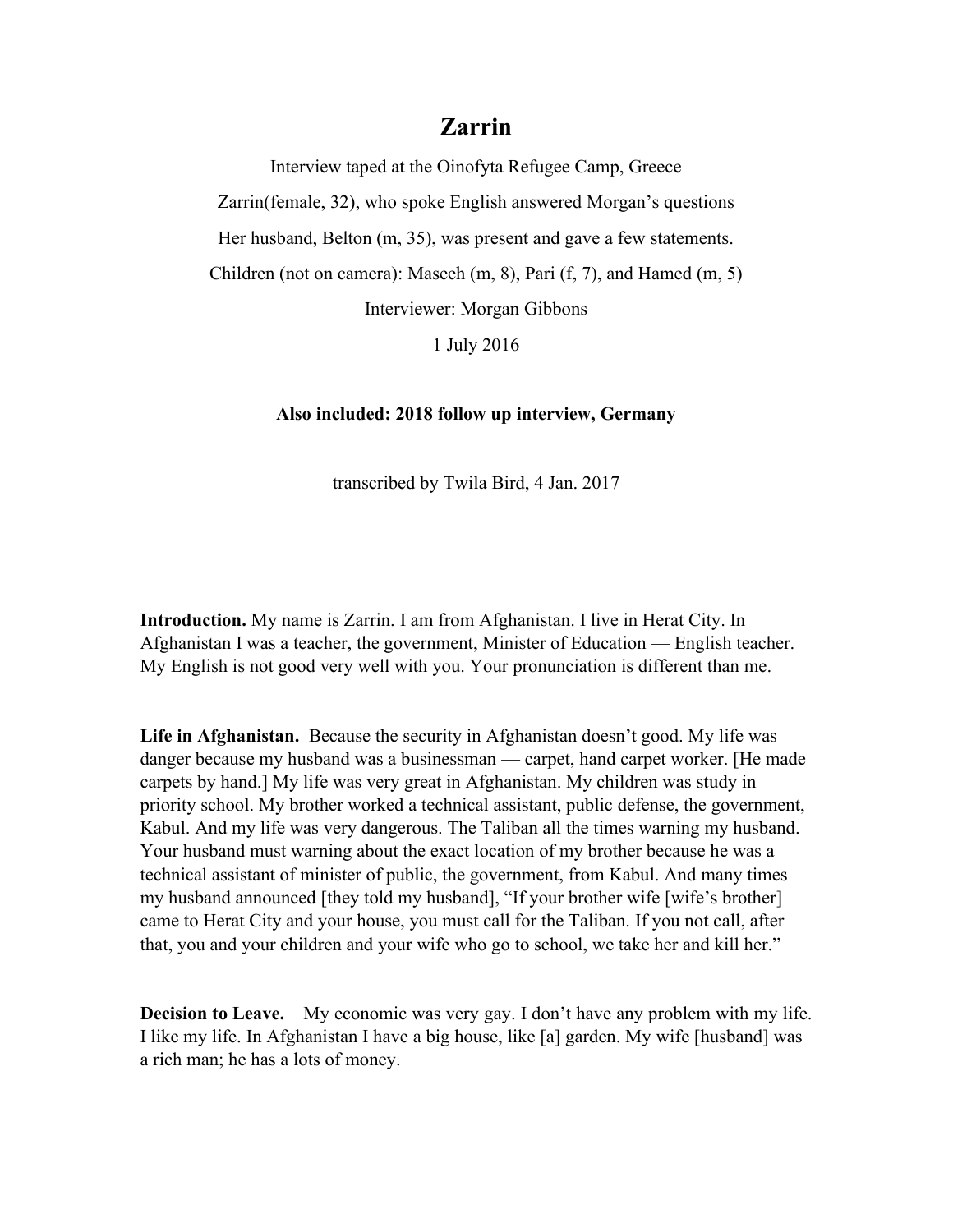All the time the Taliban warning my husband about my brother, about me. "Why your wife go to school and teach children? If your husband [wife] go to school [we'll] take the acid on [her] face and take (stolen) your children. If you not aware me about your wife['s] brother, I killing you."

After that I call for my brother. My brother life [lives] in Kabul. I said for my brother, "My life is very dangerous. What should I do?" After that my brother say to me, "You must leave country because maybe your husband, you, me and my children are stolen and kill them." After that it was hard, very difficult for me to get a decision because I like my life. No problem my life. I have a good life. My economic was very gay. No problem with my life.

After that, decide and came to here. Very difficult, for buy car, for buy food very, very difficult for me. And came to here.

**Chit chat.** *[Back and forth chit chat between Morgan and Farahnaz here explaining some of what has been said before.) One new bit of info: her brother was an engineer.*

**Taliban kills educated Afghans**. Because he is an engineer, the Taliban don't like [educated ] engineer. If [they]take an engineer and ask him, "You are engineer?" if he said, "Yes," they would kill him. [Farahnaz draws her hand across her throat to emphasize the point.] Because the Taliban don't like study, education, because my brother worked the (mossisa?), before my brother work (mossisa?).

**Ban against women outside of home.** They don't like education, don't like the woman go to school. [They asked my husband] "Why your wife is go to school and teach? The woman never go to school teach the students, never go to (wassa?). Just the woman stay at home. Not outside.

**Death threats.** I like my life because I have a very good life in Afghanistan. My economic was very good.

[We had to leave] Because all the time warning, many times warnings my husband, "You must give about the exact location [of your] brother-wife [wife's brother]." He [her husband] go to from Qal'eh-ye Now [city, pop. abt. 15,000] take a carpet [business] and come [to] Herat City [nearby city, pop. 492,000] because he was a businessman. In Qal'eh-ye Now it has lots of Taliban. When the Taliban (?) my brother and my husband and give a big lighter — the commandant of Taliban — warning about my brother and me. Every time said for my husband and give some letters, "When your brother-wife and your wife go to school, you must give about your family." The Taliban.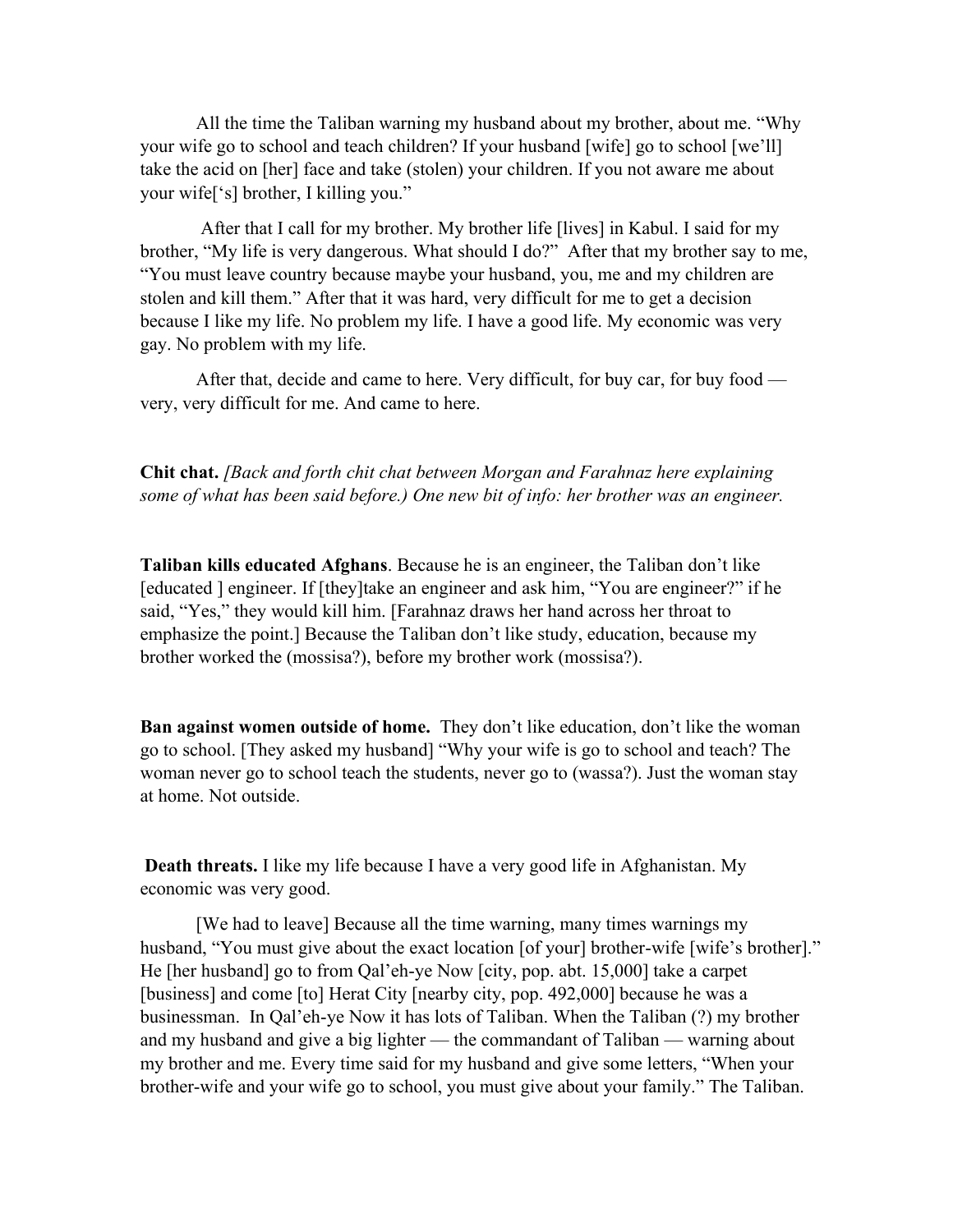"Why your wife is go to school? Why she teach?" After that my husband said, "My wife is not go to school."

**Encounter with Taliban at School.** One day my husband with me go to school, in front of school, by car — and the Taliban — my husband has a lots of work and a meeting [so he left]. After that, the Taliban they were coming in front of my school and their car is at stand [stopped]. And call me, "Come here." I not go to. Then I see. I do know this pupil then I see, I shouted. All the person is coming and the car is very soon run. [They left.]

And after that I call with my husband. Back into the school I said to [told] the principal. After that the principal called my husband and my husband came back [to get] me and take me. After that I called for my brother. "What should I do? It is like life. I can't live life here. This life is very difficult for me. Every time I wear my clothes, I go to the school, I teach, my mind is good to teach students. On holiday, my husband has work and can't come to follow me. I go to home and another person, a Taliban, is stand [standing there] and maybe he stolen me or my children is stolen. After that my brother told me, "You must leave here. You go to Holubar (?)" And after that my husband decided to come here.

**All of their money thrown into sea.** I think there was open the border. I never think about they close the border and came to here. And when I came to here, my husband collected lots of money and my money was into the back. When I came to sit in the rowboat, in the ship, the Mafia said to me, "All the back, all the person take and throw into the sea. If you not throw into the sea, maybe all the person into the sea." Because the ship is [full of] water, water! [She indicates with her hands up high on her chest how high the water level was in the boat.] My dress, yes, my clothes were wet. I don't remember my money is into the back. The Mafia took all the back and threw into the sea.

**Husband Loses Consciousness from Stress.** When we arrived, my family and other persons, in the island, Greece, my husband called me. "Where is your bag?" I said, "Into the sea. Into the boat." When my husband see my bag is not into the boat, my husband is shouting and fell out onto the ground. After that the Greece person — police — come and take the shoulder of my husband and put him in the hall. And the doctor is there. The doctor come and examine my husband. That doctor doesn't know about the diseases and called another doctor is [to] come. And he checked [him] and after that they bring an ambulance and give oxygen because he doesn't have breath. Because he lost the money. [He passed out following his anxiety attack.]

I'm crying, "What should we do?!" My children is crying and I am crying. "I want my husband. Maybe my husband is lost [will not live]."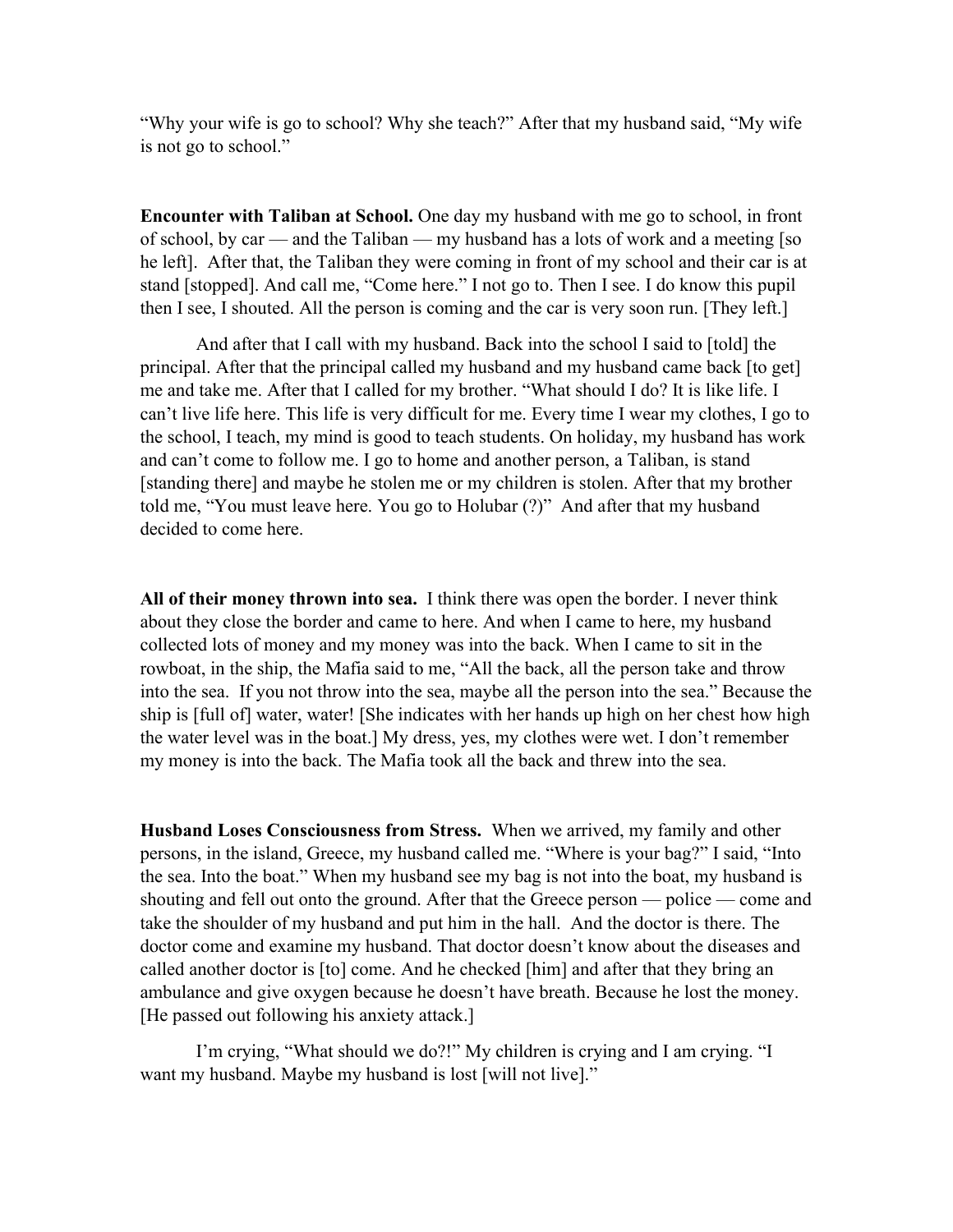Now he is OK. After two hours they gave oxygen and some tablets and the doctor examined and after two hours let him go on the bus into the island. And all the time I memorized my life and my money and worried about this. It was very difficult.

**Distress while husband is unconscious.** My family is shouting. The doctor is worried about him because his color was very yellow — very, very bad. Not he can speak. Not he can open eye. Not hear. Because when the boat is arrive at the island, he shouted. Maybe, I don't know, he's never sick and or had an attack. Never. And he doesn't breathe. I think my husband has died. All my family, my children and me is crying about my husband.

**While in Turkey, her dread of crossing sea in unseaworthy boat.** The Mafia said I go [went] in the ship despairing. Every time the Mafia — because we have lots money and gifts for the Mafia — the Mafia said, "You go in despair to sit in the plastic boat." One week (or two week) we stay in Turkey. My husband said to the Mafia, "I have lots of money give to you [for] my family to buy (dispur?) ship, not the plastic boat." The Mafia said, "OK." Every time said, "OK." When I came insight the sea, he said, "Go! Go! Go! If you not go, you never go to ship (dispur?)."

After my family is have to go to sit in ship, when my boat is into the sea, lots of water — my clothes, my children — maybe my children is dead and into the sea. I'm shouting! The Mafia said, "No, no. Go! You must go!" And after that, when we arrived, the police is coming, arriving, and taking my ship, my boat, and the hoy (?), all the person is take. And when my husband see, didn't see the boy (?), he shouting because I don't want to stay here [in Turkey?]. I want to go to (?) and(?). Because he [pointing to her husband] was lots of money.

**Not happy in Greece.** Now we don't have any money here because I lost the money. I lose and I don't have money. This life [here in Greece] is really difficult for me. All the time my children didn't eat this food because this food is not good — no oil, no salt, no delicious. All the time my children crying. My small children is sick. And I take to [pharmacy] and some medicine for my children. I tell my children, "It's hell. Good."

**Bribery to get food and documents?** [I'm unclear what she's trying to say in this section. I think she's talking about being separated from her husband for three days while he arranged for food and documents.] Eighty hours buy food came from Iran to camp to, and Turkey for the (?), for the visa. In Afghanistan, when I came to the life, my passport came in the Iran. At first I think the passport. Just for three days, three days, my husband give the passport. Because he has lots of money, he has to pay lots of money for the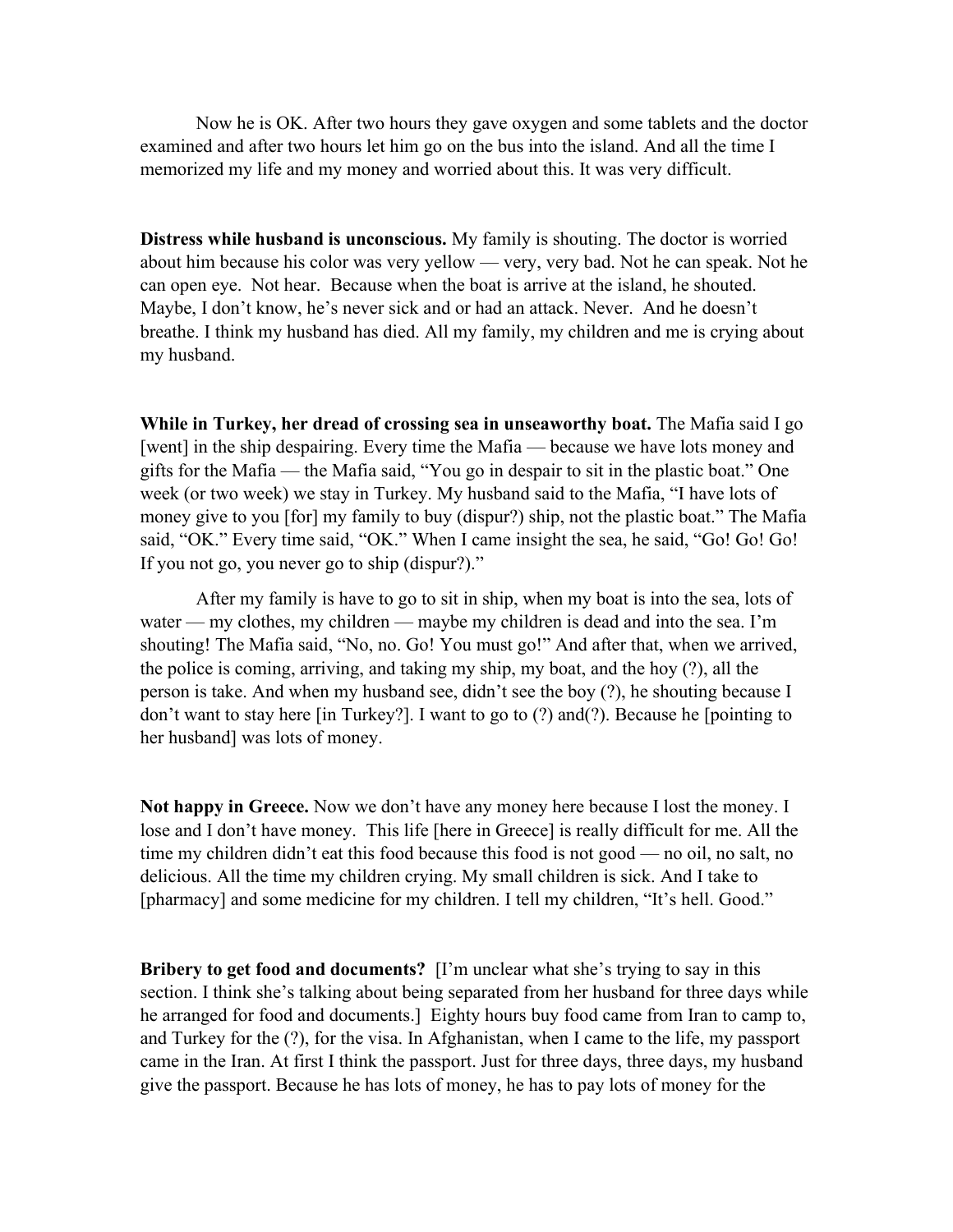government people and for three days he give a passport. And leave here. Because the Taliban every time warnings for my husband. I'm very afraid.

*[Morgan tells Zarrin he's about out of time for the interview and asks her to ask her husband if there is anything he wants to add — that she can translate for him.]*

**Arduous trip from Afghanistan to Turkey.** My husband said in Afghanistan when he leave to come to Iran and in Iran came to Turkey to buy food eighty hours buy food, all the time, all the time my children, my wife, were thirsty and eat snow. Because no water. No beart  $(?)$ .

He said the back is behind my husband here one children is into the neck-shoulder [on his back], one daughter is in my hand [she indicates by gesturing holding a child in her arms against her shoulder], and one children is run [on his own].

**Distrust of Mafia (Smugglers)** The Mafia said to my husband [that] just one of us run to buy food. The Mafia said, "No." When I call my parents, my brother, I said, "If you or every person wants to go buy Mafia," I said "Never go. Never!" I promise for every person every time I call for the family or another person, I said, "Never go to buy Mafia! Mafia said 'No.' Never go to buy ship."

**Nightmarish Fear of Sea journey.** It is my advice for another person. "Never come by ship in the sea!" Because the sea is really dangerous. All the time my dream I saw  $-1$ think my family is into [drowns] in the sea. It was very dangerous for me. Sometimes at the midnight I was crying in the dream. My husband calls me, "Sandup (?), why you crying?" When I sit in my place I mortify (?) [think] about the journey, about the sea. I don't like sea. I don't like to ever [go to] the sea. It was very, very bad — very dangerous for me. [At this point she is tearing up and showing stress.]

**Their first, unsuccessful attempt at a sea crossing.** [She translates for her husband again here.] When I was back in (?) and (?), I came to buy food — three hours. After that I came in the forest and came in the boat. When the boat is go into the sea, because the sea was like a storm, the boat [tipped] into the river. And the Mafia take the persons [out]. The sea was lots of storm. Much. The water is [she makes motions with her arms indicating waves were coming into the boat].

**Zarrin oncludes.** With my children and my husband come into the forest to camp near the sea. It was very difficult for me. Every time my advice for another person, "Don't go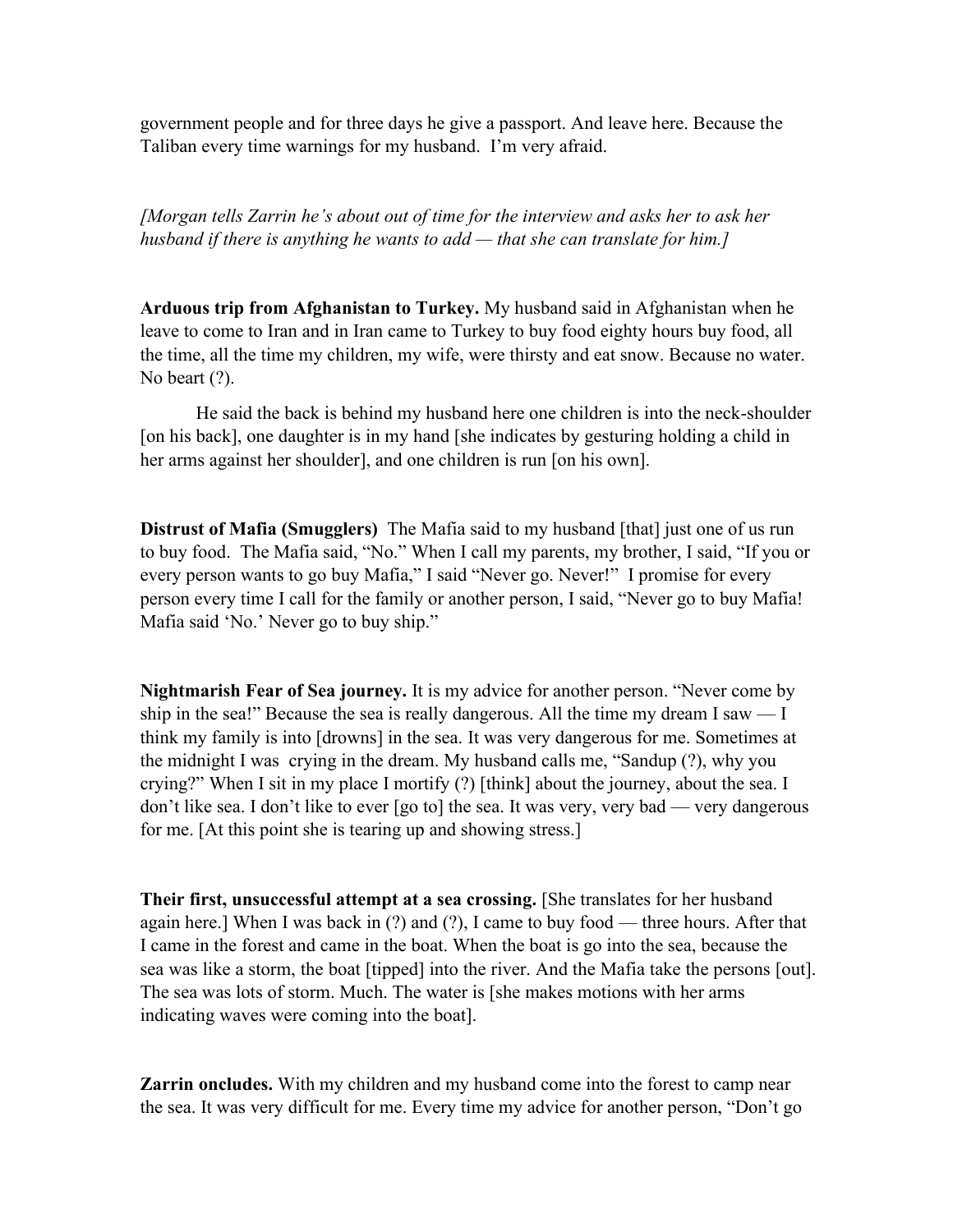in the sea! Because very dangerous." Now we come here. Never open the border. We stay here. This is very difficult for my family. [She is showing a lot of stress at this point holding back tears.]

### 2018 Germany

### Interviewer Melissa Dalton Bradford and Twila Bird

### Photographer Annie Gedicks

### **Zarrin**

Help is the most important. Help, safety and family. Be together with your family.

### **Melissa**

This is this beautiful, oh I tell many people about this woman. I talk to people and I say this woman, Faranaz she is smart. She is beautiful, she is strong, she has survived so much. You people cannot understand how strong this woman is. I tell many people about you. Many many people in different countries. In America, in France, in Germany. [FOREIGN DIALOGUE]

### **Interviewer**

Who is she? [FOREIGN DIALOGUE]

## **Twila**

She is in Serbia still.

## **Zarrin**

No in Bosnia.

### **Melissa**

She is in Bosnia.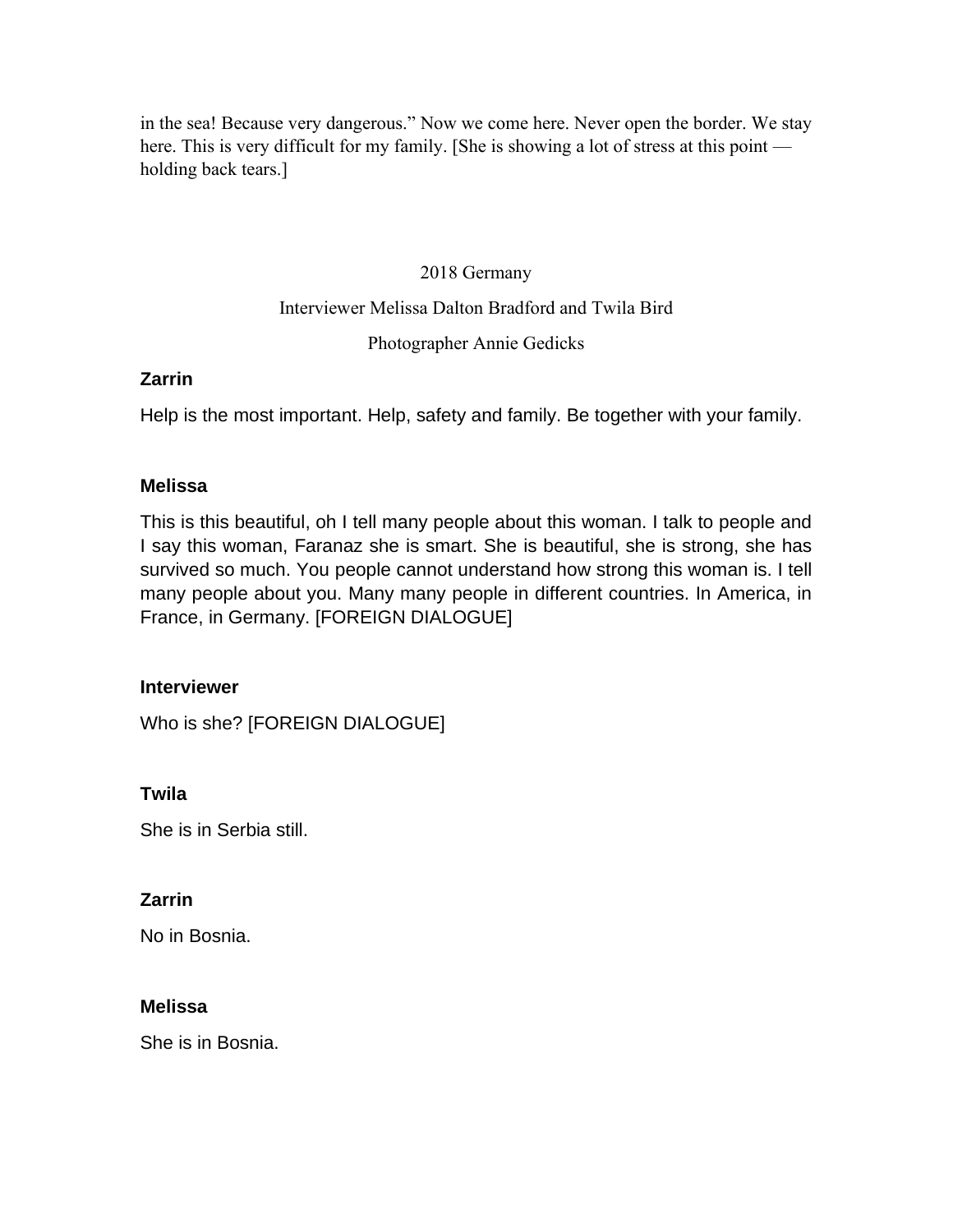Yes the directions are very difficult.

### **Melissa**

Very very terrible. So you went from Afghanistan, you went to, you were first family in Oinofyta.

### **Zarrin**

Yes the first.

### **Melissa Dalton Bradford**

Before Lisa?

### **Zarrin**

Before Lisa yes.

### **Melissa**

You are more important than Lisa. [LAUGHS] [FOREIGN DIALOGUE]

Doctor Frederic and Marcos. Doctor Frederic is German I think. I don't know Frederic.

## **Zarrin**

From Africa.

### **Melissa**

Oh from Africa. Oh I don't know that OK. So you go to ... and you stay how long? How many months in ...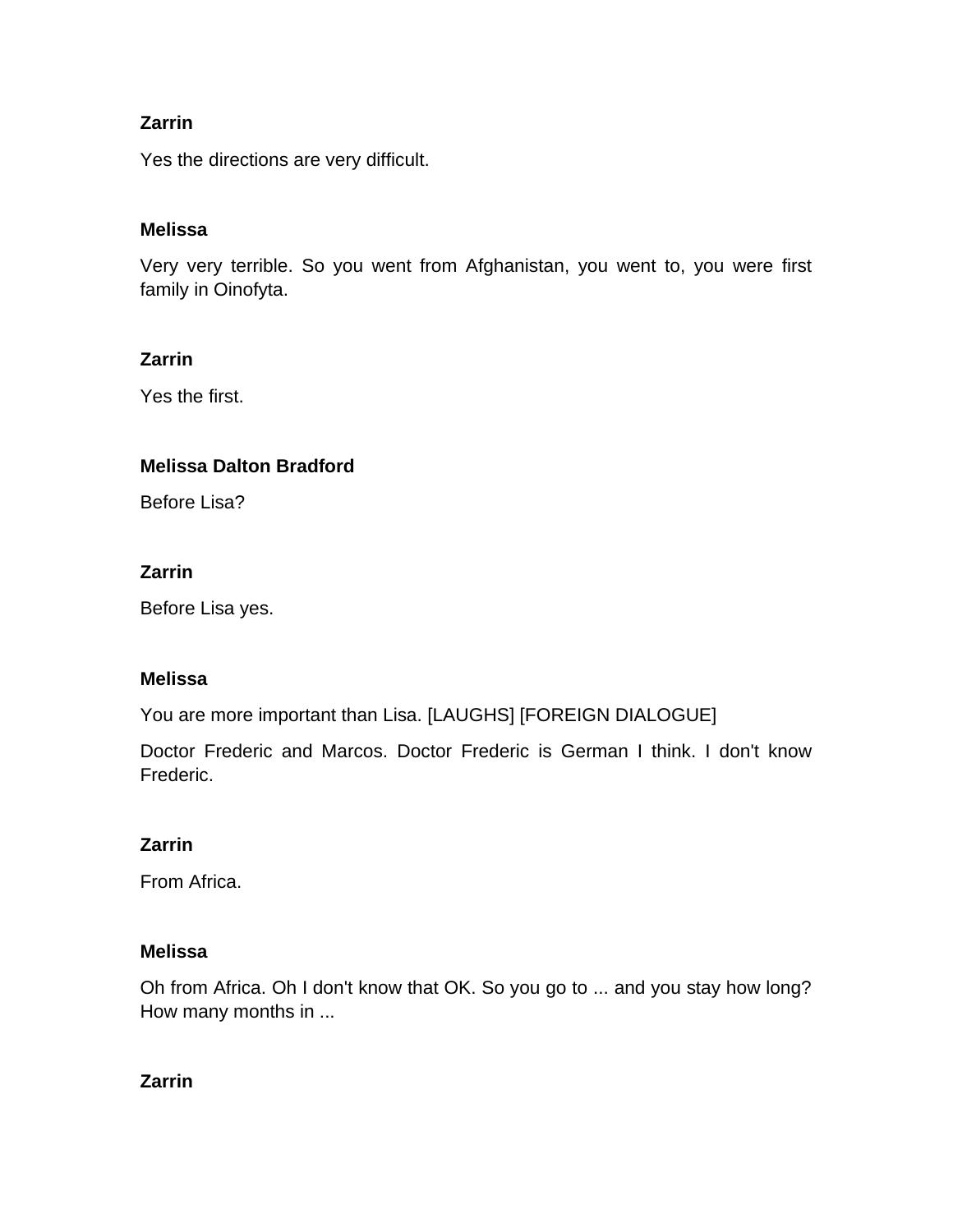Ten month. Because uh [FOREIGN DIALOGUE]

One hundred people sent in Canada.

### **Melissa**

So someone said they did interviews and then one hundred people went to Canada.

### **Zarrin**

Yes but not bring.

### **Melissa**

But didn't bring you.

### **Zarrin**

Ten month all families wait and when they arrive on Canada. All so happy because they are to to go in German and that country is great and the language is English. It's very easy.

### **Melissa**

Easier, yes easy to learn.

## **Zarrin**

And safe and maybe get the house, everything is good but nothing.

### **Melissa**

No nothing comes because America and Europe closing all of the doors right. Closing all of the borders.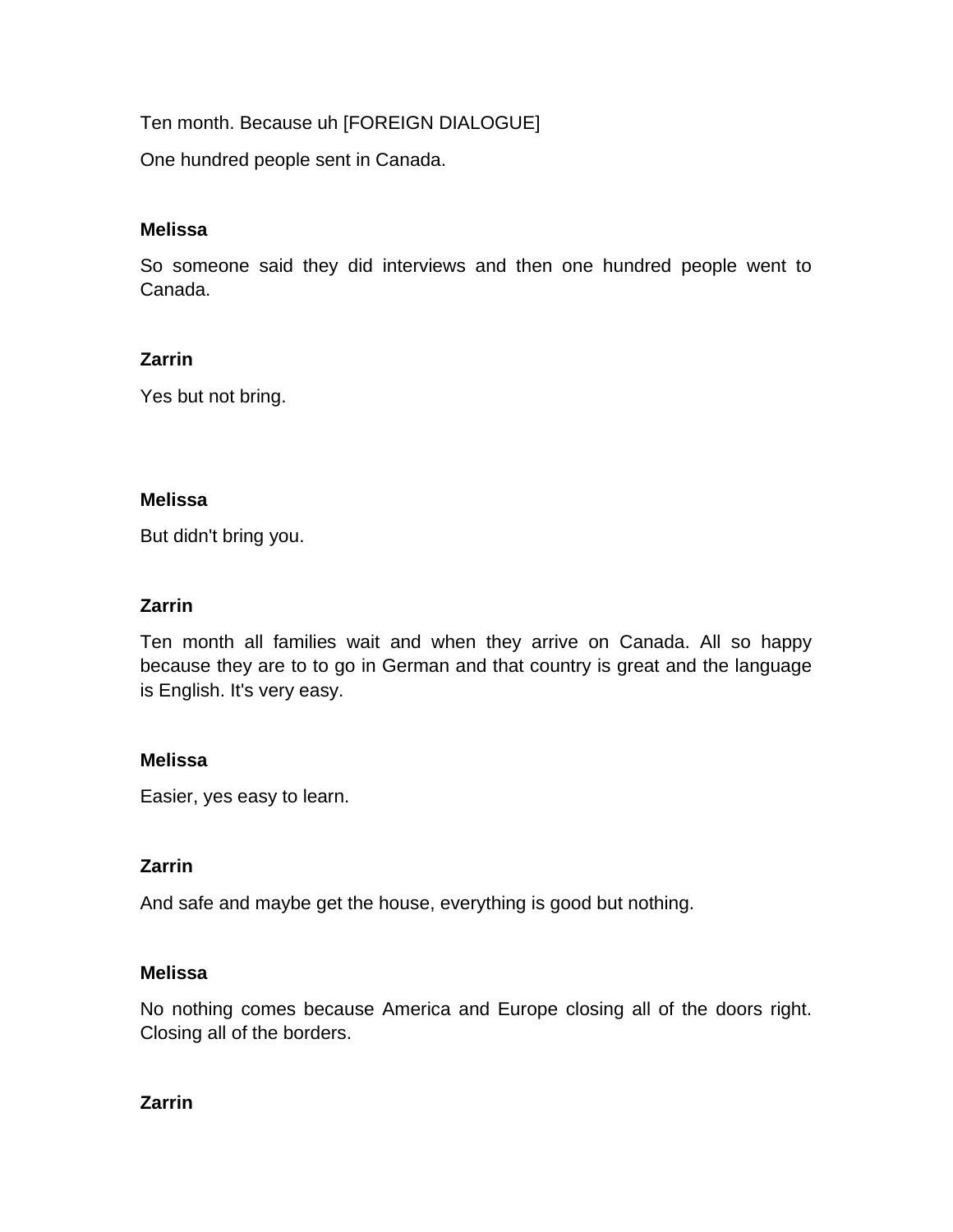After ten months move in Serbia. Walk in Macedonia.

### **Melissa**

Macedonia.

### **Belton**

Albania. [FOREIGN DIALOGUE]

## **Melissa**

From Greece walking Macedonia, Albania.

### **Zarrin**

No no at first in Macedonia. Three night, four night go an police take and deport again back to Greece with children. All the time walk the streets.

### **Melissa**

The deep mountains hiding, hiding. Little children.

### **Twila**

Did you have to go across the water again?

## **Zarrin**

Yes.

## **Melissa**

Two times.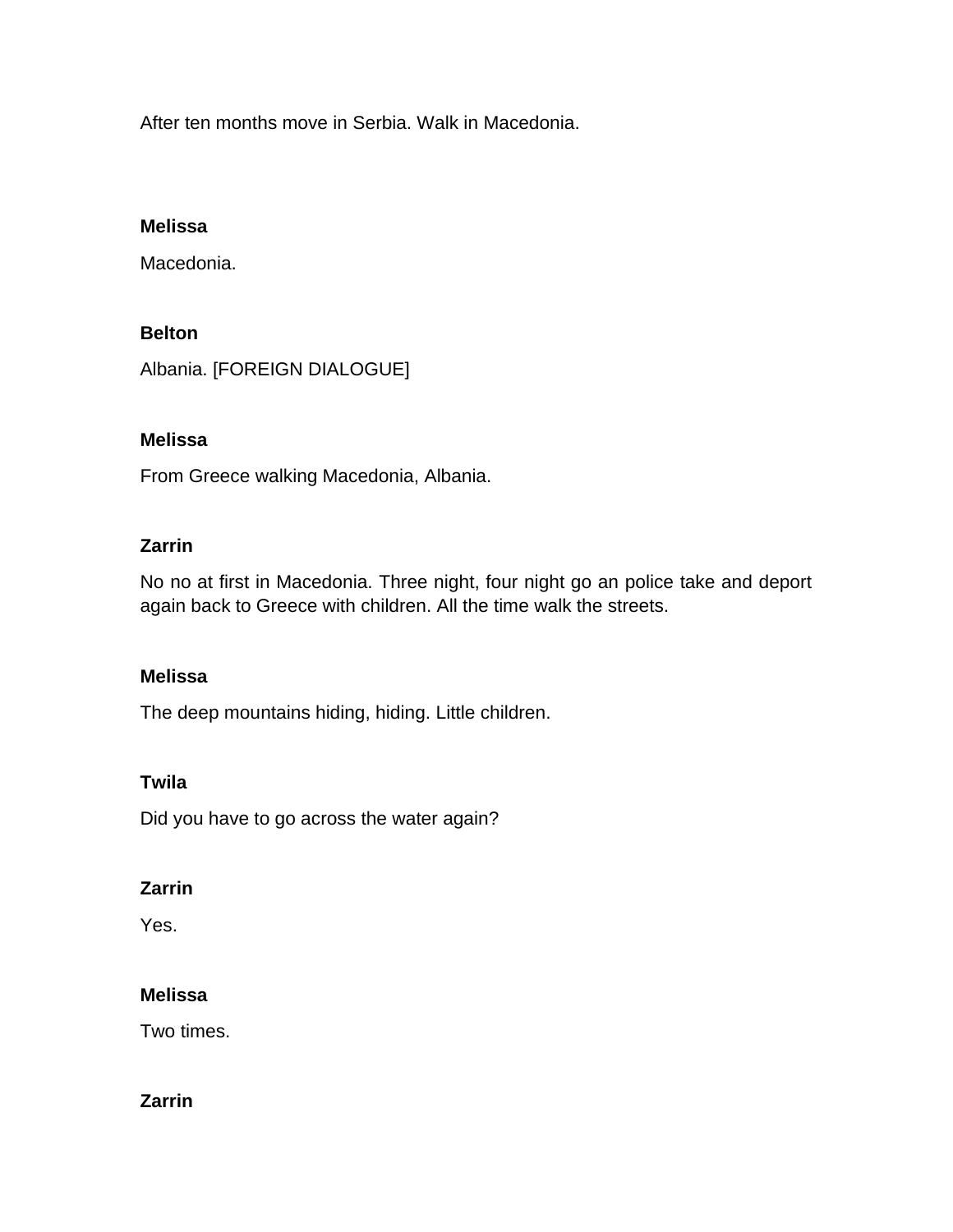Not two times eleven times.

#### **Melissa**

Because they were already in Greece.

#### **Twila**

Eleven times.

#### **Zarrin**

Yes eleven times.

#### **Melissa**

So they didn't have to cross the water because they were already in Greece so they'd crossed the water in Greece. So it was up to Macedonia is what we call it, Macedonia eleven times.

### **Zarrin**

No no no. After that camp and we went in Albania, Kosovo. [FOREIGN DIALOGUE]

#### **Melissa**

Kosovo yes.

### **Zarrin**

And after that in Serbia. In Serbia police is cash deport in one place, the boarder asked from that police where is this place and ... All crying, we don't want to go back to. Not good, the police is bad cash with the people. They said no no they are not safe to right and after that between the forest later it was very very cold and it snowed and three family together. More children.

#### **Melissa**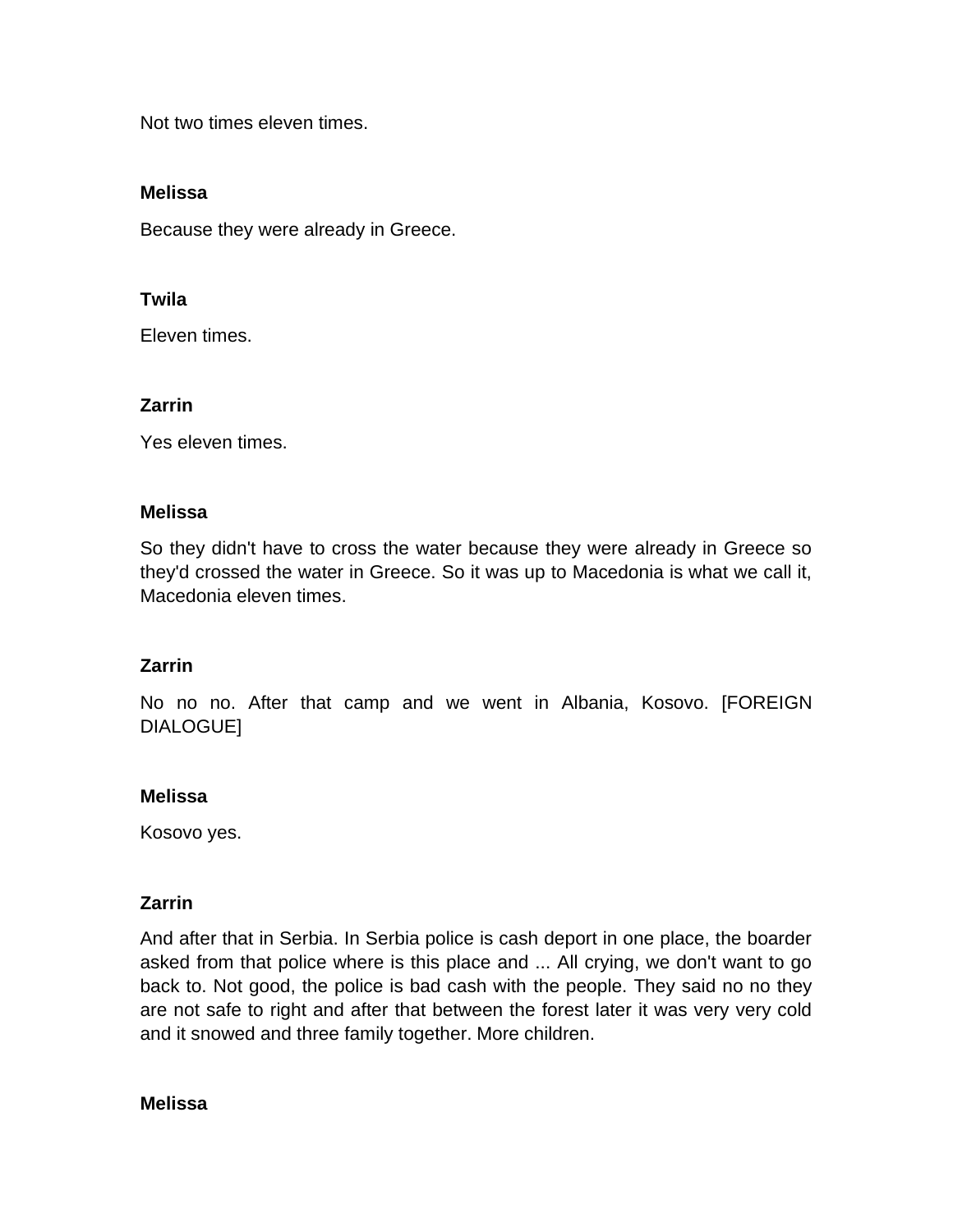How many children?

## **Zarrin**

Three children, me and. [FOREIGN DIALOGUE]

Eight.

### **Twila**

Where are the families.

### **Melissa**

Your family and who? Who else?

### **Zarrin**

Another family not from here. One family is from ... and the name was, she was [FOREIGN DIALOGUE] the new family.

### **Melissa**

So three families, eight children and then the police send you.

## **Zarrin**

Yes back.

### **Melissa**

Back to Oinofyta or back to?

### **Faranaz**

Back to in Greece. And as arrive in Serbia and the police is deporting in Kosovo. I don't know here is Kosovo. Between the forest at the night very very cold.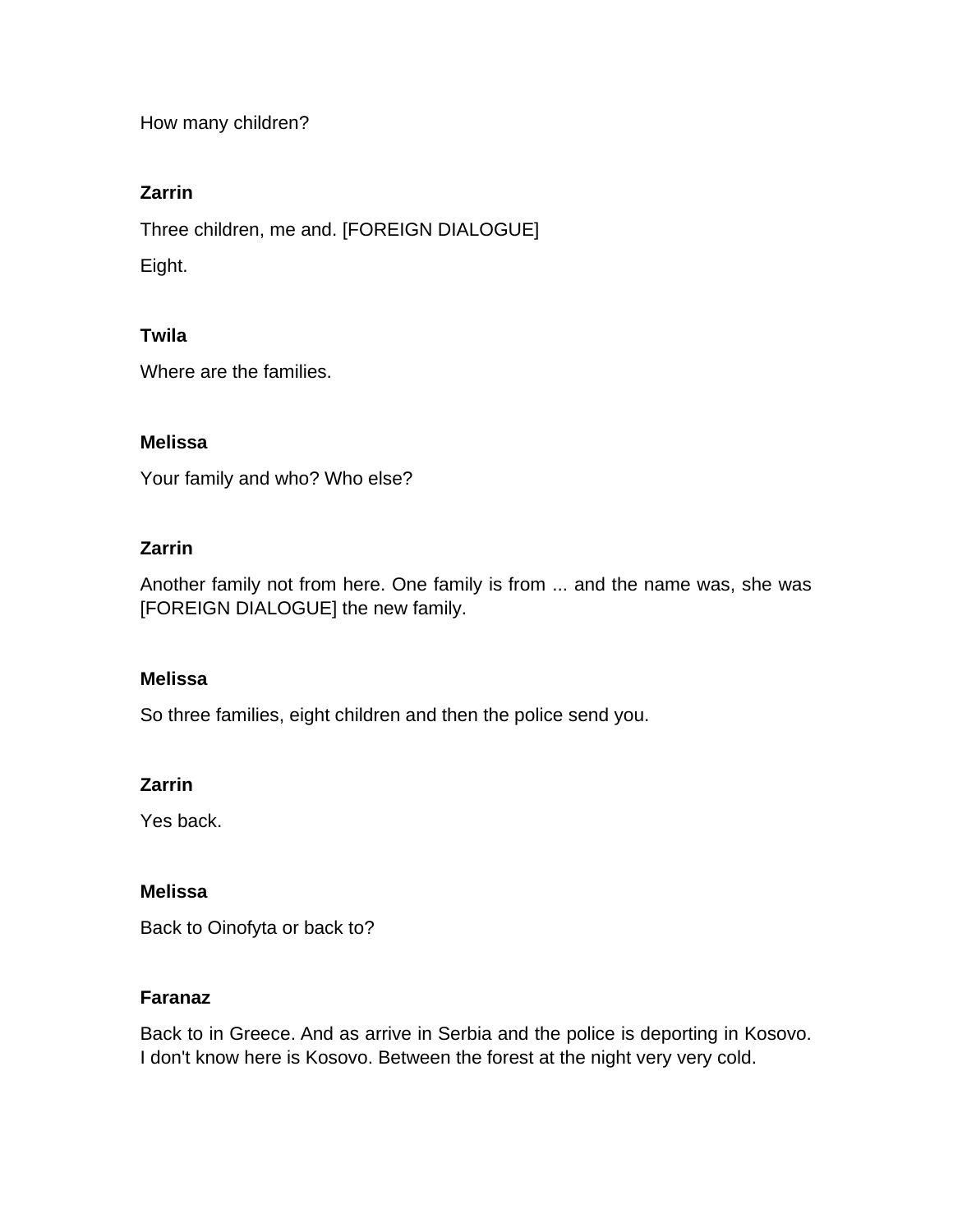And no where to stay warm.

## **Zarrin**

And children is sleep between the forest and the fire is in front of the children.

#### **Interviewer**

Right to keep them warm.

### **Faranaz**

Yes and no sleep all the time is keep children as the bread or no. And when we wants to sleep there is like fire and we take more photo. In Croatia the police is take my mobile and broken that.

### **Melissa**

No?

## **Zarrin**

Yes in Croatia.

### **Melissa**

So your mobile was gone in Croatia, they took your phone?

### **Zarrin**

Yes, yes.

### **Melissa**

And break it.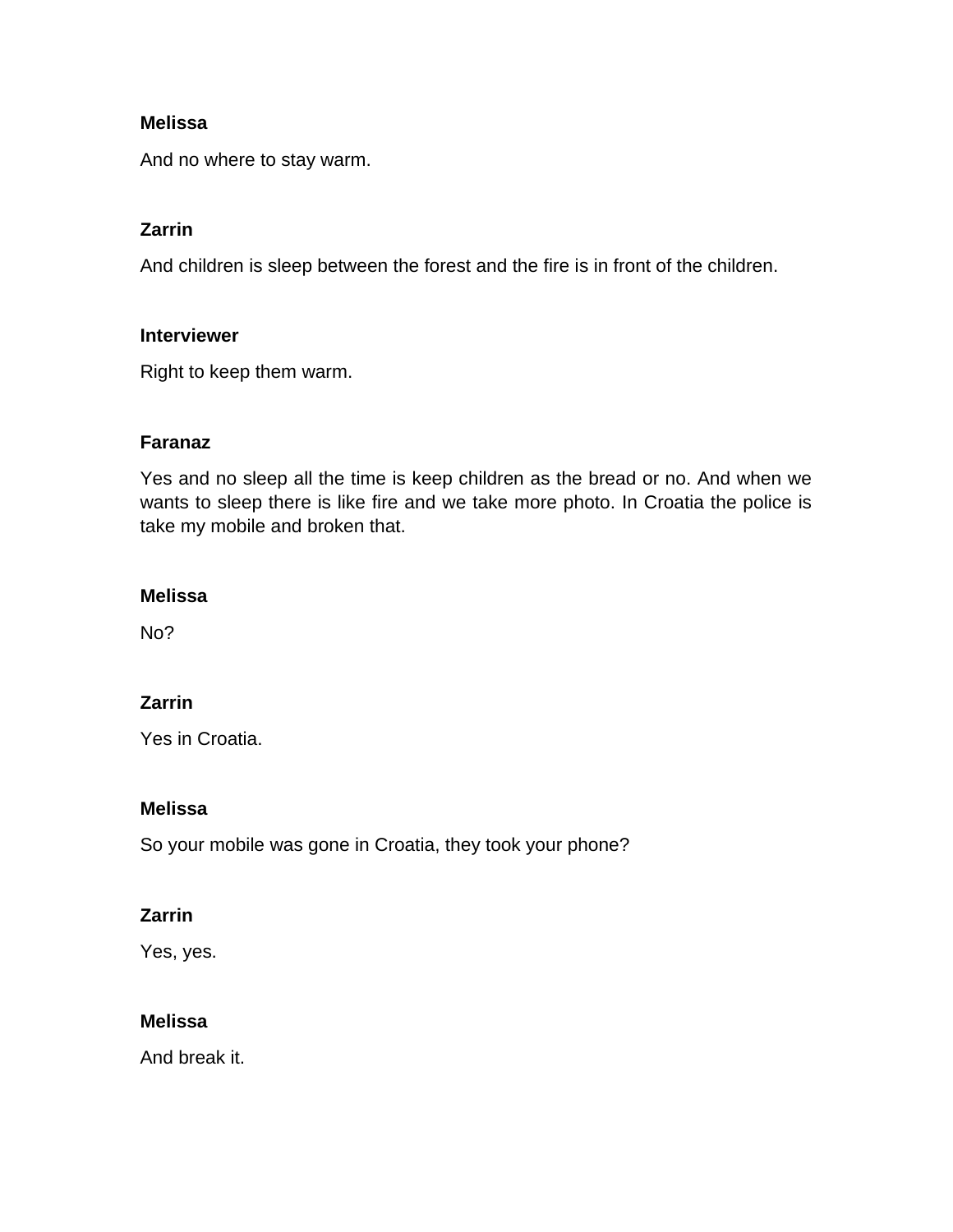And we write all my history in one notebook. The police is take it and because I was afraid and write our life.

### **Melissa**

Yes your journal, your whole story they took.

### **Zarrin**

Then I move from Afghanistan I write on the notebooks all the journey I have written that and the police is ... and take and look that and after that all take that. My notebook and my mobile broken there. And then we have finger from Croatia.

### **Melissa**

I know this is the problem. So they take your fingerprint in Croatia, you come to Germany but you don't know, you don't know. Will the government, you are waiting?

### **Zarrin**

Yes I have a lawyer. [FOREIGN DIALOGUE]

### **Melissa**

He is looking for the name of the lawyer?

### **Zarrin**

Yes Sabina.

### **Melissa**

I don't know who she is but many many lawyers working with many many.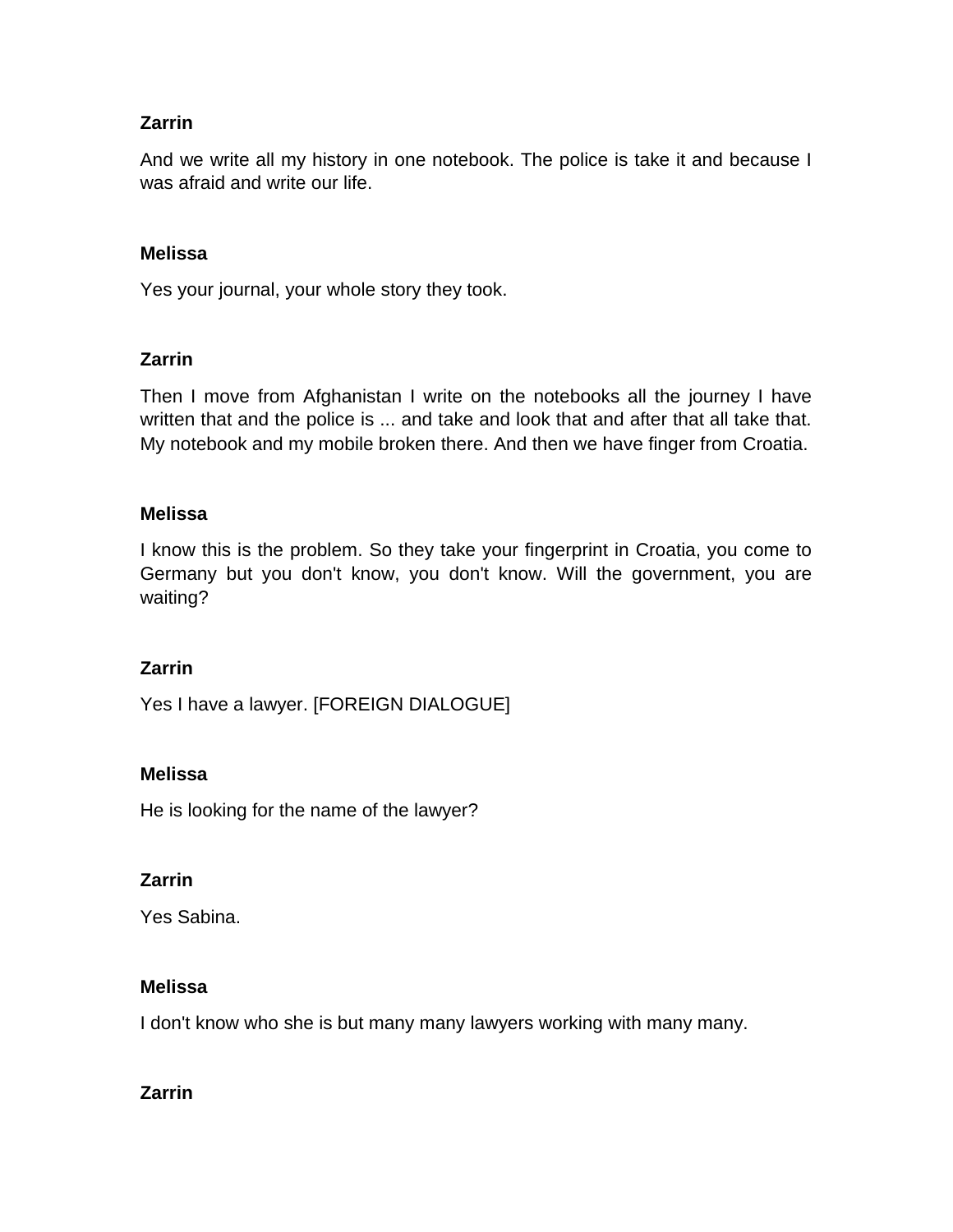Three days between the forest in Serbia and smugglers take all my money.

#### **Melissa**

The smugglers take all of your money of course.

### **Zarrin**

And after that experience with the police in Serbia everything. And all the time the police is tell me when you see that people you call me. And I tell him you are the police.

### **Melissa**

Yes you are the police.

### **Zarrin**

Yes explain you are the police and I am not the police.

### **Melissa**

[looking at the legal papers Zarrin's lawyer has given her]

So these are all, how do you understand this?

## **Zarrin**

Translating not good.

### **Melissa**

Like this, very advanced, very advanced. [FOREIGN DIALOGUE

OK she is doing good work. She's doing good work. She's talking with the government in Croatia and she is saying this must be done quickly. It must be done quickly, we have to have information quickly. That's an aisle antag. [FOREIGN DIALOGUE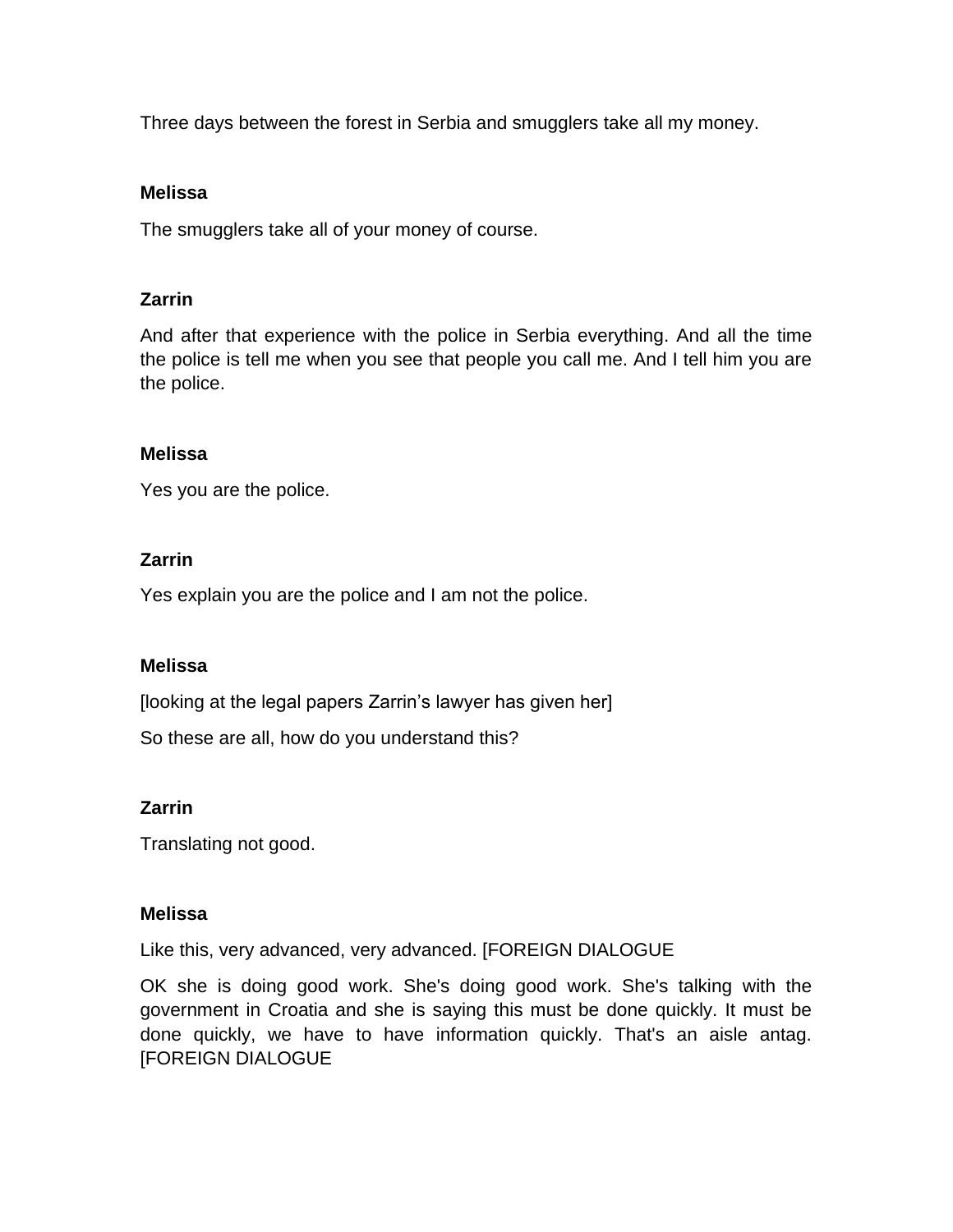So this is good. What it means is because baby you cannot be sent away, not now. Not now. This is good, this is good. Because of Nyeesha you cannot be sent back to Croatia right now. That's the argument that Sabina Stoll is saying to the Croatians. They're saying OK we understand. Fingerprints Croatia OK but now we have Nyeesha you cannot send this baby to another land. This

## 00:11:03:07

is what Sabina is saying which is good. This is good news. [FOREIGN DIALOGUE]

So what she is saying is we then take the case to the Frankfurt Court, to the judges and we let them think about it for a while. This is good because it means you give you time. It means no one is saying Ahmadi family no. Croatia right now no. So it goes back to the judges, do you understand what I'm saying.

### **Zarrin**

Yeah yeah.

### **Melissa**

So it goes to the judges in Frankfurt she's saying. Not Damstract but Frankfurt. Bigger court, bigger judge and [FOREIGN DIALOGUE]

## **Zarrin**

So Nyeesha cannot be sent away and because you are with Nyeesha the family cannot go. You cannot be sent away. [FOREIGN DIALOGUE]

### **Melissa**

So this is good. There is a court in Damstat. There is a court in Frankfurt. Court in Frankfurt bigger court. Has bigger and can say yes or can say no. Sabina Stoll is telling Damstat and Frankfurt we have Nyeesha. Nyeesha is a baby. Nyeesha cannot be sent to Croatia. The family must stay together and so now we send the case, the [FOREIGN DIALOGUE] if you would be. Now

### 00:12:57:00

we send it to Frankfurt and Frankfurt sits and thinks about it for a while. So you ave time. So Sabina will still have to speak with the judges in Frankfurt but for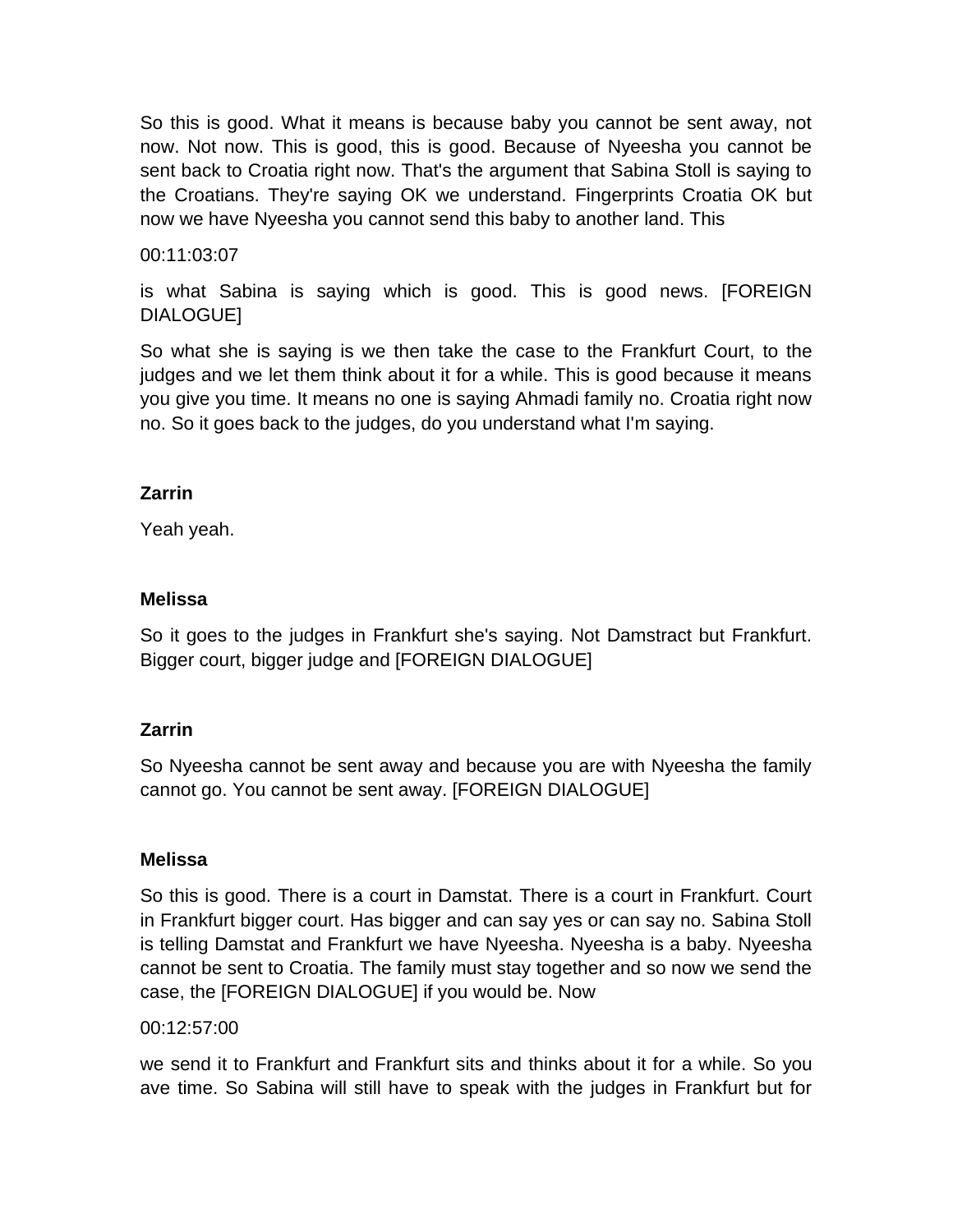now no worry because Nyeesha cannot go to Croatia and the family must stay together. This is good. This is all good news.

## **Zarrin**

OK thank you so much. [FOREIGN DIALOGUE]

## **Zarrin**

Before my ... when I was in Hindburg.

## **Melissa**

That was the first place right. Hindburg was the first place.

## **Zarrin**

This one is the second place.

## **Melissa**

This is second. Hind-burg was number one? [FOREIGN DIALOGUE]

## **Melissa**

When you come from.

## **Zarrin**

Before inside the camp after six month, started the seven months half in Dermis tat and two month in [Rawtenberg]

## **Melissa**

You were in Rawtenberg?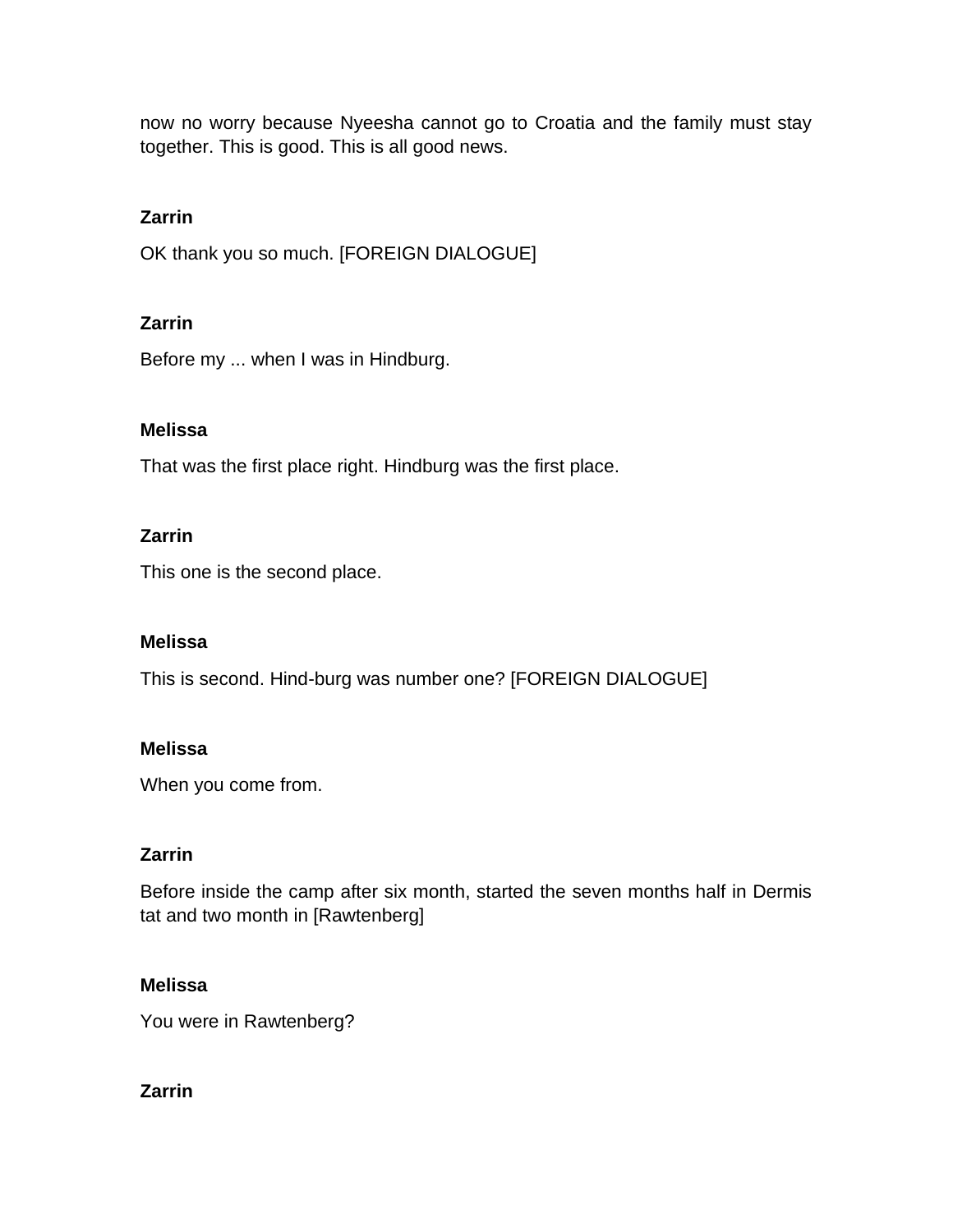Yes.

## **Melissa Dalton Bradford**

Really. OK. Wow.

## **Zarrin**

That camp was good but the food.

## **Melissa**

Rawtenberg is a very beautiful city.

## **Zarrin**

Not inside the city!

## **Melissa**

You were outside of course. We call it Rawtenberg but it's not in the city it's outside.

## **Zarrin**

We can't [promation] and cook for children. I wanted some kind of food for my son and we haven't food and we eat butter like that. And when I wanted to go outside and my husband from the restaurant bring me some kind of food one family here is my family and cook something and bring in front of the camp and I eat.

## **Melissa**

Outside of the camp?

# **Zarrin**

Yes.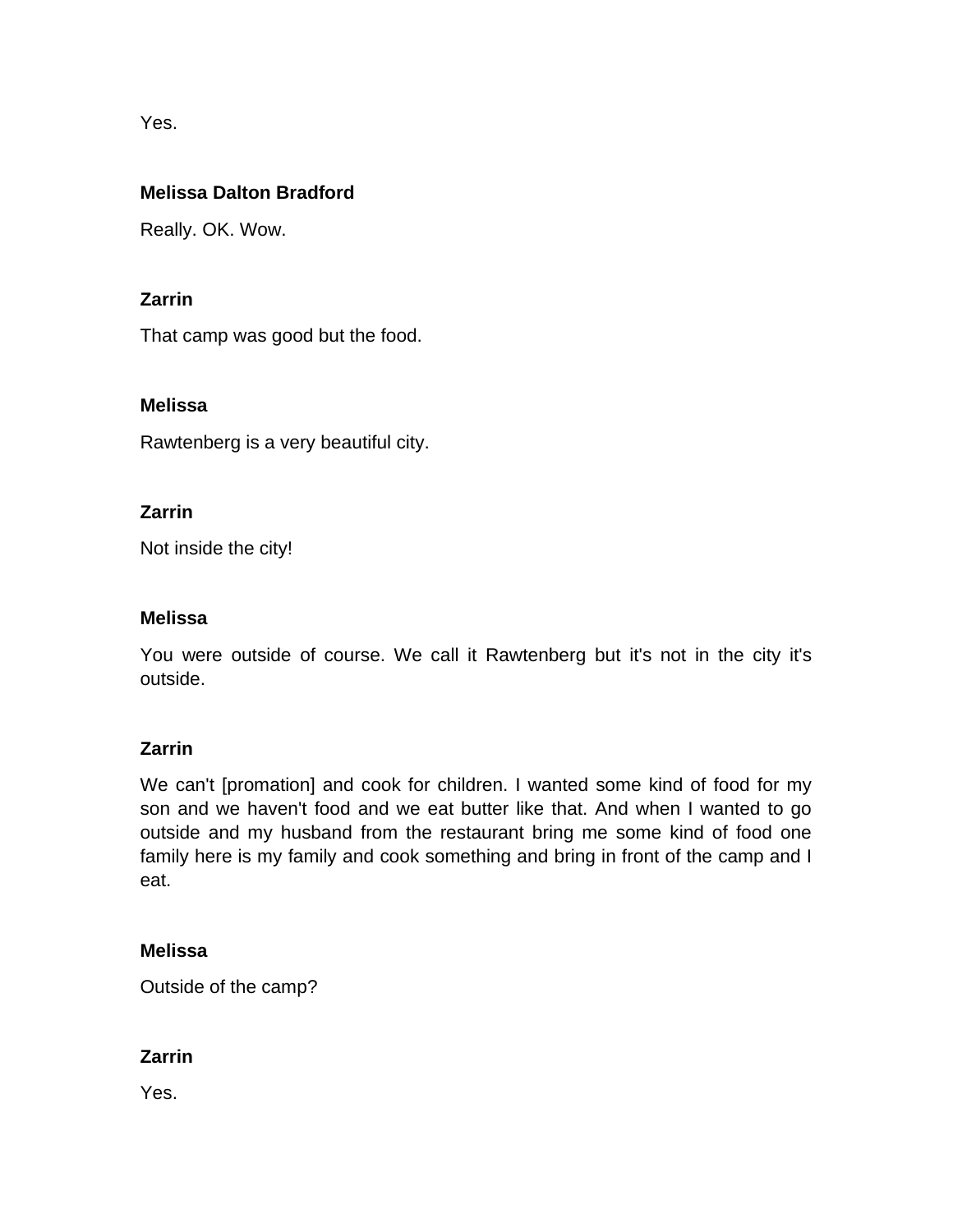So you can have meat and vegetables.

## **Zarrin**

Yeah.

## **Melissa**

And not bread and yogurt and butter.

## **Zarrin**

Before I don't have [annie diabi]

## **Melissa**

But now.Yes

## **Zarrin**

Now I have diabetes.

## **Melissa**

And high blood pressure.

## **Zarrin**

Yes. The doctor has every time checked in Dermis tat. Doctor give me the blood pressure check every time and also here is one lady from London, her name was [FOREIGN DIALOGUE] Suzanne, Mrs Suzanne.

## **Melissa**

From London?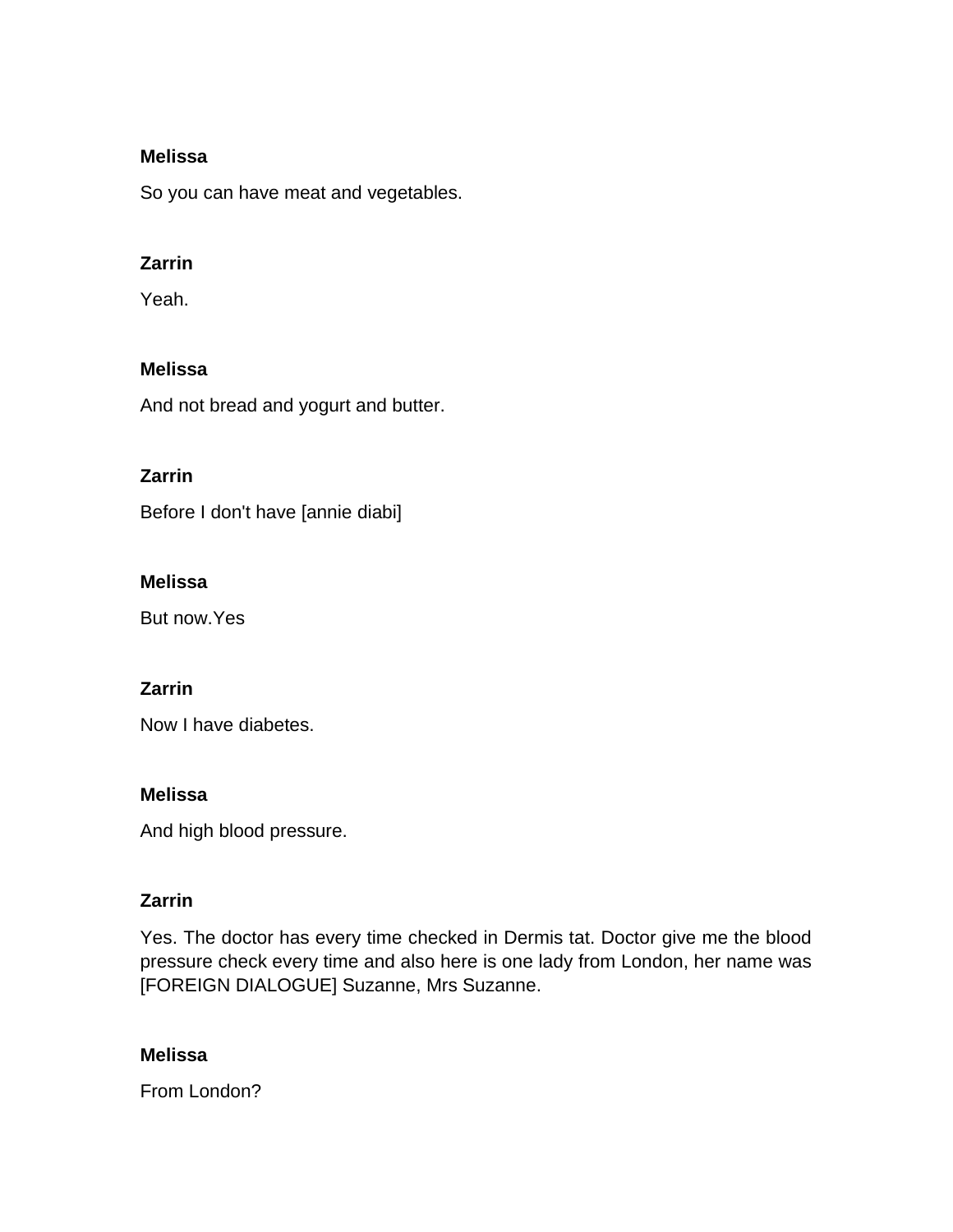Yes she was very great woman. All the time help me and bring me in the doctor and explain I was pregnant because my diabetes and sugar very high. Before ten days she was born.

### **Melissa**

She was born en days early. Premature is what we call it.

Ten days premature yeah right. Your blood pressure high, your diabetes high.

### **Zarrin**

Yes, we don't have any pain. An ecology doctor has tested me and after that call with that lady you came here because the situation with the baby is not good and brought me in the hospital. My doctor also was sick and another daughter. Eight day in the hospital, she was in the hospital.

### **Melissa**

No. So you are having your baby ten days early. You have diabetes, you have high blood pressure, you're going to have your baby early and your other child is in the hospital.

### **Zarrin**

Yeah.H

### **Twila**

How is the other child now?

## **Zarrin**

In school.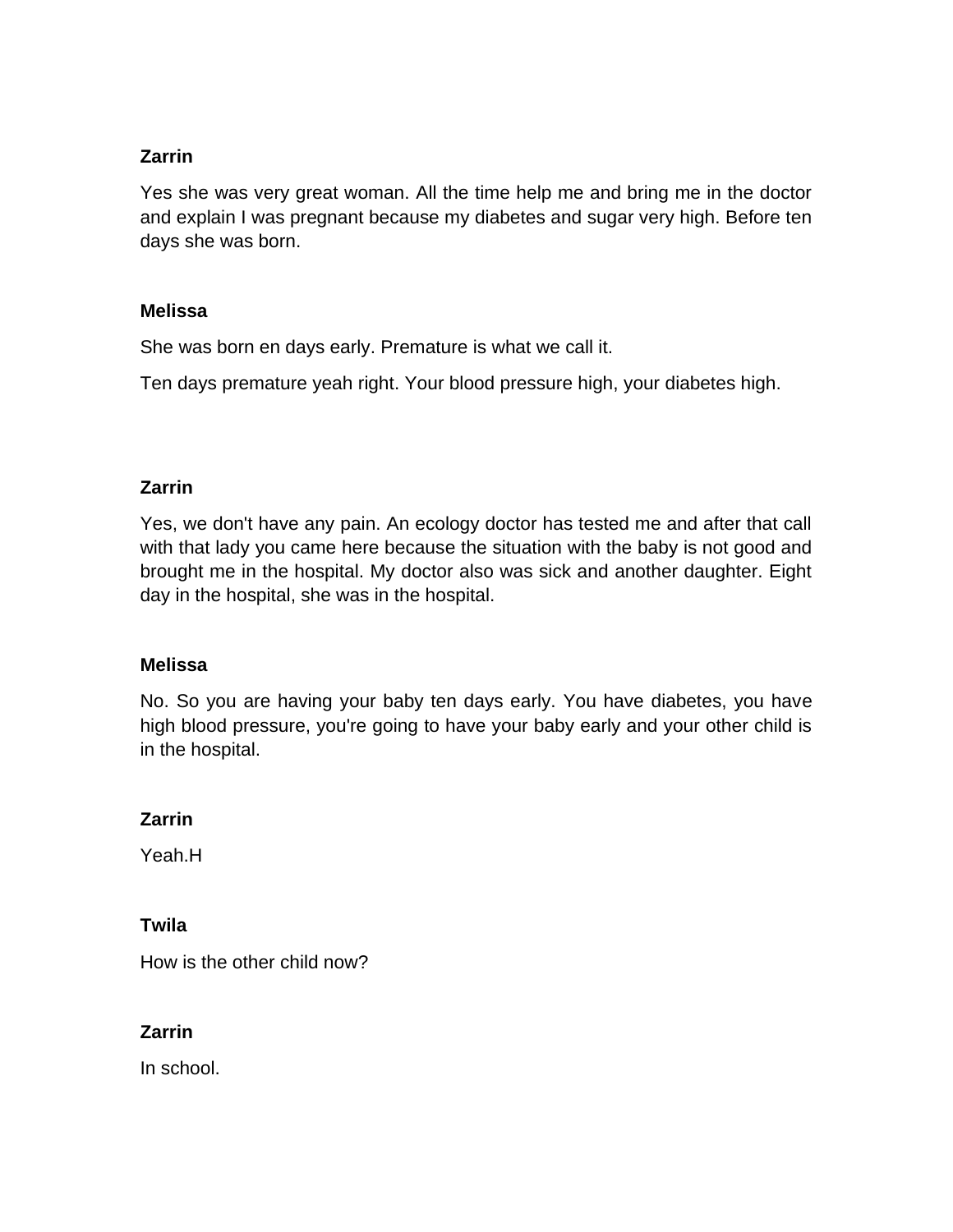Is OK now. The child is OK. But what was it.

## **Zarrin**

... the doctor has checked and she doesn't have any problem. Hasn't seen any problems for days, stomach check. After that they bring inside the room and now when she eats something her stomach is very pain. And one day inside the school [FOREIGN DIALOGUE]

### **Melissa**

I am so sorry. Here is my friend Annie, the one with the camera. She has tried to come but she couldn't get through for some reason. May I talk with Annie because Annie wants to meet you. Annie is a good woman, she just has a baby too. Annie it's Melissa, hi your call wasn't coming through, hi. Do you know where you are?

#### **Interviewer**

I will have Belton go outside and look for you Can you describe what you look like. Green coat, jeans, she has short dark hair. He is wearing a grey sweatshirt which says Trend X something on the front. He's handsome, he's very nice, he has beautiful eyes and he has great sideburns and he's in grey sweatpants. If he comes to the front of the building will you see him at the front. You're inside? They are in the building. They are on the second floor. OK he'll come out and look for you. There is a very strange connection in the building here so I'm sorry. OK see you in a sec goodbye. Yeah good, oh they're here, they're outside the door.

### **Zarrin**

I show some picture.

### **Melissa**

Hello Nyeesha.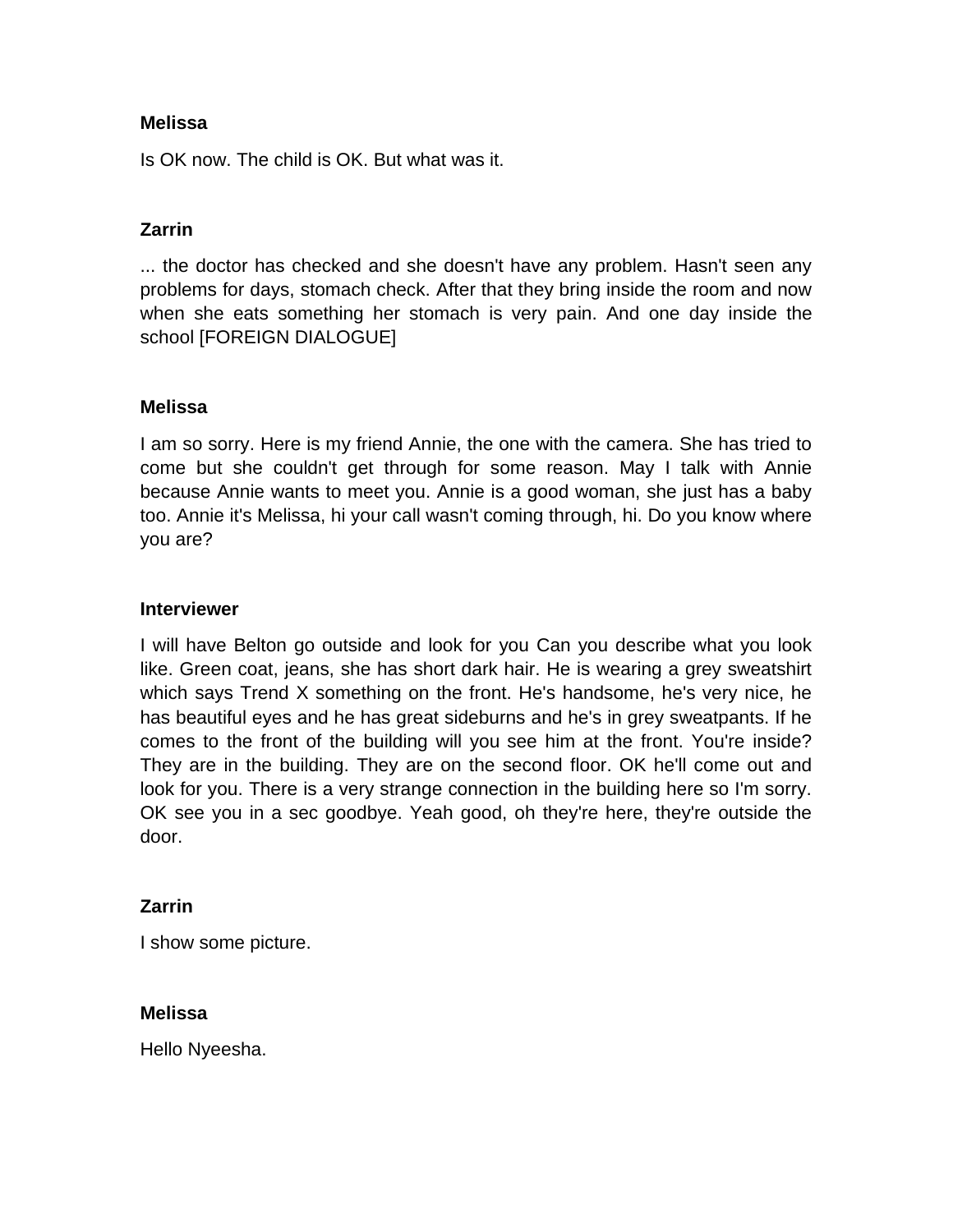## **Melissa Dalton Bradford**

And Zarrin if we take pictures we will not put pictures on Facebook.

### **Zarrin**

Yes because my family and my husband also don't like on the Facebook.

#### **Melissa**

Can we. I'm holding the baby. Oh Annie. This is Zarrin and this is, well Jim is here. Jim come in let me move my things.

#### **Melissa**

Nyeesha is three weeks old. She is still asleep. We've just told the Ahmadi's that if we take pictures we will put none of Facebook.

#### **Melissa**

Do you know that we have made a book, we haven't shown you the book. Do you have any pictures of the book we can use? No pictures of the book. I might be able to pull it up on my phone. I'll hand you Nyeesha. I will show you Zarrin the book that we had made.

### **Melissa Dalton Bradford**

This is Jim.

### **Zarrin**

Nice to meet you.

### **Melissa**

This is Annie.

#### **Interviewer**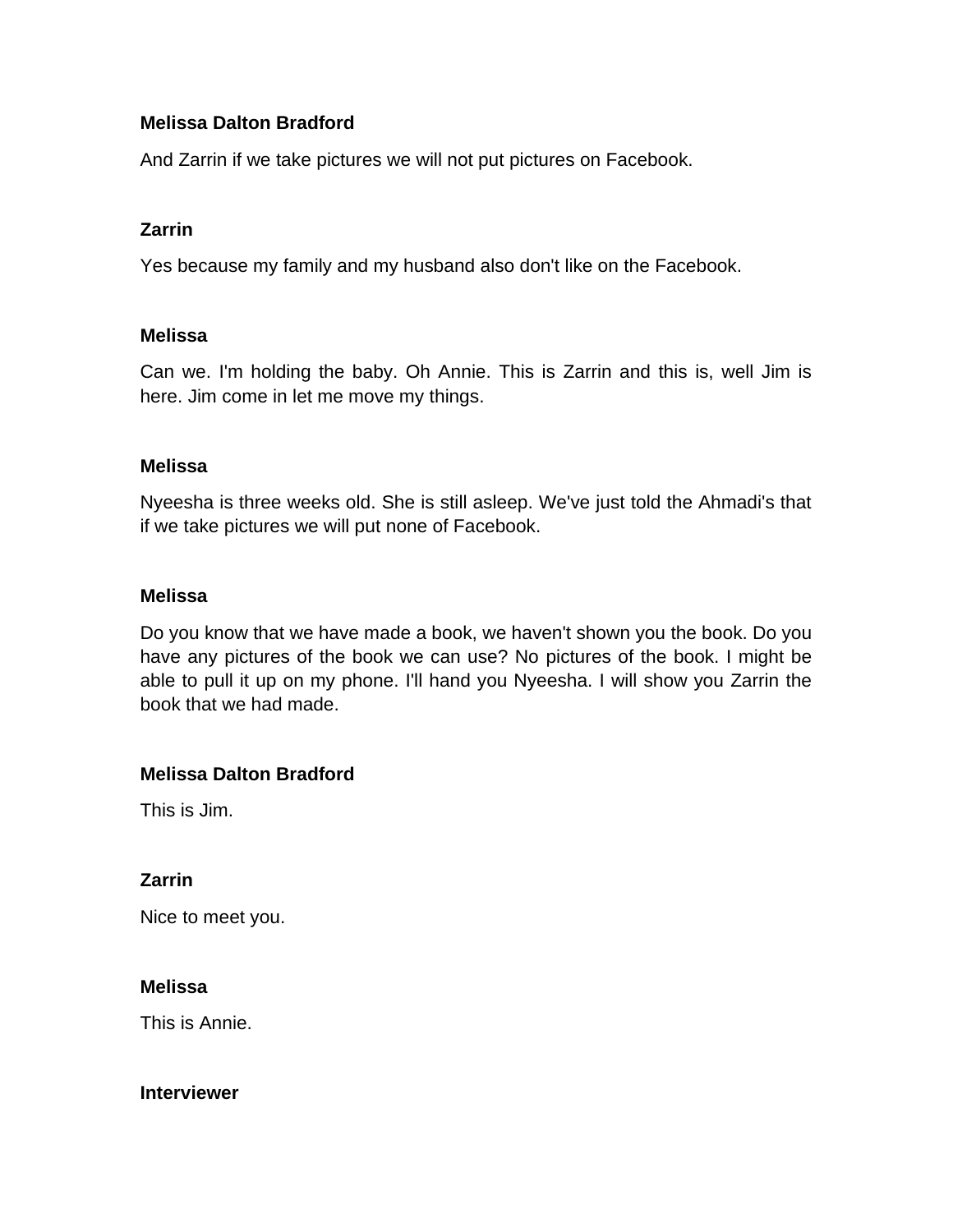Jim has a daughter, Annie has a brand new baby and another child. Two other children that's right. Two other children and this is Nyeesha.

### **Annie**

Oh shes precious.

### **Melissa**

We've just been hearing from Zarrin about their escape from Afghanistan by foot with three little children.

## **Zarrin**

Inside the forest from Croatia.

### **Melissa**

This where they were living in the forest in Croatia with the snow. Here they are with their three children. When they escaped Greece and the borders were closing and they went up, 11 times they tried to get past to Serbia which means walking for three days, being sent back. Walking through 11 times. 11 times with their little children. This is in the forest in Croatia where they're

### 00:22:45:15

trying to make because all around them is now. All around them is snow and it's very difficult to have food.

### **Zarrin**

One time the day is between the forest and two nights nothing. Food and water is finished.

### **Melissa**

So no more food or water.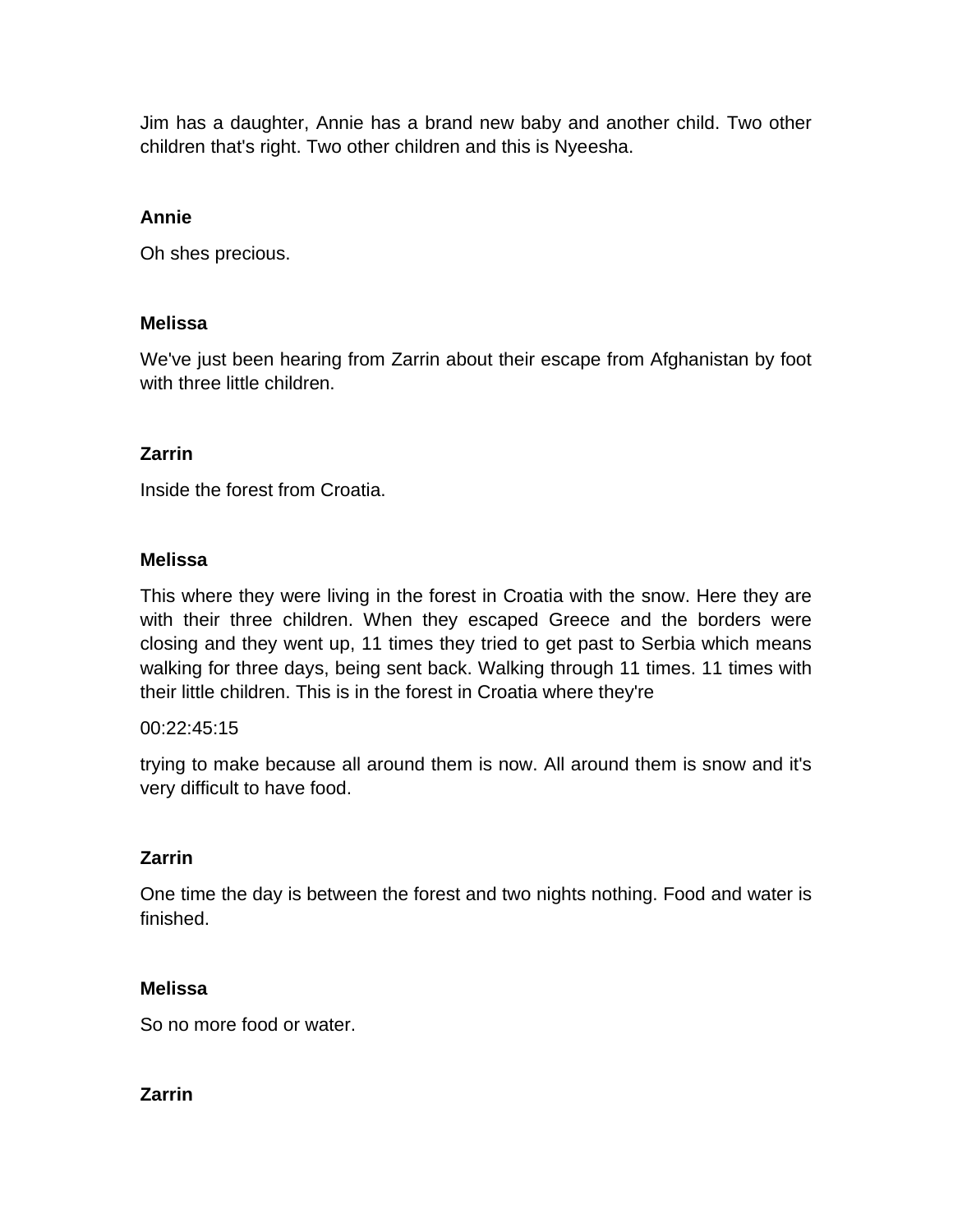And after we take one less children is crying and also my husband. All people family were horror.

## **Melissa**

So it was three families.

## **Zarrin**

Two families.

### **Melissa**

Two families with eight children.

### **Zarrin**

No no.

### **Melissa**

The other time there were two.

## **Zarrin**

Another time, the last time yes 11 time and with [Bo har e] in [viz body]

### **Melissa**

Yes.

# **Zarrin**

She is in this body.

### **Melissa**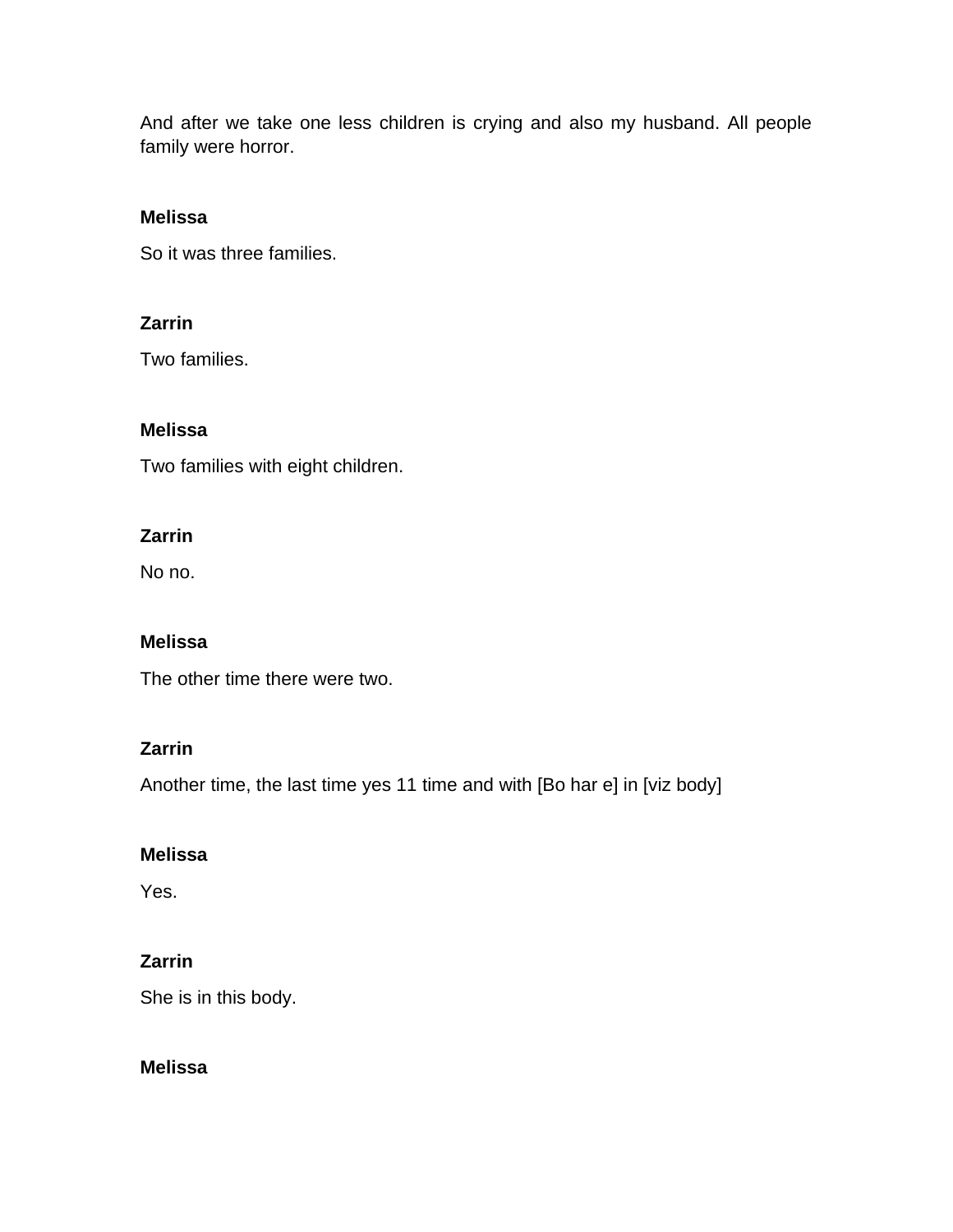I need to talk with Bohare, I want to talk with her. Wiesbaden is not far away from me or form Annie.

# **Zarrin**

By car is no but by foot.

### **Melissa**

Four hours.

## **Zarrin**

No four hour.

### **Melissa**

No it would take you, well I don't know. I don't know how long it would take but it's far, it's far.

## **Zarrin**

And after that, this one is from Bohare children.

## **Melissa**

And your three children.

## **Zarrin**

So there is six children.

## **Melissa**

Six children in the forests around Croatia.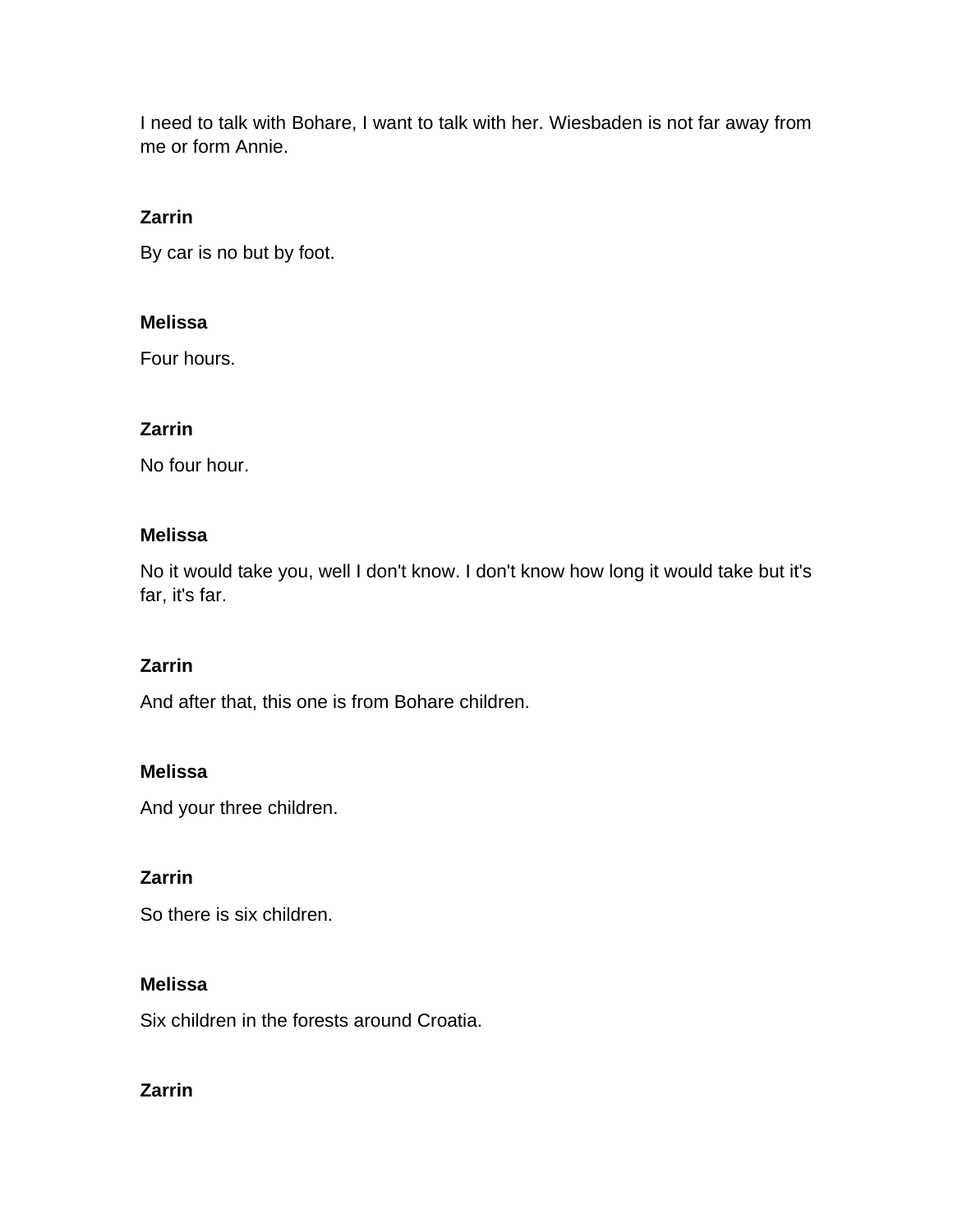Yes. But the last time I don't know that we explained that place we want to stay in your country. Not to deport in Serbia.

### **Melissa**

You wanted to stay in Croatia?

## **Zarrin**

Yes and explain for him and I am pregnant and my feet is more freeze, very cold and the colour was very grey.

### **Melissa**

Dangerous blue and grey.

### **Zarrin**

Yes and after that the police is so, after that the police is cry. I don't know how to take that police and bring in Croatia.

### **Melissa**

These were the, wait those were the Croatian police or were they Serbian police? Those were the Croatian, from Croatia? The Croatian police saw your son's feet. Did I understand yes?

### **Zarrin**

Yeah.

### **Melissa**

And the Croatian police said?

## **Zarrin**

I explain for him, he wants to stay in your country.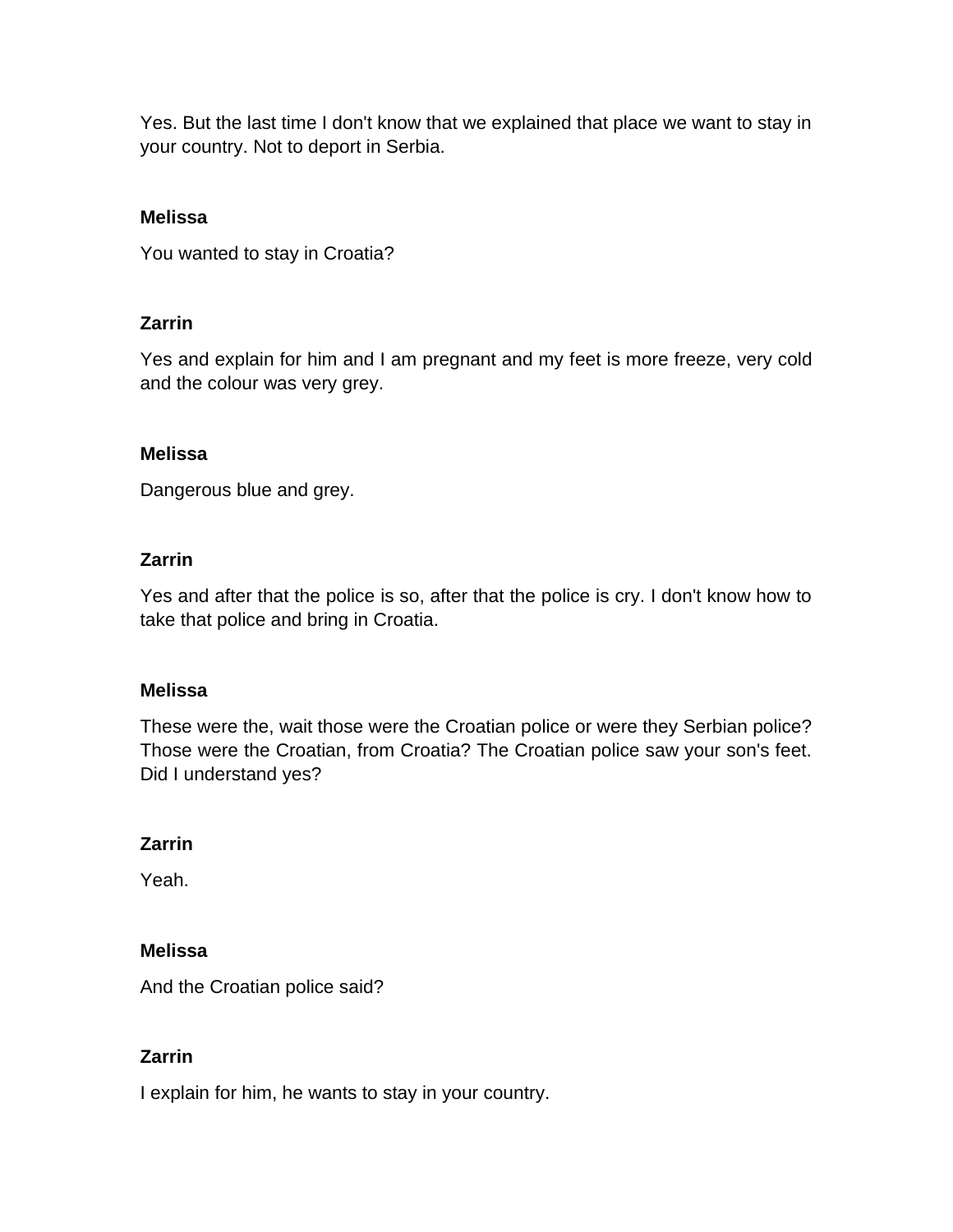In Croatia.

### **Zarrin**

Yes and please not be deport in Serbia.

### **Melissa**

Why not Serbia what was wrong? Tell me about Serbia.

## **Zarrin**

Serbia was very very bad. Very special the camp is very bad. In one room three families are together.

### **Melissa**

Three families all together in one room. Did you have a kitchen to make food?

## **Zarrin**

No inside the room is.

I have a picture from that, yes.

### **Melissa**

Nothing.

## **Melissa**

Can you show?

## **Zarrin**

Yes I can. That place was very dirty and two toilet only.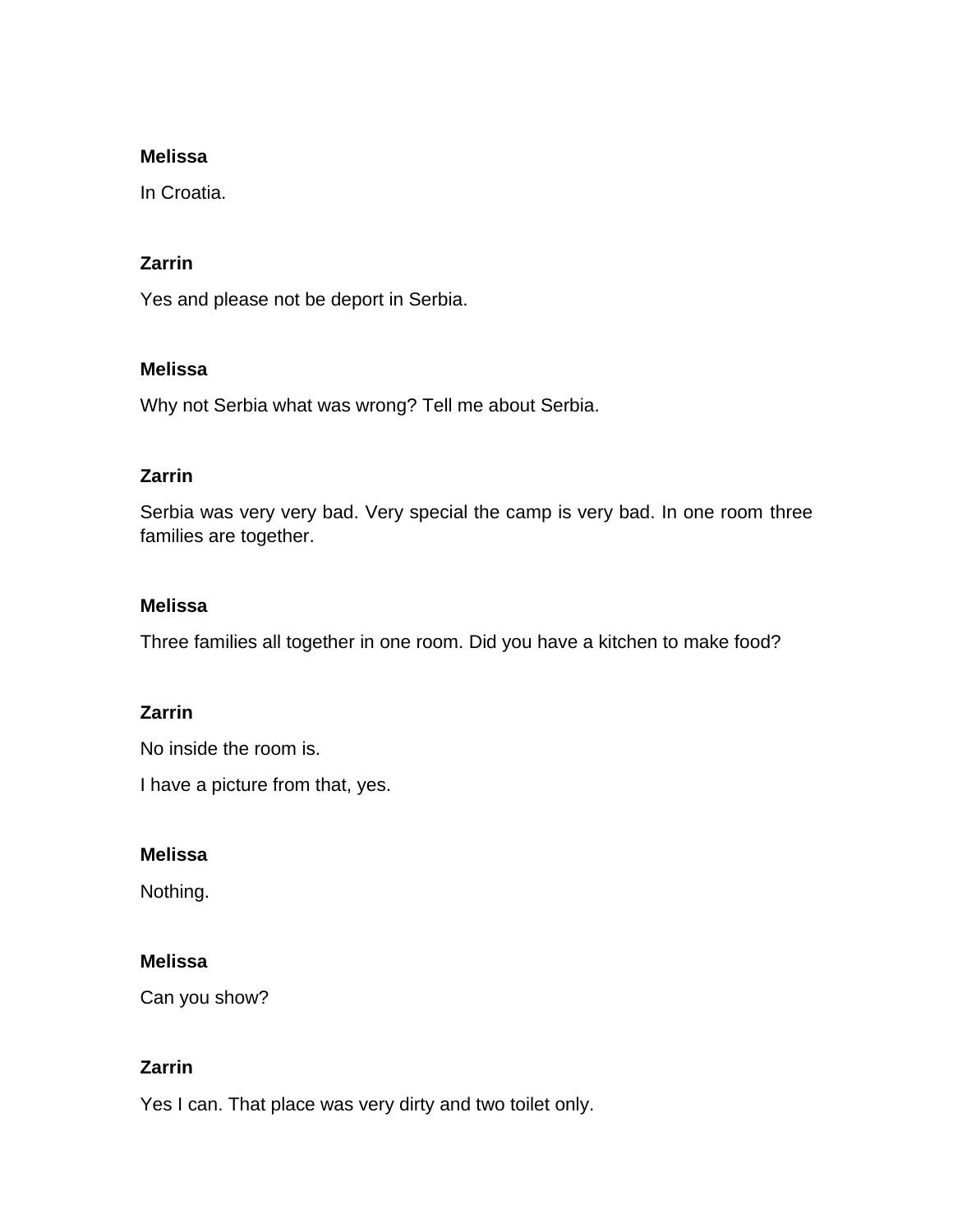Two toilet.

## **Zarrin**

For woman. Bathroom for women and for men together. One toilet for all the people in Serbia.

### **Melissa**

Oh gosh.

## **Zarrin**

When we want to explain for another people for German it came in Serbia. Explain and the boss is more fighty with me, with another family. Why you complain from Serbia and we said that situation is not good. Go outside and life inside the forest. Here is a camp and we get you a room and you complain. Sit, here is no good. No kitchen, no toilet, toilet, nothing. Very

### 00:26:59:23

dirty. Which country people is live here and have to all the time is fighting with immigration. Why you explain that.

## **Melissa**

But they took your thumb prints in Croatia.

## **Zarrin**

Yes.

## **Melissa**

What does that mean? If the police take your finger prints in Croatia that means that's where you are supposed to stay right? Is that right? Is that correct? What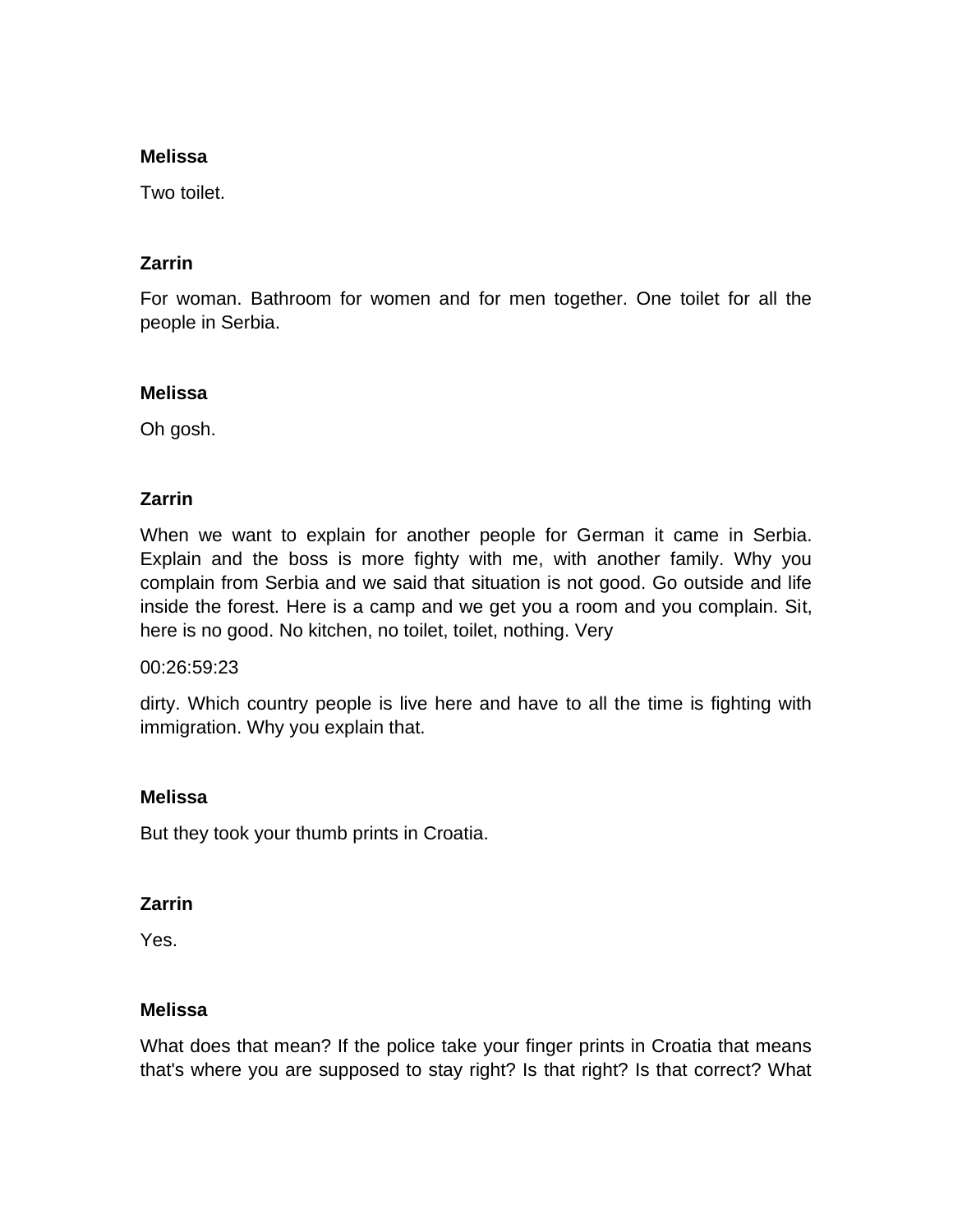I'm trying to talk about is you escaped from Serbia, you escaped, you got out and you came to Germany.

# **Zarrin**

Yes we left our country, my mind was in German not to stay in Greece or Serbia or Croatia.

## **Melissa**

As I look out the window I see a German flag right there Jim it's incredible. You never see a German flag. The whole time you were thinking get to Germany, not Croatia, not Serbia. Go to Germany right?

## **Zarrin**

If we wants to stay in Croatia the first time we stay here. 11 times travel by small children. All the time.

We know we play with our life. Our life is special children. Small children are very very healthy and the weight was very great and now you see him very very thin. Weight is very lost. Every time crying to me Mum my feet is pain.

## **Melissa**

And these are your children, your babies. So 11 times you tried and you've finally come to Germany. But in Germany you stay in camps. Also in Germany the first camp was where?

## **Zarrin**

In [Dermistat]

## **Melissa**

In Dermis tat.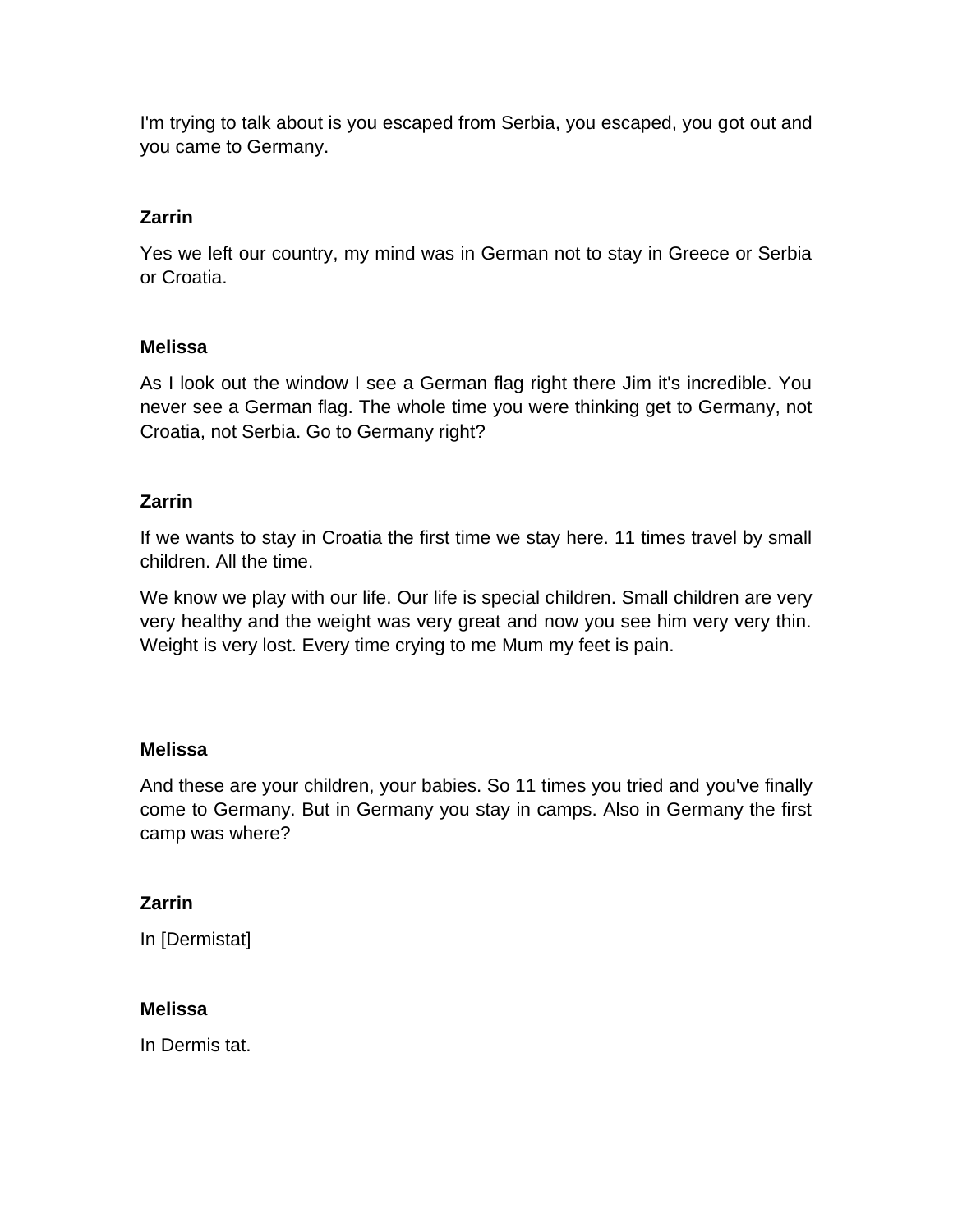The first one is in Deeson.

## **Melissa**

Yes of course.

### **Zarrin**

Two weeks in Deeson. After two weeks transfer in Dermis tat and that camp was good.

### **Interviewer**

It was OK.

## **Zarrin**

Yes and after two months and half I get transferred in ...

## **Melissa**

So outside of Rotten-berg and then here.

## **Zarrin**

Yes in Hind-burg.

### **Melissa**

Another place. So one, two, three, four different places moving, moving, small children.

## **Zarrin**

Yes and pregnant.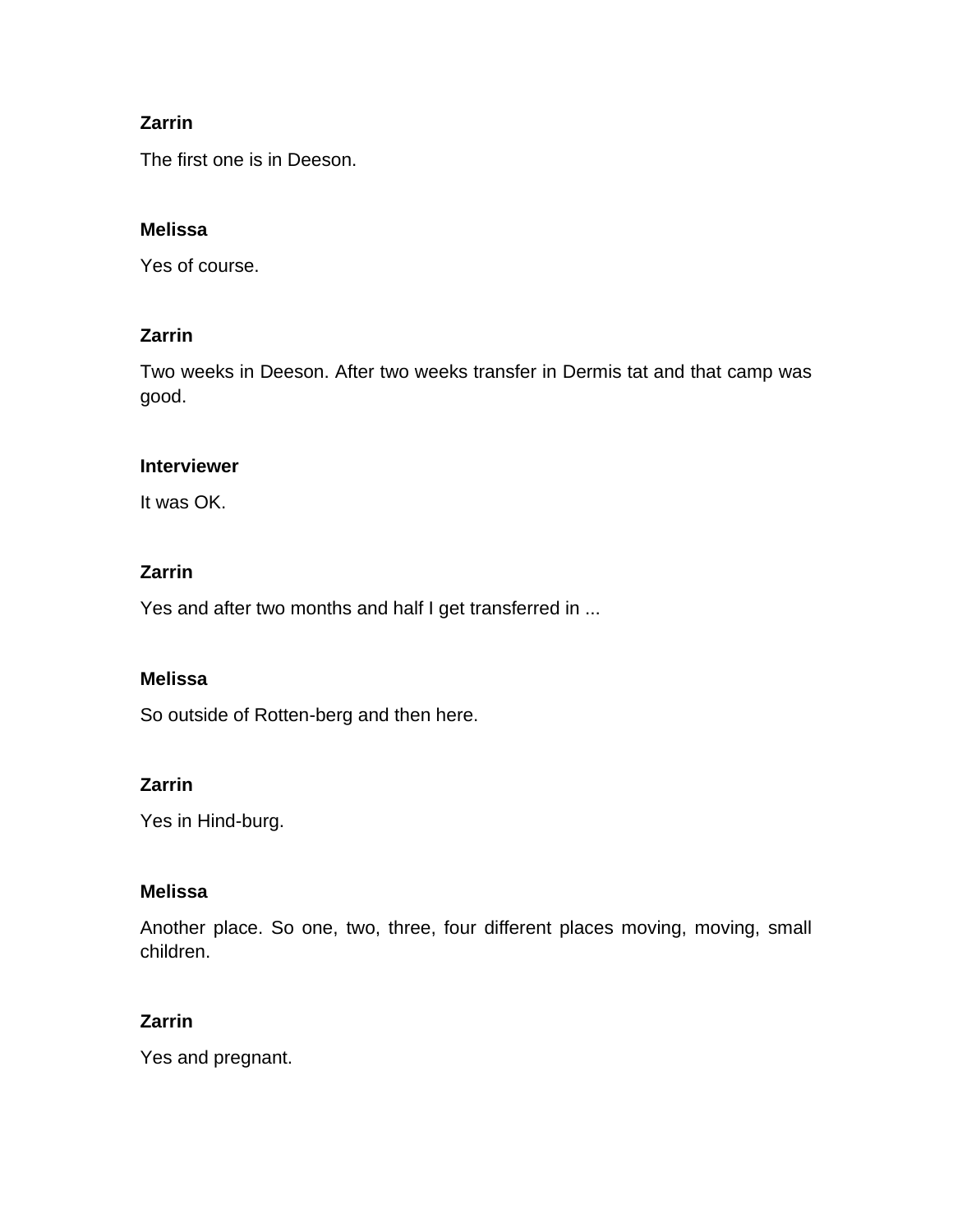And pregnant. You just moved into this house three weeks ago right?

## **Zarrin**

Yes. Two weeks is here.

### **Melissa**

Two weeks you've been in the house. How old is your baby?

### **Zarrin**

Now on 4th November my baby is born.

### **Melissa**

So on the fourth of November.

## **Zarrin**

She was born.

### **Melissa**

This means your baby, you had a baby and the next week you moved to an apartment.

## **Zarrin**

Yes.

## **Melissa**

You had a baby, your body is tired, you are exhausted and you move to a new apartment. Now you have your own apartment. Is that good?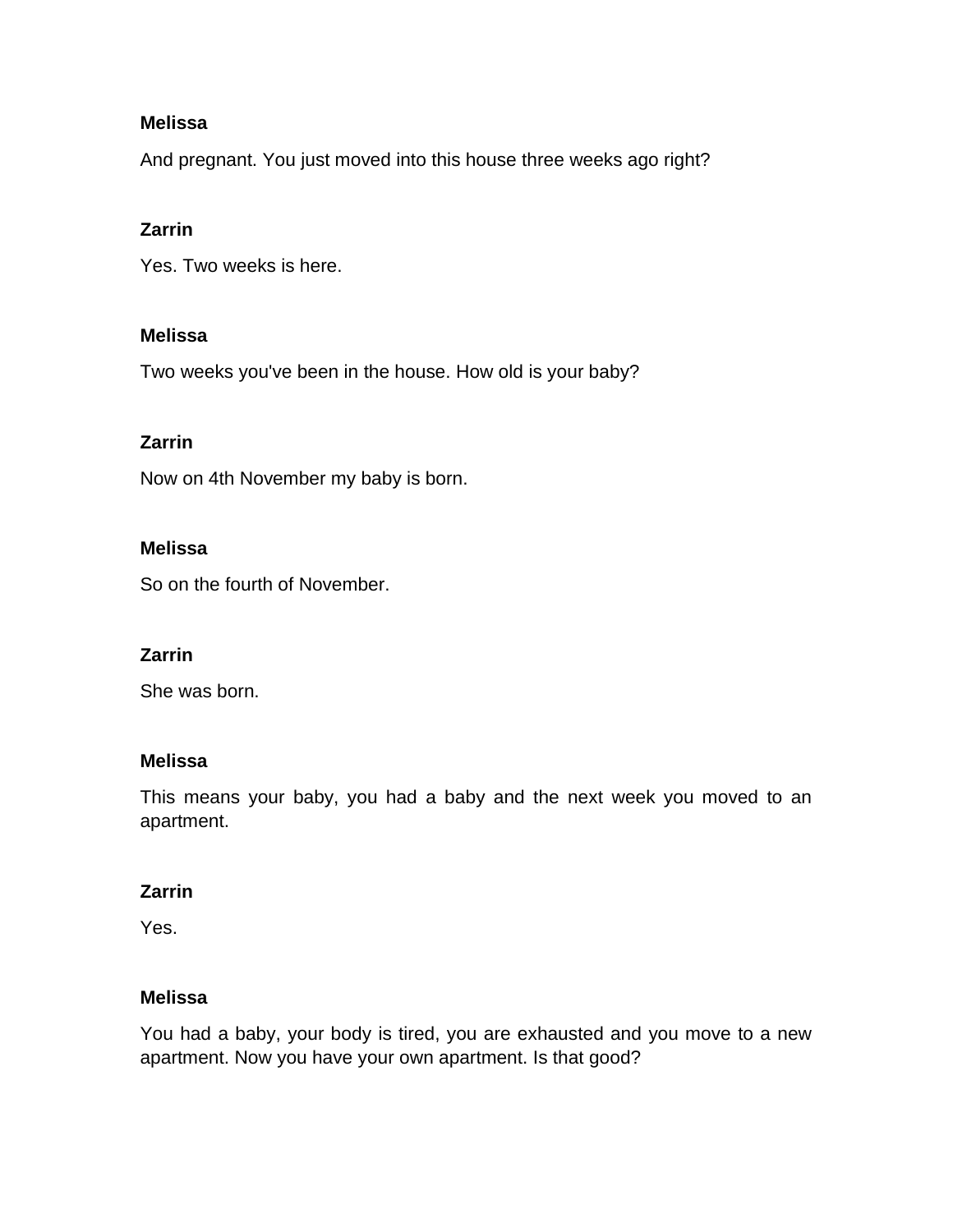Yes better, we are thanks for god we found that place. More suffer inside the journey.

### **Melissa**

How did you find this place? Who helped you find?

### **Zarrin**

Social. One lady is help me.

### **Melissa**

Who is this lady from the social?

### **Zarrin**

The social, that lady Mrs Lembo.

### **Melissa**

You also mentioned another lady, this is important. The wonderful lady.

### **Zarrin**

From London and she wife is in German. Mrs Suzanne. Very very good. I don't know how to explain.

### **Melissa**

How good.

### **Zarrin**

Yes about her, very. In German people.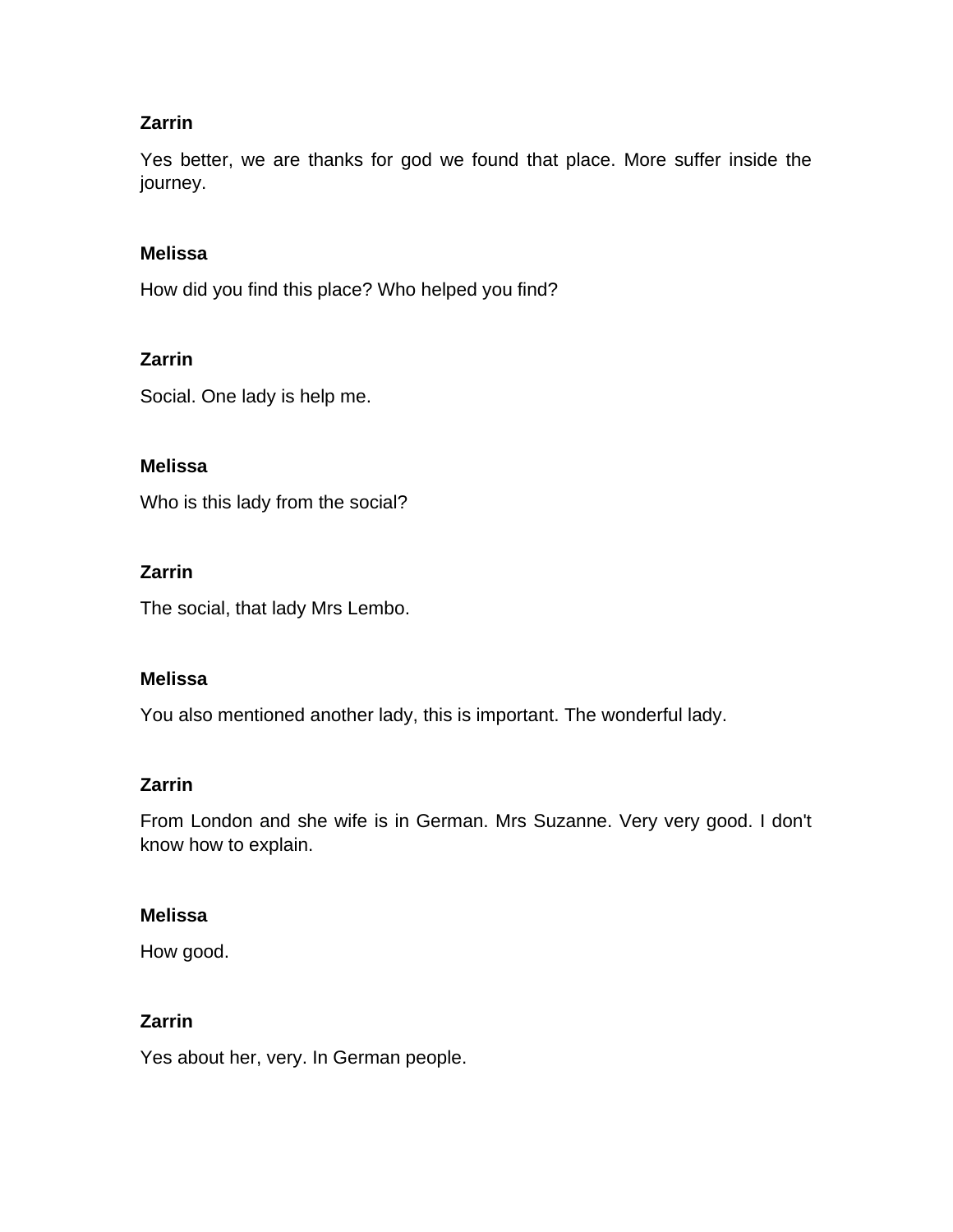What did she do for you?

## **Zarrin**

Very kind people. Each country have good and bad difference. Better than Croatia, I have very bad people in Croatia especially the police. Very bad with the children bring a big dog.

### **Melissa**

The Croatian police brought a dog to frighten your children?

### **Zarrin**

Yes.

### **Melissa**

What else?

### **Zarrin**

Beat my husband and push my arm.

### **Melissa**

Why?

## **Zarrin**

God back in Serbia and we explained we don't want to stay your country I wants to go in German. No no no and catch and deport in Serbia again. When deport at the night, at the midnight which mean they train is at the station. Three hour walk by feet in the train station. All the time children is look behind and saw the train has came or no.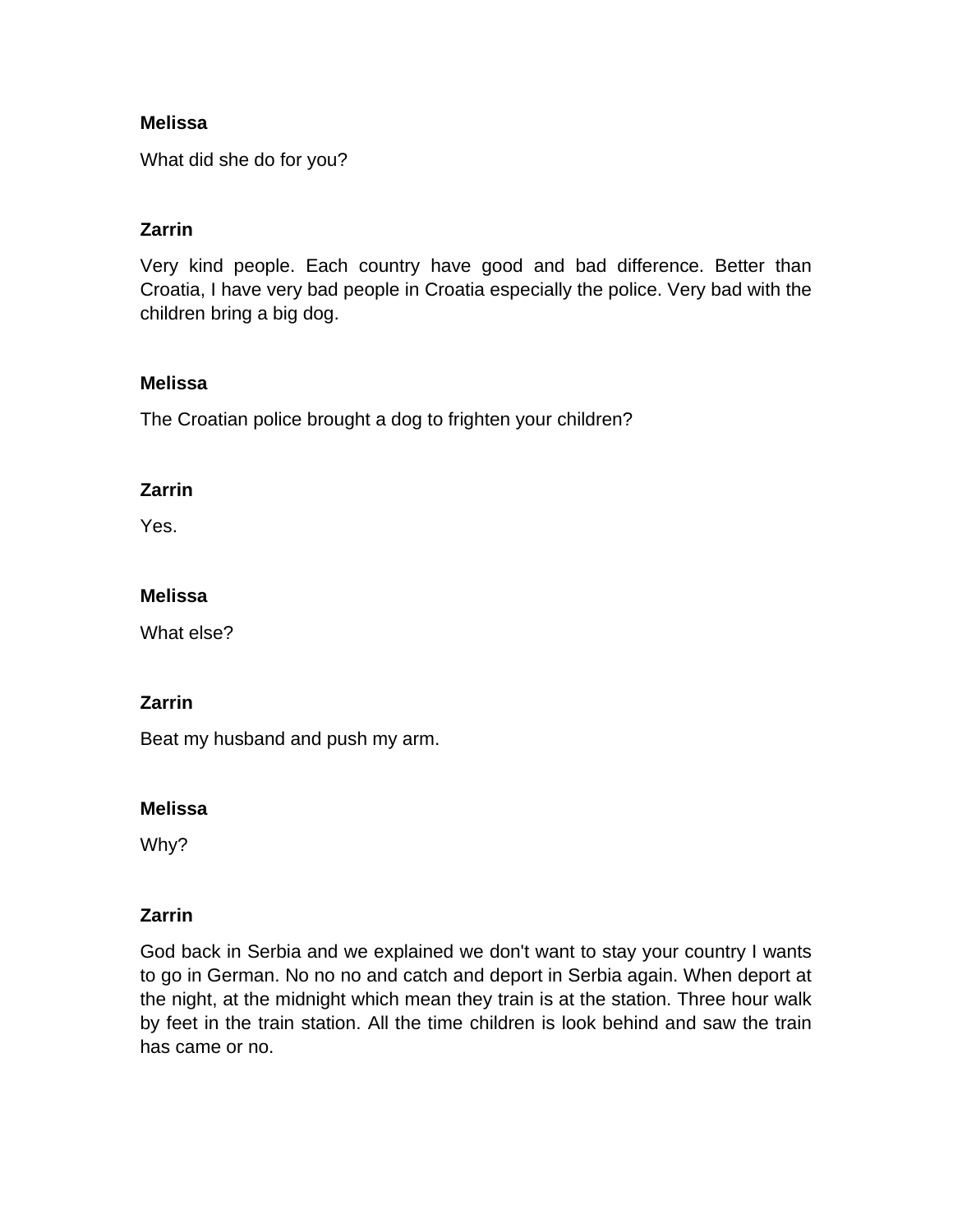So they're walking along the train tracks.

## **Zarrin**

Yes.

### **Melissa**

Train tracks right for three hours.

### **Zarrin**

Three hours.

### **Melissa**

Children in the night.

## **Zarrin**

In the night. At midnight, at three o clock, at two o clock at four o clock and explained very difficult. Shouting. [FOREIGN DIALOGUE]

## **Zarrin**

On small baby, I don't know, do you know that news on the TV from Afghanistan, one lady, one girl was six years old and seven years, the train has crashed and kill.

### **Melissa**

Hit her.

## **Zarrin**

I saw that girl. Me good to her and one camp that girl. Go and visit their family. Very very difficult.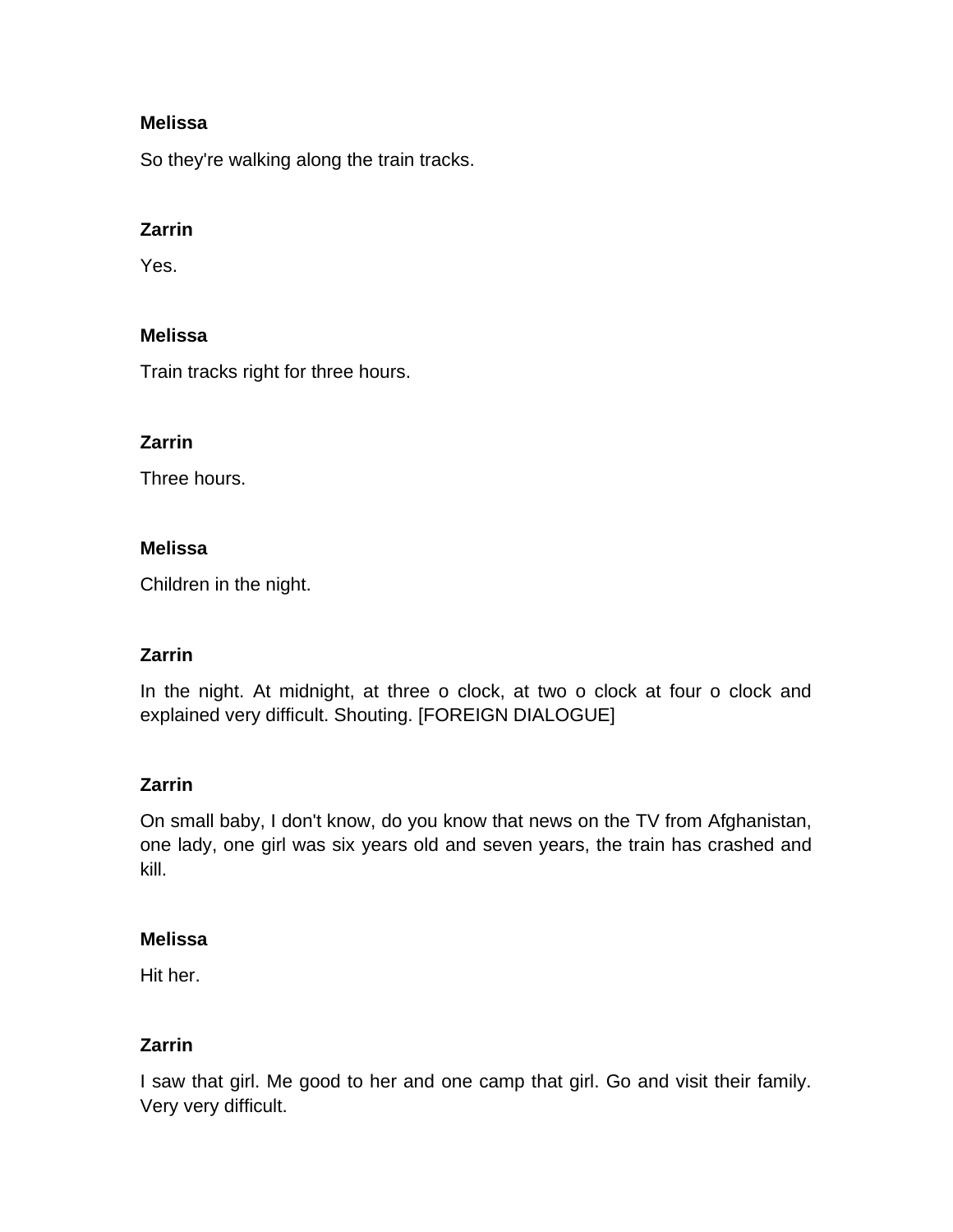Because she was walking along the train tracks.

## **Zarrin**

Yes and the police is Croatian catch and deport in Serbia. At the midnight that girl didn't see the train is kill and crashed.

#### **Interviewer**

It hit her.

### **Zarrin**

Yes.

## **Melissa**

The Train his her, she couldn't see, she was a child.

## **Zarrin**

And after that died. My daughter also all the time crying. We don't want to go there, please stay in Serbia, not to go and maybe the train is came and we died like that. All the time.

## **Melissa**

Of course. How old were your children as you were going from Croatia? How old were your children in detention in Serbia? Remember detention is so bad in Serbia. How old were your children do you remember? [FOREIGN DIALOGUE]

## **Zarrin**

One children is six or seven years old. Another is eight and now nine years old. Another is ten and after four days is the birthday and 11 years old. When I came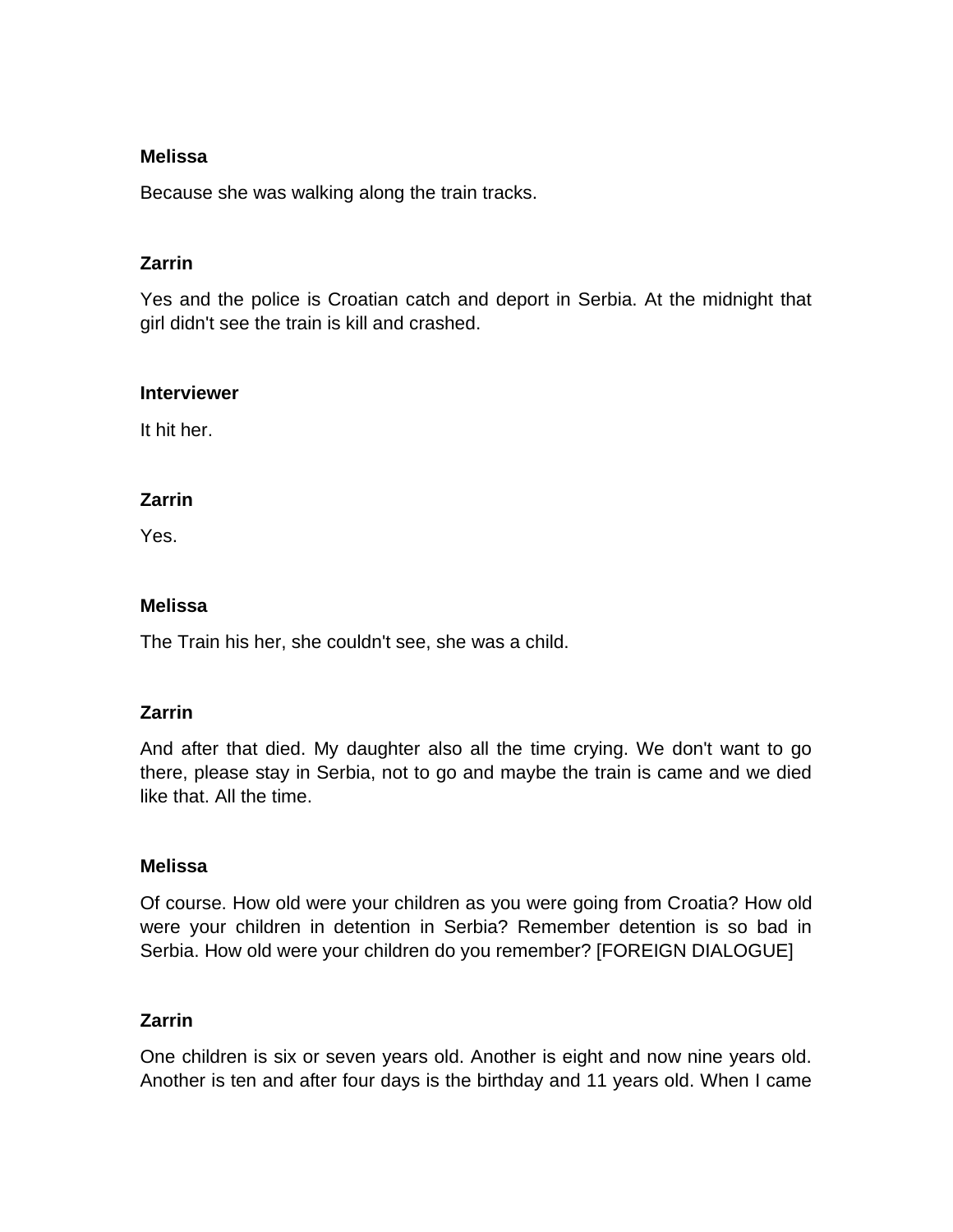from Afghanistan one children, small children four years old. Another is six, another is seven and half. And now eleven, nine and seven.

### **Melissa**

All little children. Little little children.

## **Zarrin**

Not to know, not to more move. No more grow.

### **Melissa**

They are the children that had the frozen feet that could not eat for two days, could not drink for two days. Sleeping on the floors.

### **Zarrin**

I found the water on the ground.

### **Melissa**

Water on the ground?

### **Zarrin**

Water on the ground and we take the bottle, as we put on the and after that drink that water.

### **Melissa**

Oh my goodness.

## **Zarrin**

Allah is keep my children.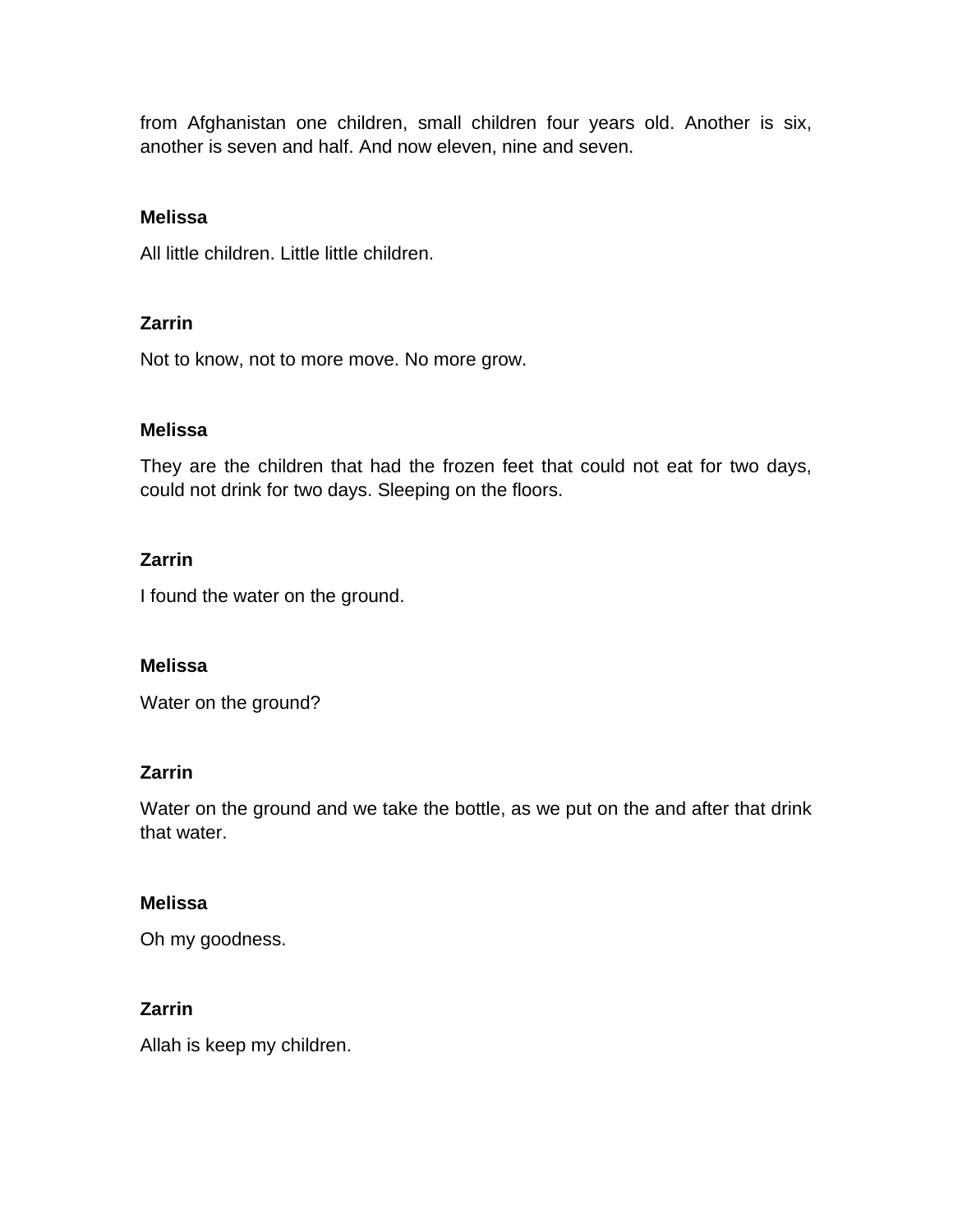Of course.

## **Zarrin**

And they were sick between the forest. [FOREIGN DIALOGUE]

## **Zarrin**

The feet is also more swollen and we show the police, you see please.

### **Melissa**

You're with your children, I am a mother of four children. I love more children more than anything and I can't imagine someone holding a gun at my children or my children not being able to eat or my children being afraid. I can't imagine it. I can't imagine it. Now your three children are living in a small town in central Germany and they're going to school. They're going to school. How

00:37:24:10

are they learning? How is it? What do they say?

## **Zarrin**

Now they speak Deutsch. They are very small.

### **Melissa**

They're speaking Deutsch OK. And do they have friends?

## **Zarrin**

Yes I hope so.

### **Melissa**

Do they have teachers who understand and help them?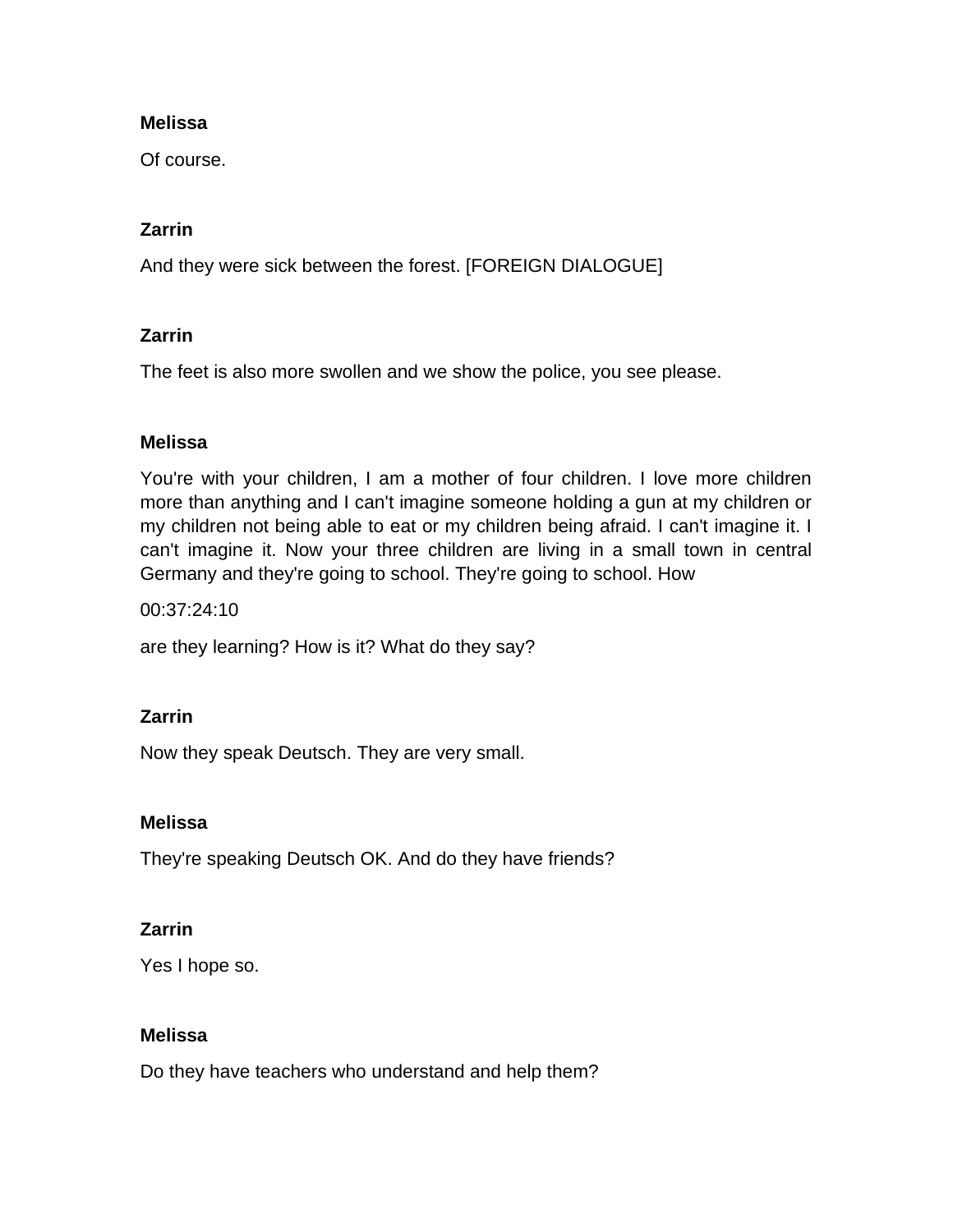Not good year because before I was sick and last time, they day before yesterday I went to school and visit the teacher and I want to ask about my children and everything ask for the teacher. The teacher told me another time I get to you and said together speak about your children and we explained for her my children is because they don't know your language is difficult, especially for me, I can't help my children inside the room. Then came my room and told me Mom you help me I don't know the way. And sometimes more depress, more push for me and me explain for them I can't help you because I don't know this language.

### **Melissa**

Of course.

## **Zarrin**

Difficult for me. I don't know the name of this and after that crying why no helping me and he wants to be a good student inside the class and I want to be a good because one children he likes to be in the future, he loves engineering and also another kid, children he likes to doctor. And explain me you don't help me how to be a good doctor or a good engineer in the future.

## 00:39:40:15

Said I try to learn Deutsch and after that help me. And my husband better than me in Deutsch and help by mobile. Here is no WiFi. Before there is WiFi and big helping for me and for children. Here is no WiFi and my husband buy internet by mobile and bring some kind of words in Deutsch and helping children. [FOREIGN DIALOGUE]

## **Zarrin**

My husband wants to go in Deutsch class but he doesn't provision him because you don't have [Duldum]

### **Melissa**

Duldum is an important German word which means you're in limbo, that's all it means. It means you're waiting. You're waiting. If you're just in Duldum you're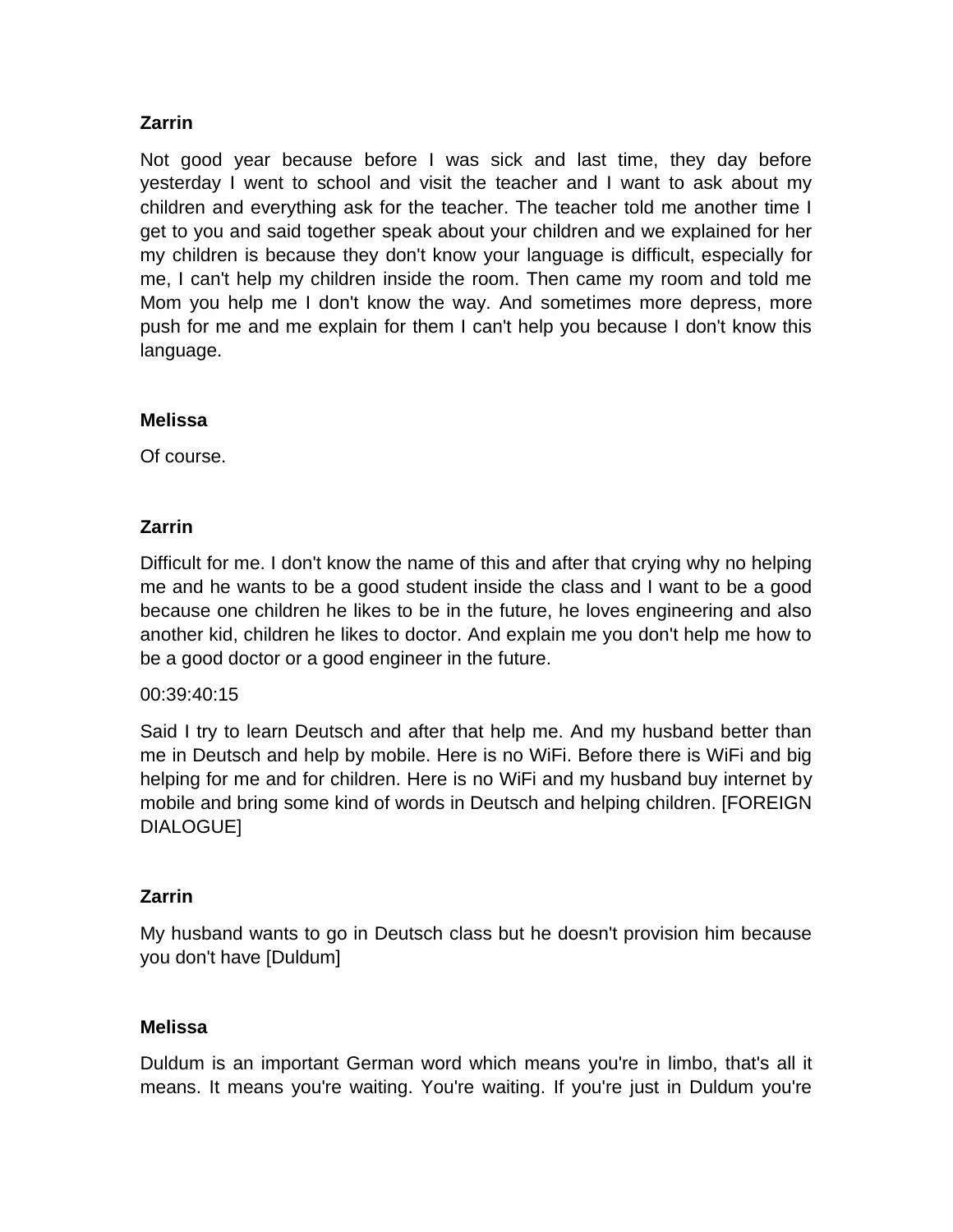waiting to find out what the courts say and they don't give you German courses right. They don't give it to you so he can't get a German course.

## **Zarrin**

When he wants to go in the doctor place in some place especially in ... in the office and explain for that please speak English because I don't know Deutsch and that person is I don't know English. And we explain for him you know English and please. No no you bring translator, here I bring the translator and help me. And very bad experience for me at the end of this month when I went to ... explain bring your ... for your daughter. When I bring the ... the first time and give me for six months. After that took that ... and change one month in Duldum and me please speak English I don't know and bring me some paper with your signature. You must signature. I don't know that in Deutsch how to signature. Maybe not good for me and me signature. It is your, it is belongs to you and you must signature.

## **Melissa**

You must sign.

# **Zarrin**

Yeah sign sorry. All the time explain for it and after that is shouting. You must sign that. And after that we sign. When I came here one, two person has helped me in the hospital and explain me something for the point, speak Deutsch not English. Wife and husband together and see that people and we sign and I said yes, you never signed that, why you sign. I explained for it.

## **Melissa**

You didn't understand.

## **Zarrin**

I don't know and tell me and you must sign. When more argue and tell me because I am more afraid about police. If kill me and I don't wants to see the police.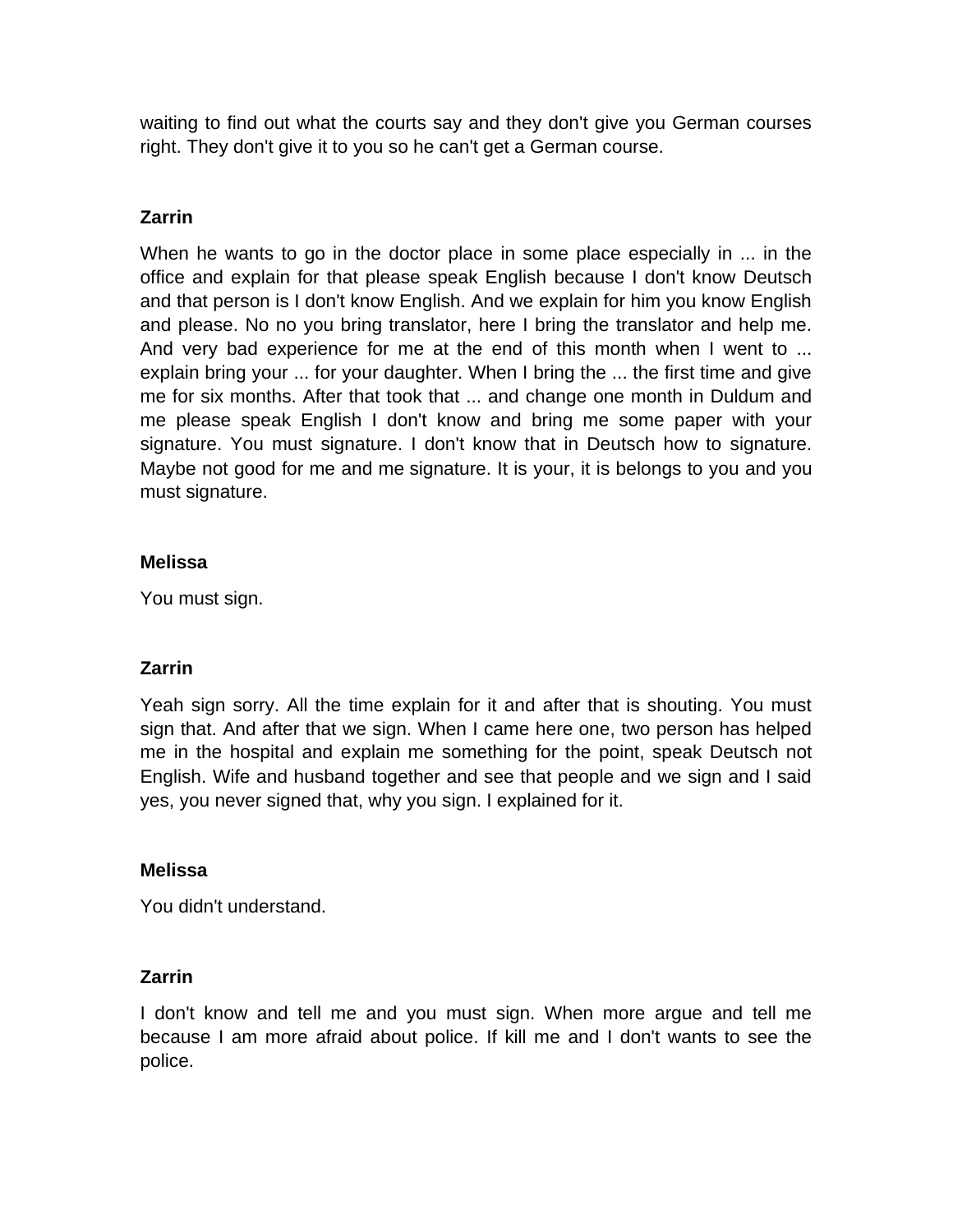So sometimes you sign forms because you are afraid of the government employee or the official or the police so you sign but you don't know what you're signing and you don't know what it means and you can't find someone to translate into English.

## **Zarrin**

Yes I explained for that man. After that one from African person is one woman, one man and came inside that office and that lady speak. Two persons, one man, one woman and that lady is speak English and after that we told her why. Before you told me I don't know English and why you speak English now.

### **Melissa**

And you do speak good English. How do you answer this question for me Zarrin. How do you speak such good English? Where did you learn your English?

## **Zarrin**

In Afghanistan.

### **Melissa**

Were you going to school?

### **Zarrin**

Yes I was a teacher, English teacher.

### **Melissa**

What were you teaching?

## **Zarrin**

English.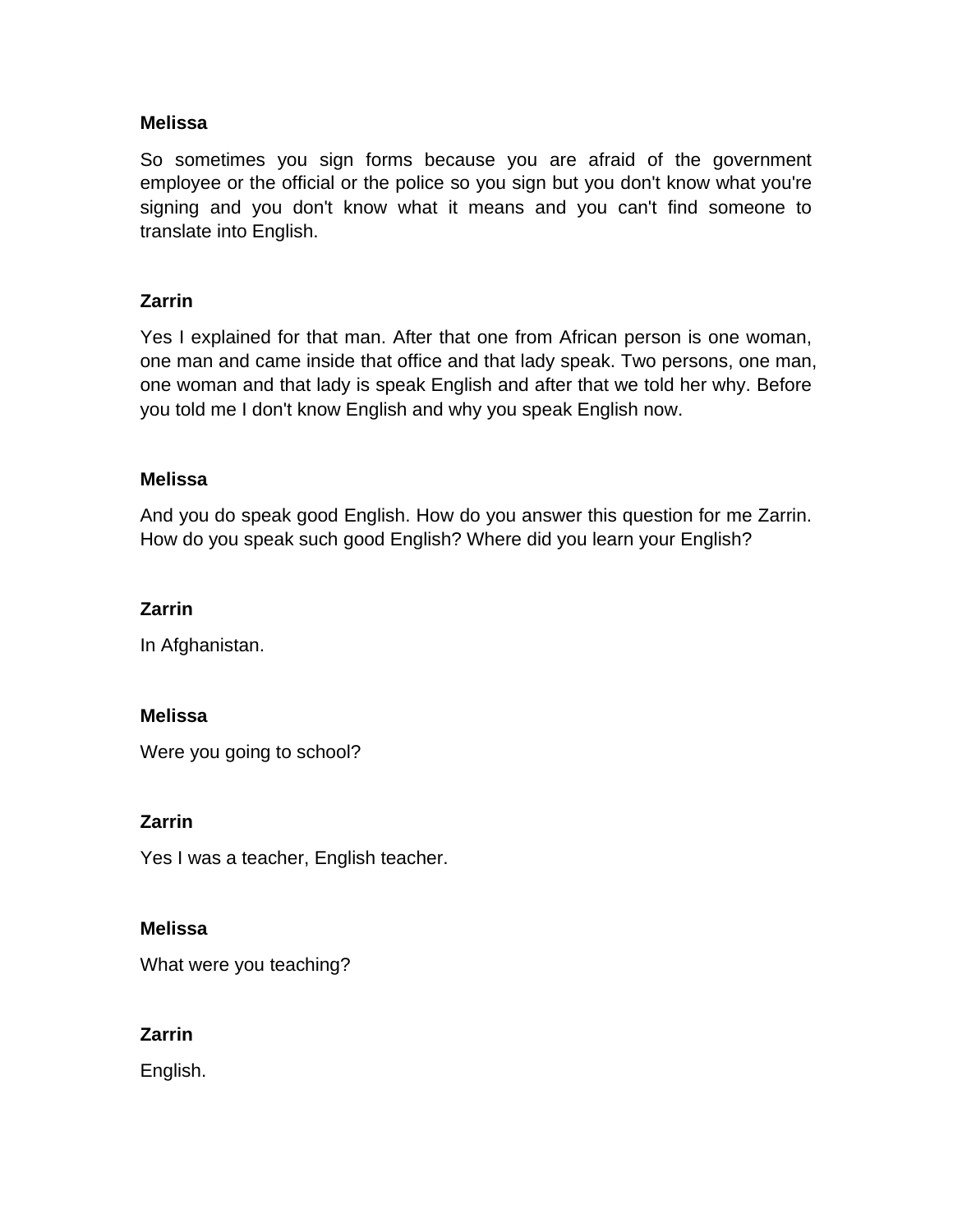At a children's school or at a middle school? What were you teaching? What students were you teaching?

### **Zarrin**

In middle.

### **Melissa**

So the students between the age of?

### **Zarrin**

In 12 class, 11 class.

### **Melissa**

So you are a teacher in Afghanistan, you're teaching English.

## **Zarrin**

Not good like you. Especial now all the time I forgot the words. I don't know how to tell because more stress. My mind is not good work.

### **Melissa**

Did anyone have a problem with you teaching at the school? What was the, why was that a problem in Afghanistan? Can you explain. Maybe some people don't understand. In my country women can teach at school. Women can teach anywhere. Why was that a problem in Afghanistan?

## **Zarrin**

Before all explain it and ... and now like before I don't have good mind because I don't remember that.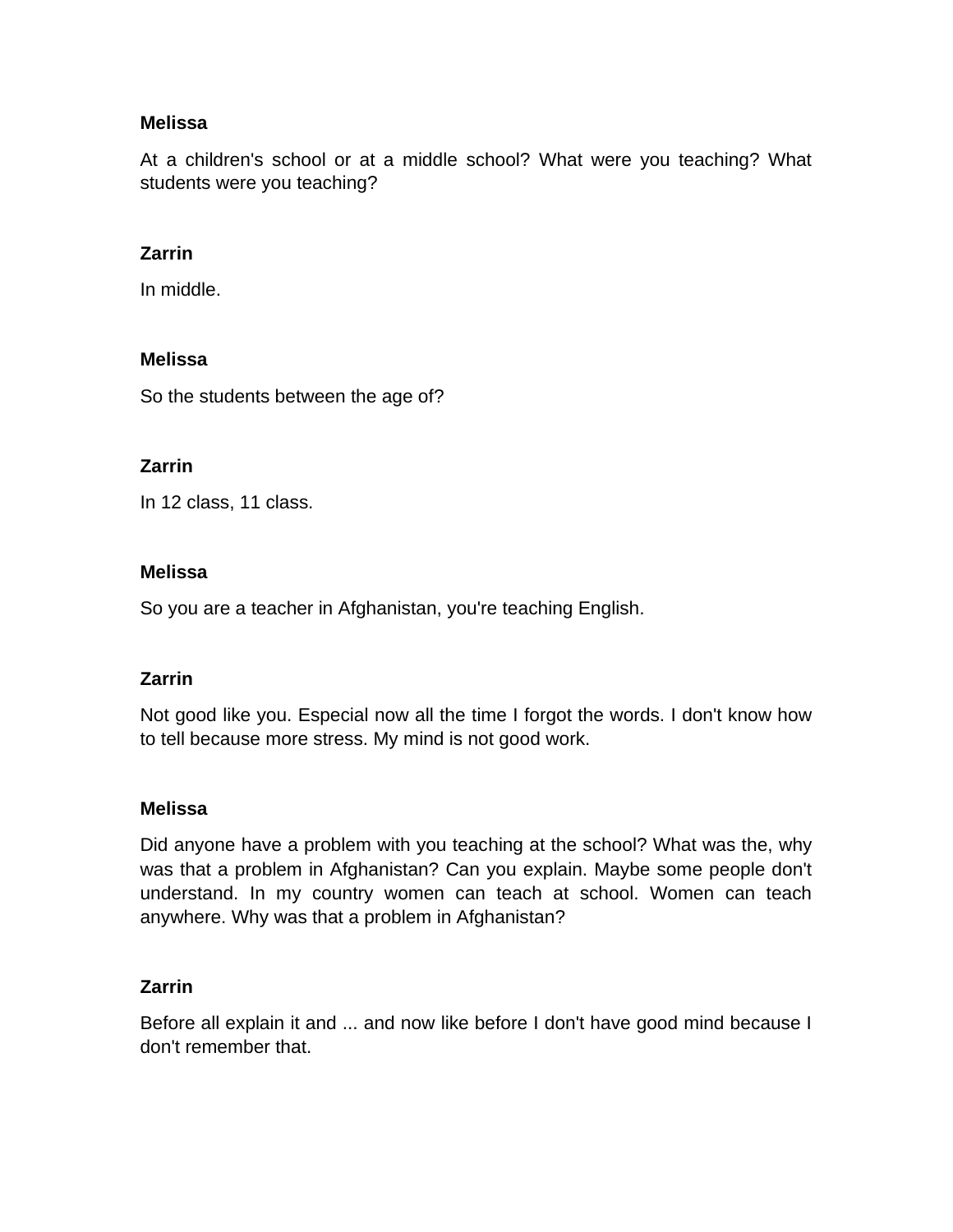We have it. If I remember your story, tell me if I'm correct. Certain people, perhaps Taliban don't want the women teaching at school.

### **Zarrin**

Yes.

### **Melissa**

And what do they do? What can Taliban do to a woman like you?

## **Zarrin**

Because they tell that my government is a Muslim government. The lady is never have gone to a school, not to teach girls. Just only men is go to school because that. And I can explain to you but now I assume because all the time I forgot.

### **Melissa**

It's OK. When we are very stressed, when we feel stressed we forget things. It's normal, it's normal. But what you do know is that you have survived the long walk from Afghanistan to Greece. From Greece to Croatia. Croatia back. Serbia, detention, terrible time in Serbia and now you make it to Germany. You're here.

## **Zarrin**

Yes I know here and here is because we have ... Croatian and all the time send me the letter when we wants to learn something and after that and bring me post. And then I don't know the language, I saw that and from some translate and that news about that very afraid all forgot and I don't wants to learn that.

### **Melissa**

And Dublin means I'm explaining for anyone who doesn't understand. Dublin means the place where you took your fingerprints is the place where they can send you back. The government can say you cannot choose where you're going to live, you have to go back to where your finger prints were. Is that right?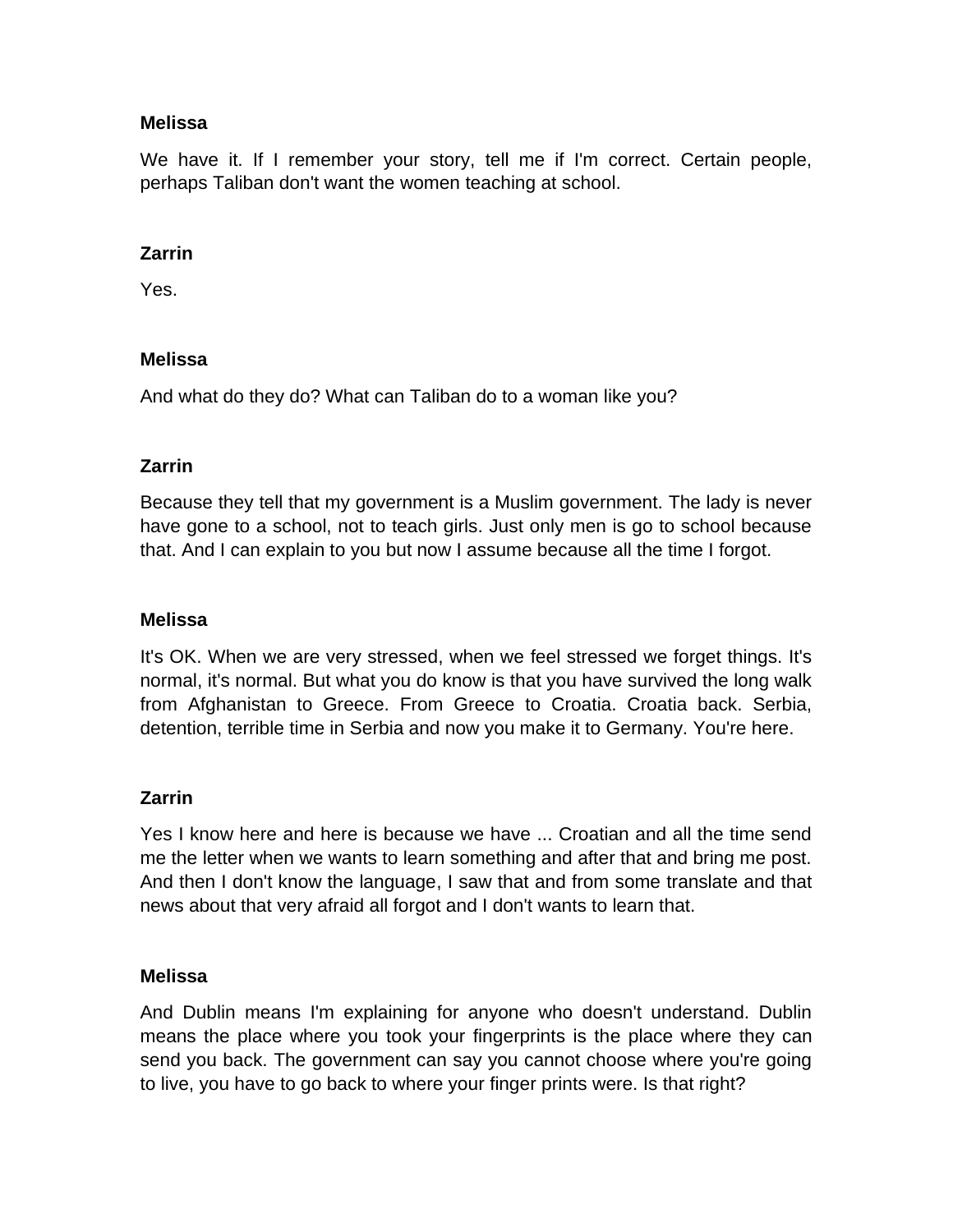The first, my wish is the first one this one from this country in German. When they wants to refuse you the first time when someone, another country for me, another family wants to come inside the German and get interview. They don't want that family, reject and sent that back for like me nine month, ten month stayed in this country in German. Children were sent at the school.

### **Interviewer**

He's learning German.

## **Zarrin**

Yes and my husband wants to learn Deutsch and we wants to learn Deutsch. Like the first baby is born that learn that language. Very difficult. For example one lady wants to learn Farsi. Very difficult for her how to learn. All the time no sleep and help with children and he wants to learn. Very difficult for him and bring all the time shoe. I don't want to stay in this country. That lady how to learn that was difficult.

### **Melissa**

Right very difficult.

## **Zarrin**

And someone from German, from government people and instead of immigration and think about that. For example Mrs Anna Lisa was from German. She was teacher here and tell me you have a good talent. Come in the class and you learn Deutsch. Three times we go inside the class in Dermestat. That teacher was very great. All the time speak Deutsch and now when you speak Deutsch I know but I can't speak because I can't continue. More stress and blood pressure is very high. I was pregnant and I all the time thing. I have came and learned Deutsch. After that bring me letter and when I saw that letter I read that letter and we don't want to stay in German and you go back in Croatia.

#### **Melissa**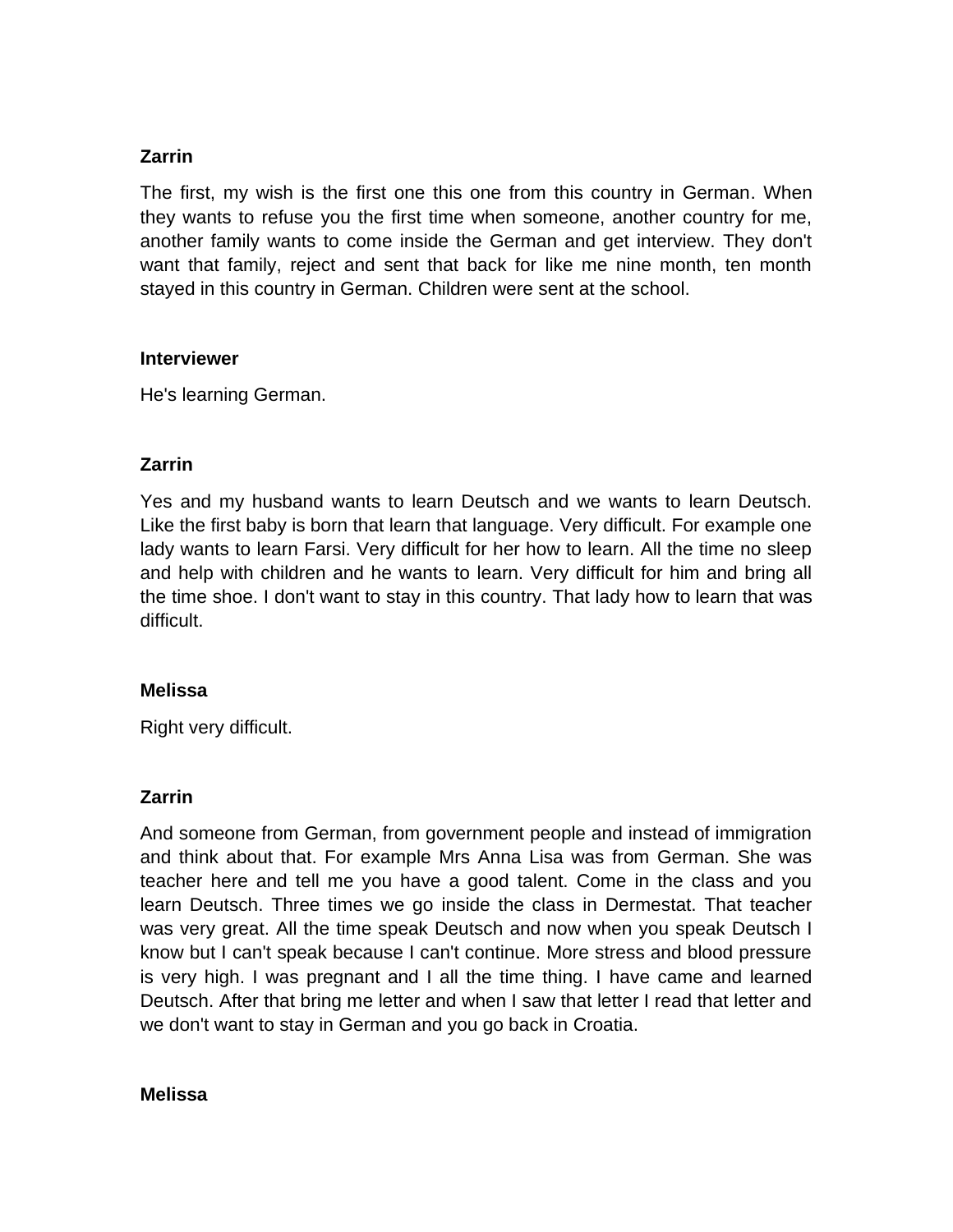What was in the letter?

### **Zarrin**

The letter is about you must return back in Croatia because you are dublin. How to learn that language, how to know. When we wants to go in the doctor and another place and why you don't know Deutsch. You came here why you don't know Deutsch. How to explain for one hour, half hour for him. I came here and life is better. I'm like baby, the first time the mother is tell, mother explain for the baby until she knew and learn. Very difficult and here why you don't like. You don't know about my life. All the time we try to learn but your government all the time sent me post. That letter we don't want to stay and think the police is came and catch and one time sent me back.

### **Melissa**

What do you want people to understand about who you are? Lets pretend. Lets think that we have the German government here. Just imagine we have Angela Merkel, we have people. What do you want them to understand about you as a person?

## **Zarrin**

The first time the government has intelligent people. The first time we stayed together and have a psychology person and know about that. For example that me or another person how to people is that. And explain everything. This one is right or this one is not right. And after that, for example you said your Merkel or another one, you are intelligent woman and your Americans and you have more experience, your ... is very high and you know better than me when I speak with you and you, it is correct or not correct.

### **Melissa**

So what do you want to say? What do you want to explain to people? There are people that don't understand what it is like to be an Afghan woman who has brought her children across the Middle East to a camp in Greece to Serbia and back, to Serbia and back, Croatia. Some people just see you and they don't understand.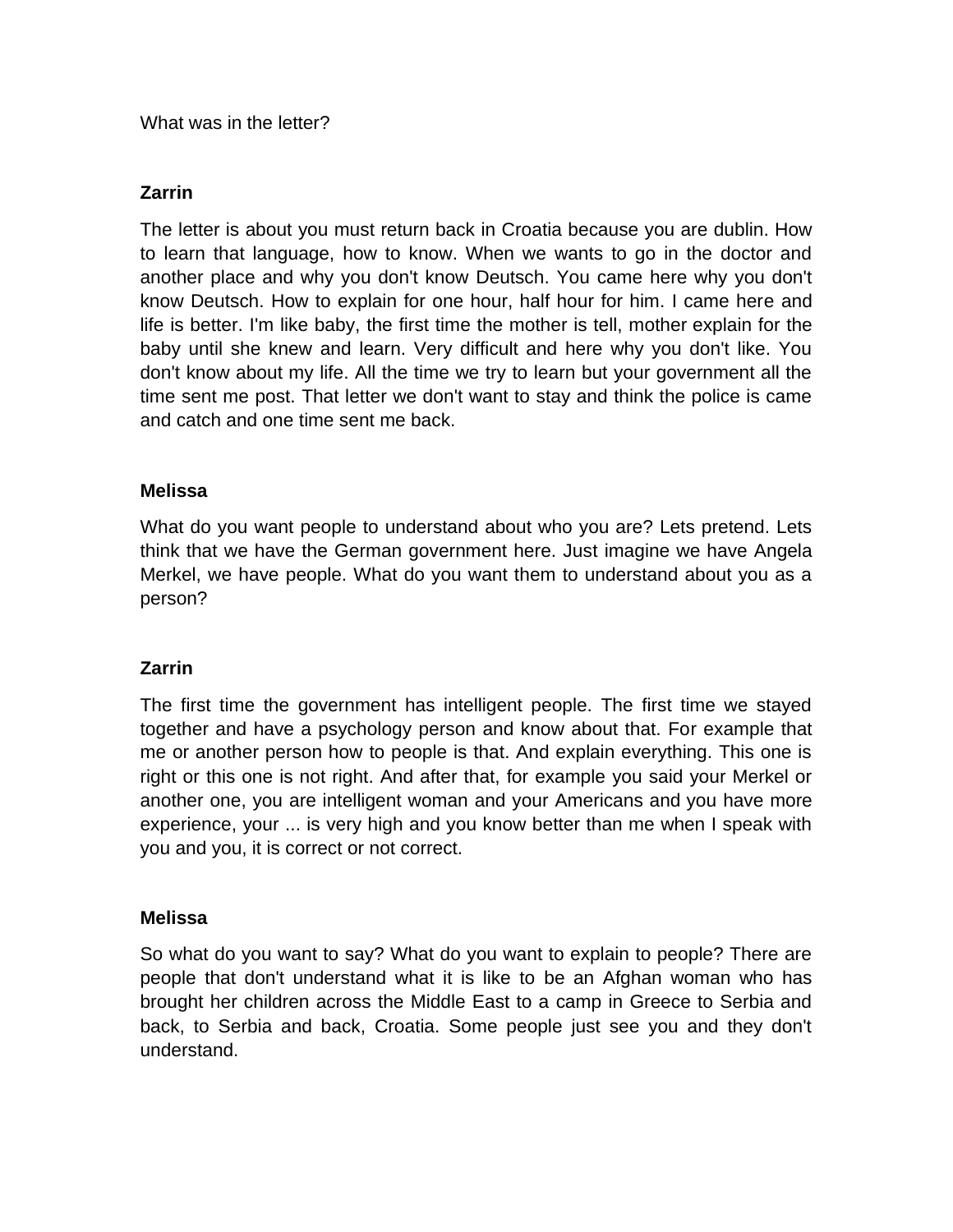I have more picture from inside the forest from Serbia and Croatia.

## **Melissa**

It would be good. This would be good if we can look at the pictures that would also help. Can you show? You can show pictures? is helpful, it helps us. So this is in the forest in Croatia. Three children, other children, no food, snow. And if, there we are, children. Let him take the picture just so we can see the children. No food, no water, in the middle of the night. [FOREIGN DIALOGUE] What was his job? [FOREIGN DIALOGUE]

## **Zarrin**

Before he worked in the carpets.

## **Melissa**

Oh.

## **Zarrin**

By hand and selling the car.

### **Melissa**

Selling cars.

## **Zarrin**

Buy the cars and also room.

### **Melissa**

So real Estate, we call that Immobilian in German. Immobilian is to sell the rooms and sell the house. So Real Estate, selling cars, making and selling carpets and you could be educated. You went to school and you taught at the school. Did you have a beautiful garden? You had a beautiful home?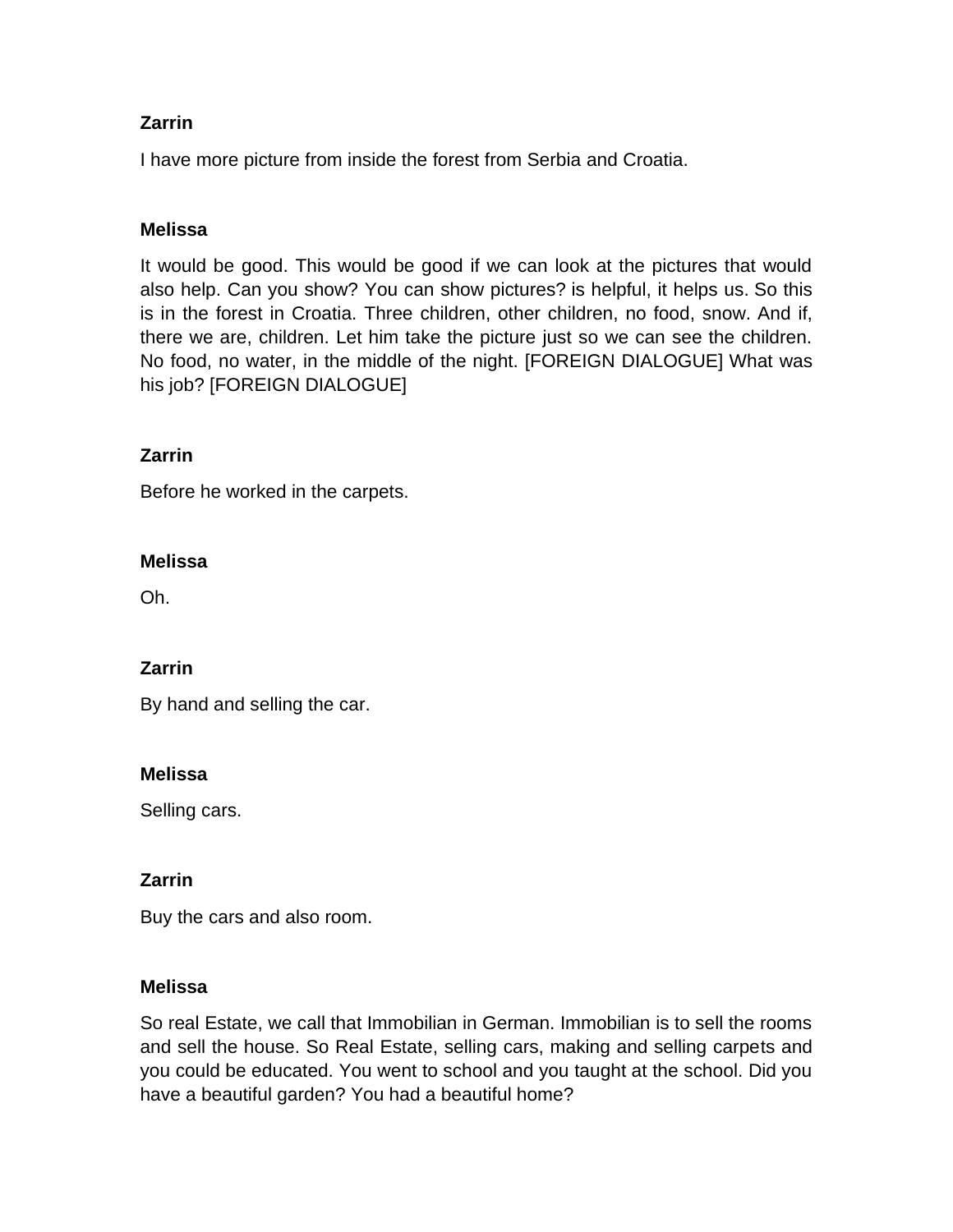Yes.

### **Melissa**

And the children were going to school?

### **Zarrin**

Yes and I went to school. [FOREIGN DIALOGUE]

## **Zarrin**

And when I came here on special, very good date for me and children we put in school. Very very happy now.

### **Melissa**

Now that you can go to school.

## **Zarrin**

Yes if the government uh, put me relax and not send me all the time back back.

### **Melissa**

We call that, you feel threatened, danger that you have to go again. That makes you feel.

## **Zarrin**

All the time I never sleep especial at the night.

### **Interviewer**

Yes can you tell about your health and what is your health like right now?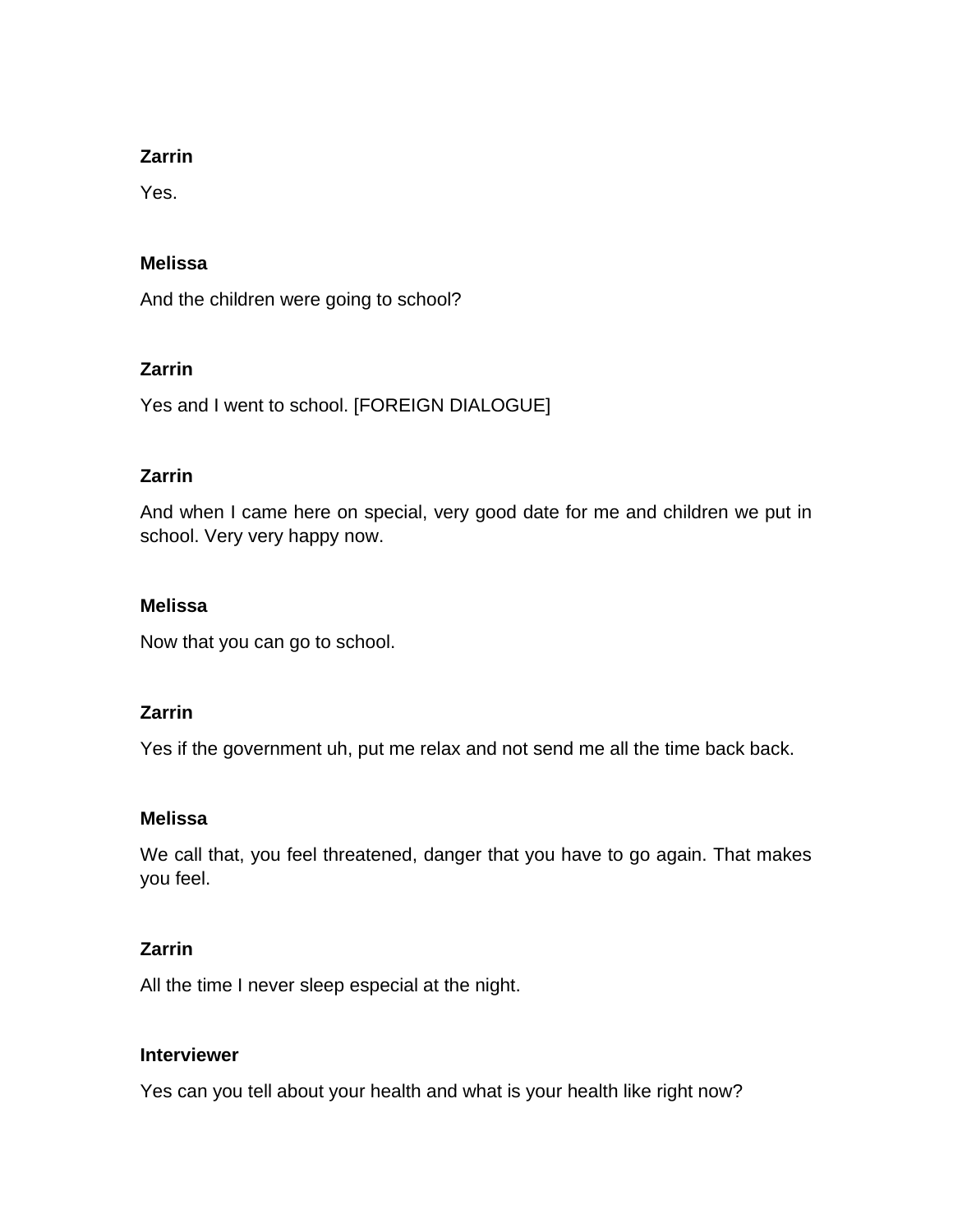My health is not good. My back is problem. My feet is also problem and diabetes. I have diabetes, we don't have any diabetes. My blood pressure is very high and health is very important than everything. Very very important.

### **Melissa**

The mother needs to be healthy for her family.

### **Zarrin**

Yes when we have good life, good room I have everything and I don't want nothing when we are not healthy. And now I can help children. I can't cook. I can't clean. All the time my husband not sit behind me. Not inside the room. He must work outside. He must learn and how to help and I hope in the future like before I wants to continue education and I wants to teach another children. I don't wants to here risk and take ... and other people give me ... and me eats. I don't want. I want to work like you. Like another people. That is the difference between me and between her. She works, she is a human, she works and find a good work and give many and help husband and children. And me also like that. I don't want to relax inside the room. I am young and I want to be a good future for children and helping children Otherwise the children are now more problem. All my body is not healthy.

### **Melissa**

Because of stress. Because of so much stress.

### **Zarrin**

All is stress. I never at night sleep all the time especially when Doldum my ... I think all the time the police is coming and maybe take and deport in Croatia. If I went to Croatia why. Three has been the way, my journey not to stay in Croatia.

### **Interviewer**

Can you describe one thing for us. I don't know whether Jim and Annie understood. Twila and I heard before but I think it's important for them to hear.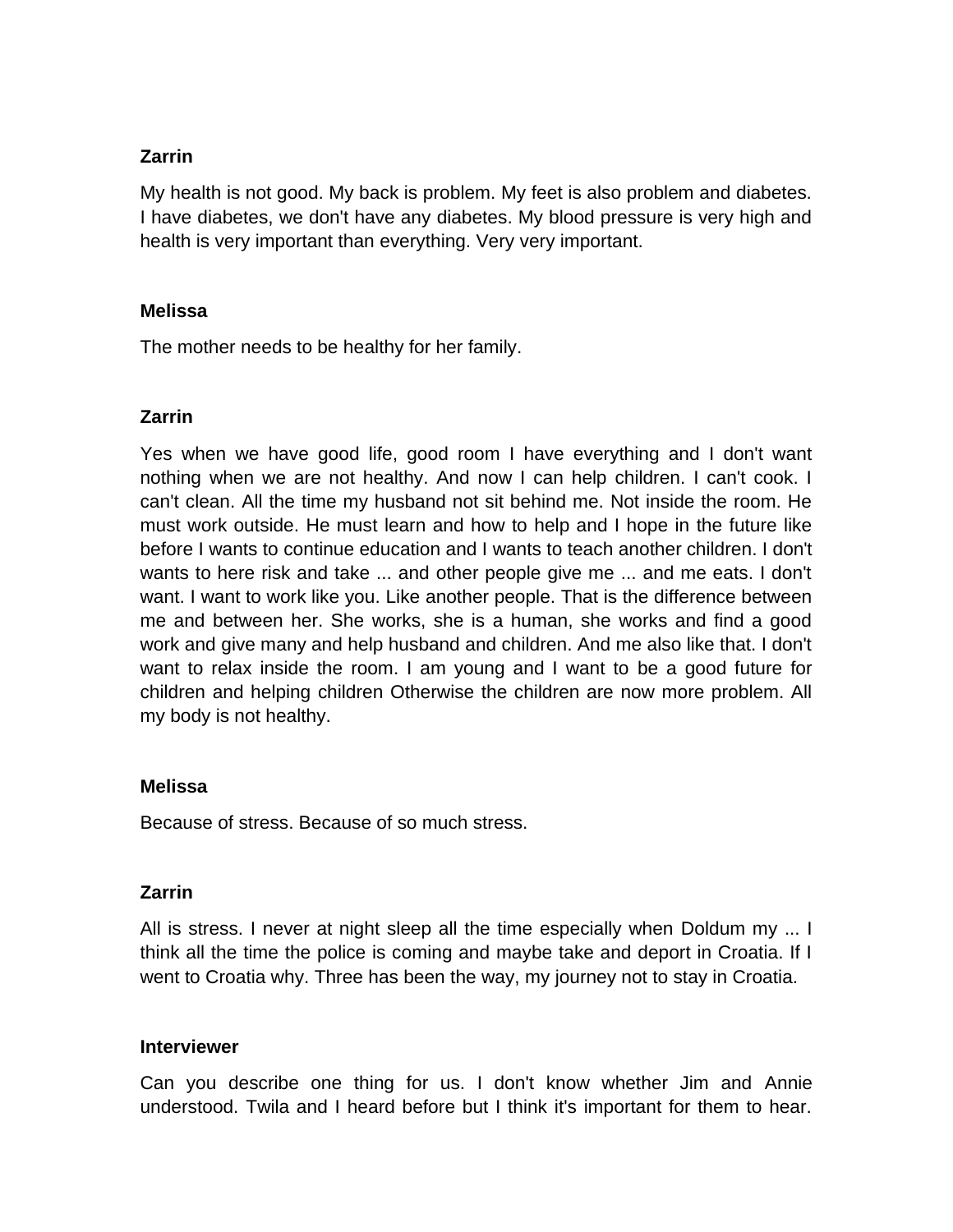You were in many different camps. [FOREIGN DIALOGUE] Here in Germany for but I think you say the worst was Serbia right? Is that true? You said Serbia was the worst detention.

## **Zarrin**

Yes was very very bad.

### **Melissa**

Can you describe for them what happened in Serbia? What did it look like? Who was there? What did you eat? How did you sleep? How long were you there. Can you tell us all about Serbia.

### **Zarrin**

In Serbia more than one year, more than one year I was in Serbia.

### **Melissa**

In detention?

### **Zarrin**

Yes. In one room three family together live.

### **Melissa**

How big the room?

## **Zarrin**

Not very big and the place is very very small and my family, I have one bed. Children, two children together sleep on me and my daughter together and my husband on the floor. And sometime I sleep on the floor, my husband with children in one bed. No water. No toilet. No bathroom. Just only two toilet for all person and two bedroom for all person. All immigration.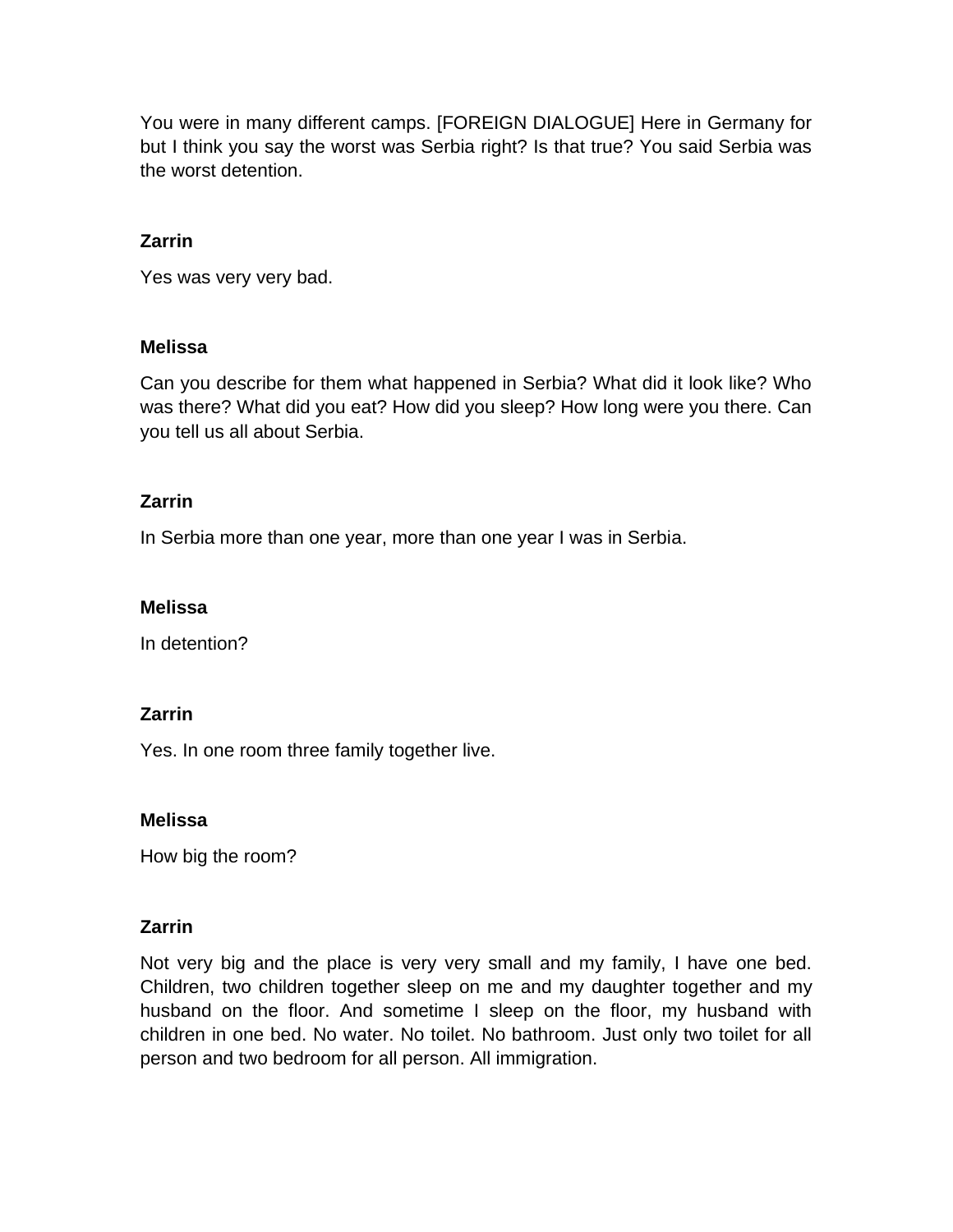Three families.

## **Male Voice**

No all come.

### **Zarrin**

All family.

### **Melissa**

For all the camp. How many people in the camp?

### **Zarrin**

... I forgot the words in English like that. One person is.

### **Melissa**

In a line.

## **Zarrin**

Aline, yes a line.

## **Melissa**

So in the camp in Serbia many families. In your room three families. How many children?

## **Zarrin**

One. Some family is two children, three children. Some family is one children.

### **Melissa**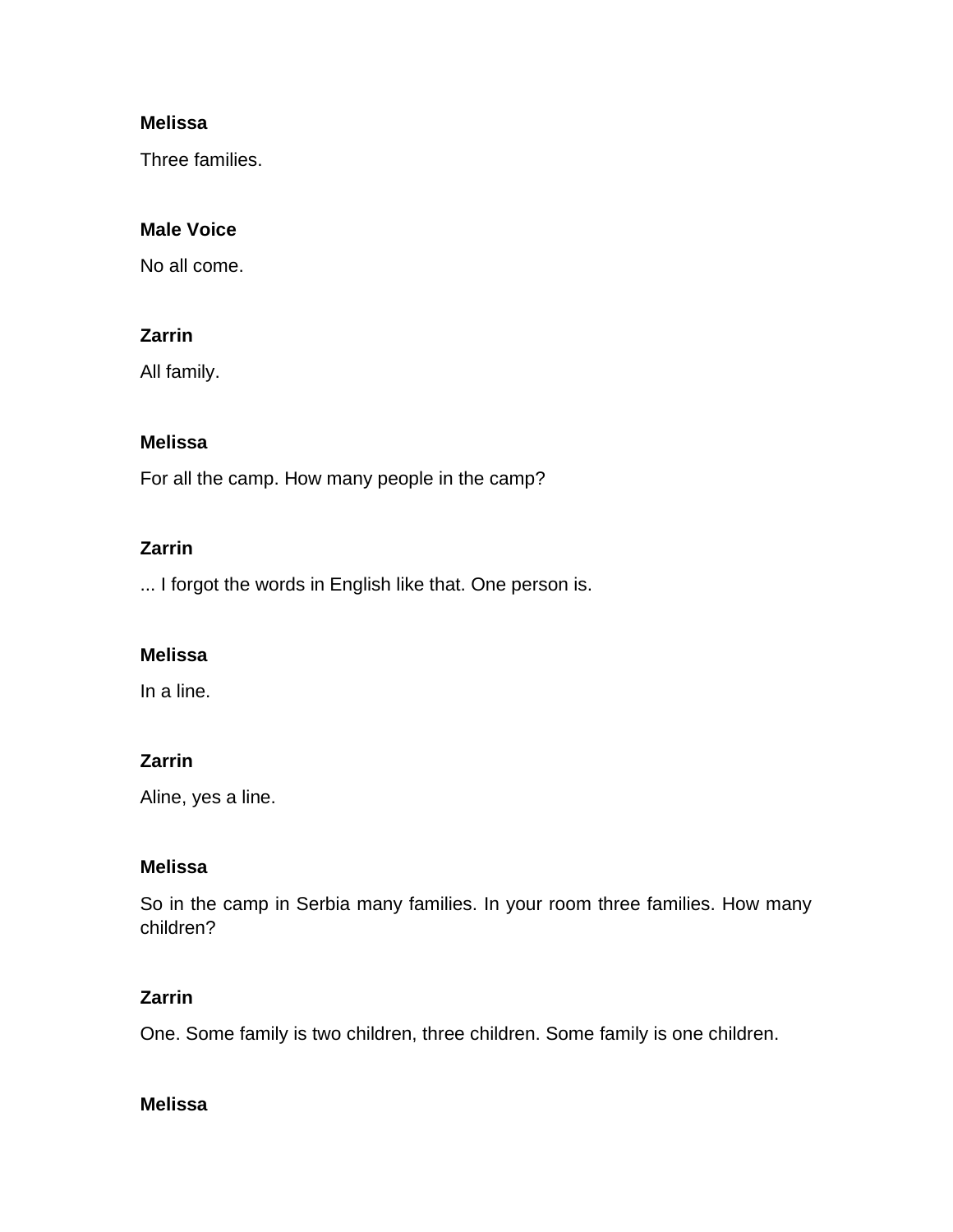And in the whole camp two toilets.

## **Zarrin**

Yes two toilets and one follow [FOREIGN DIALOGUE]

### **Melissa**

To follow I don't understand.

### **Zarrin**

In 200 people two toilets.

### **Melissa**

For 200 people, that's for 200 people in the camp, two toilets. Lots of children, many children.

### **Zarrin**

Many children.

### **Melissa**

Many many children. For you one year, more than one year. What did you eat?

## **Zarrin**

Cook inside, inside the room, that place.

## **Melissa**

Bedroom? With fire?

# **Zarrin**

No by electricity.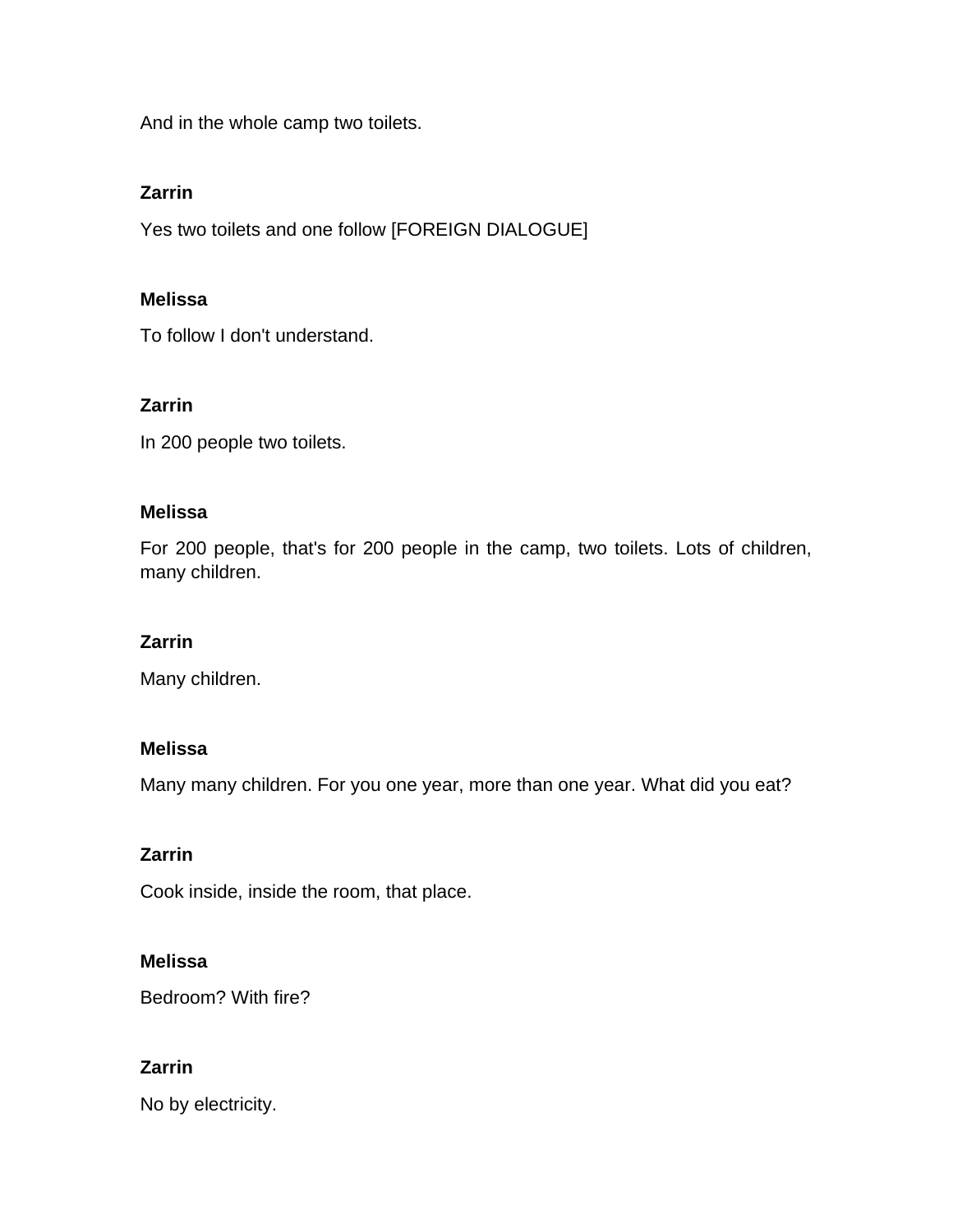Electricity. You cook inside the little room. [FOREIGN DIALOGUE]

## **Zarrin**

I shoot here from Serbia.

### **Melissa**

Please.

## **Zarrin**

I take, I took more video and picture. I also picture from all my journey and also I have been written one book about my journey.

## **Melissa**

But the police in Croatia took it.

## **Zarrin**

Yes and broke my mobile.

### **Melissa**

And broke the mobile.

## **Zarrin**

Yes in case that notebook because complain from conversion in UNHCR. We explain all the UNHCR.

### **Melissa**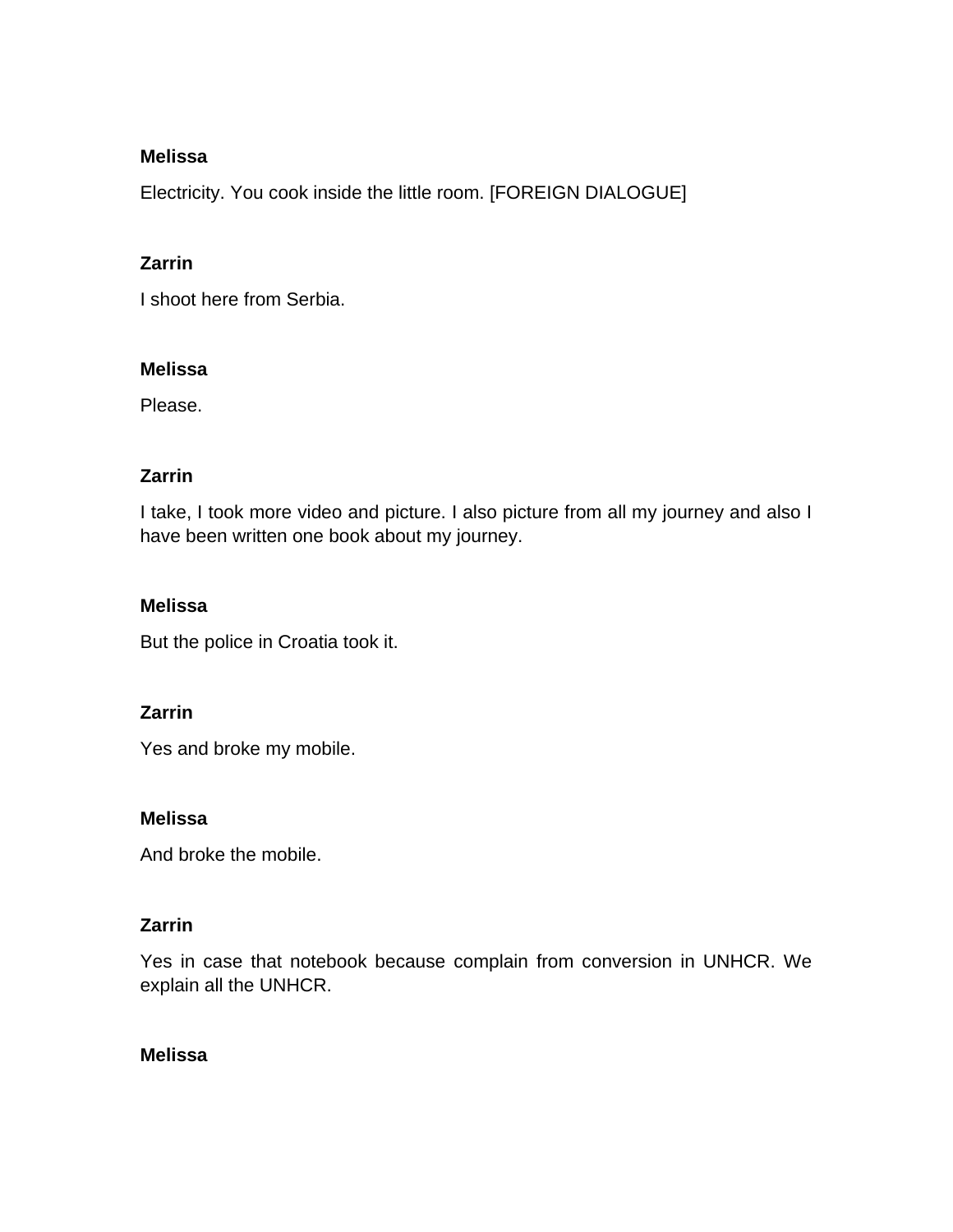You told the truth to UNHCR about what was happening in Croatia so they took your journal where you had written everything for all of this journey.

# **Zarrin**

When that place beat my husband and me take photo from mobile and the police is saw that and catch my mobile and crash on the ground, yes and after that broke that. And all my bike is check and take that notebook because 11 times journey that the way and me write.

## **Melissa**

You wrote everything in this book about 11 times. 11 times walking with your children in the night, in the cold, without food, without water. Hiding from police. Making your fire at night. Your children's feet freezing. You write this all. You say here is my story. Here is my story.

## **Zarrin**

Oe time especial you can ask from Mrs [Bohari] and from Serbian people, one lady from, she was from Croatia she was a journalist and take she took interview by video and we wait out cover explain everything and I don't know when the police saw me and know me. They did that crash with me. And now we are very afraid how to back in Croatia.

## **Melissa**

You can't. You can't go back to Croatia because too dangerous. So tell more about y our children. What did you children do everyday. One year detention camp Serbia. What do the children do? What do they do? No school.

## **Zarrin**

Yes to school. All the time is inside the forest and children they are all the time cry. They cry and here is more person that went to school and children in school. Why we don't.

### **Melissa**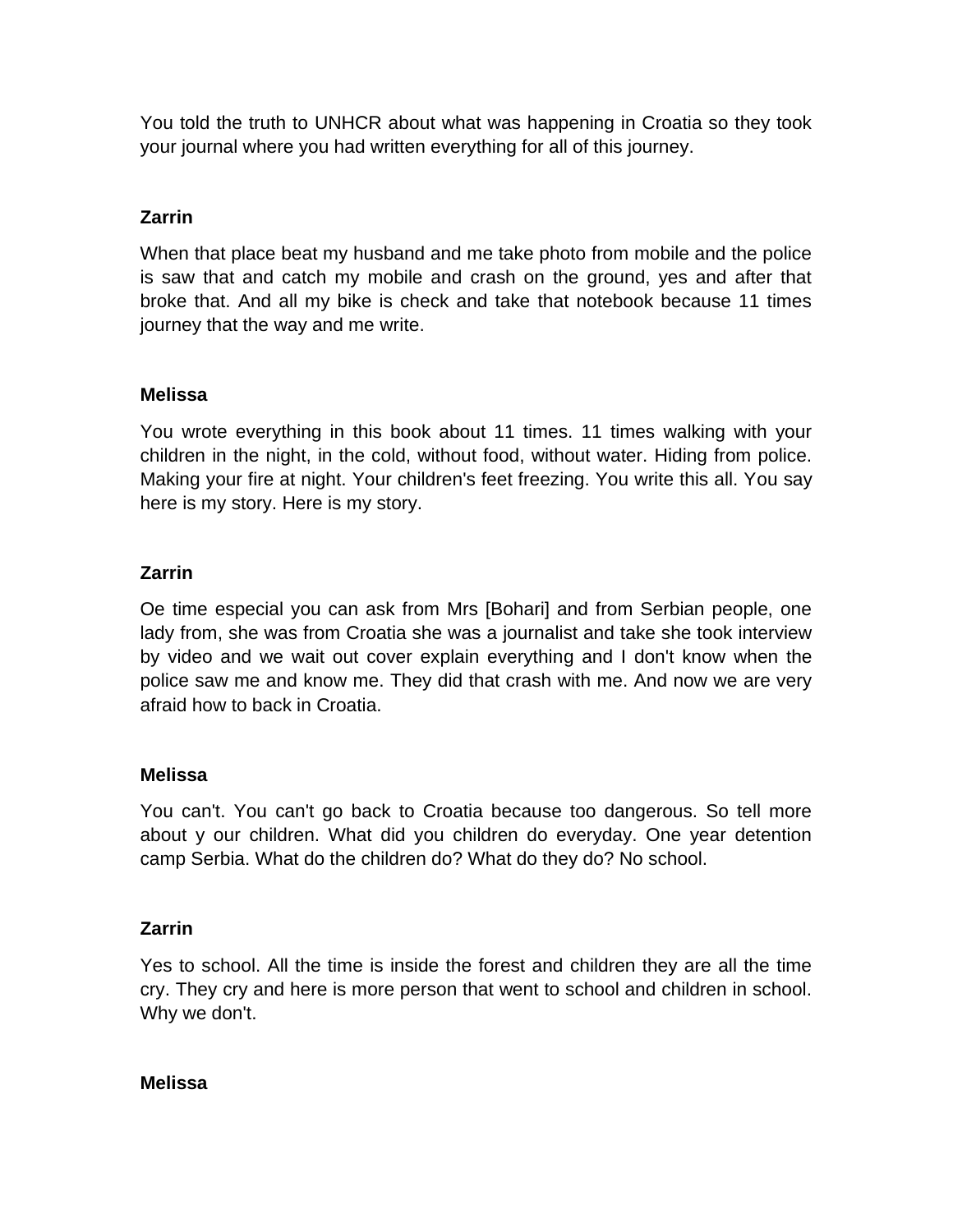Cannot go to school. Mm mm. One year detention. Camp in Serbia then you escape.

### **Zarrin**

Greek is very better than Serbia.

### **Melissa**

Greece is better than Serbia.

### **Zarrin**

Very very better.

#### **Melissa**

I don't know what it's like now but once it was better, that's right.

#### **Twila**

It's not very good now.

#### **Interviewer**

It's not good now because it's all closed and no one can get out and the government is being very bad to refugees.

### **Twila**

I know ... is very dirty and it's not good now.

### **Melissa**

Lisa is not there. At Oinofyta anymore.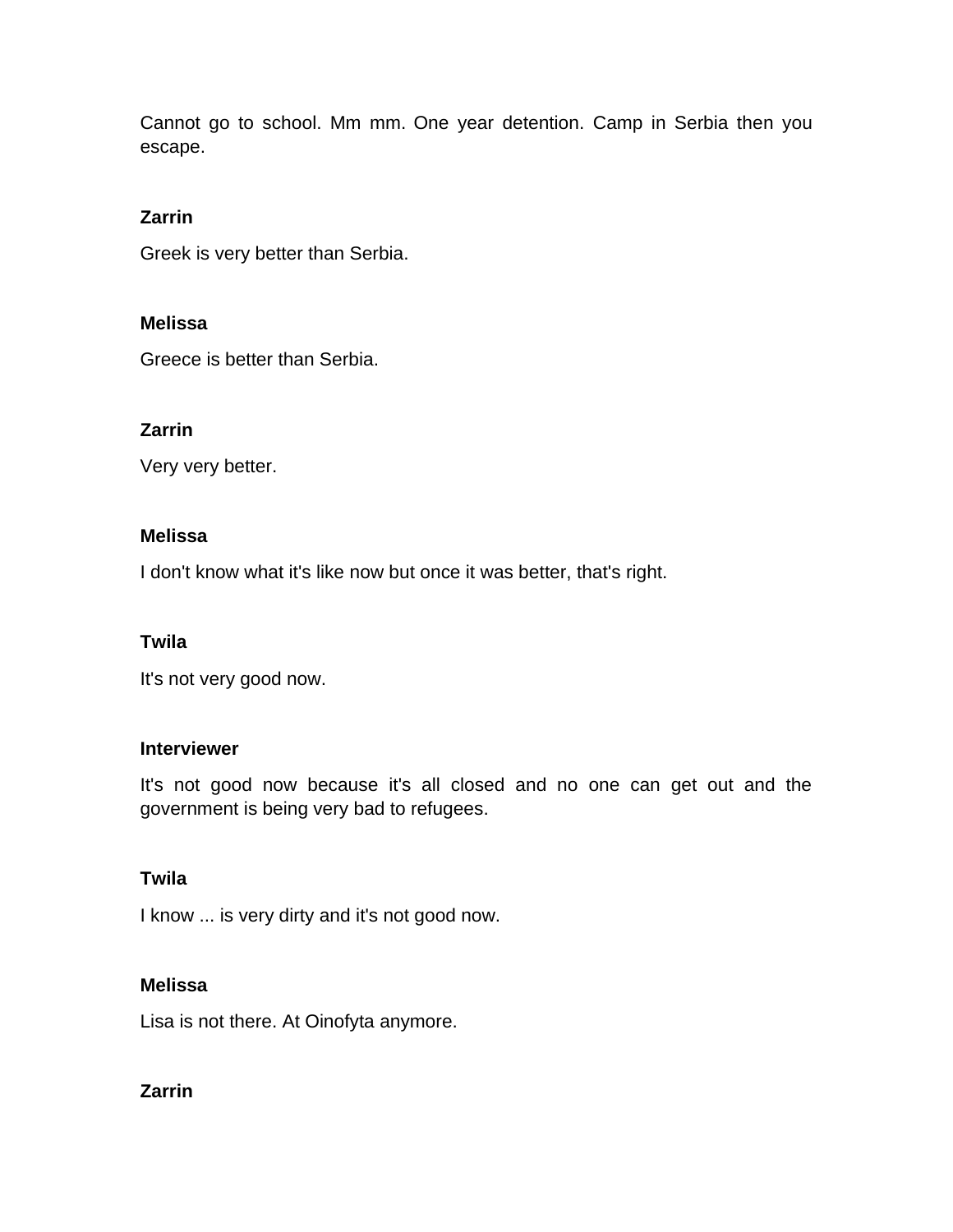Before when I was here very very bad. [FOREIGN DIALOGUE] Better than Serbia. My life was inside the tent. Tent is better than the room from Serbia.

### **Melissa**

Tent in Greece was better than a room in Serbia. And how did the Serbian guards treat you? How did they, they police and the guards in Serbia did they, did they talk with you? What did they do?

## **Zarrin**

The police, between the CPS police it was good not bad. No like Croatia. People is better than Croatia and now we are afraid that the point this flat is Croatia lady.

### **Melissa**

You go back. [LAUGHS]

## **Zarrin**

Very bad chance. Very bad chance because we have very bad memory from Croatia.

### **Melissa**

Of course, of course.

### **Zarrin**

Children one time came Iran, told me Mum do you know that lady from the flat is she the new from Croatia. Yes I'm telling my daughter I'm afraid that lady is come. I didn't, maybe I saw her and I don't know. I don't know and explain my neighbour please tell me when that lady is came and this room is from that. I don't want to be staying here. Maybe that lady was good because very bad memory for Croatia.

### **Melissa**

Of course, that's natural. So I have one last question for Belton, if you can translate for me, Zarrin.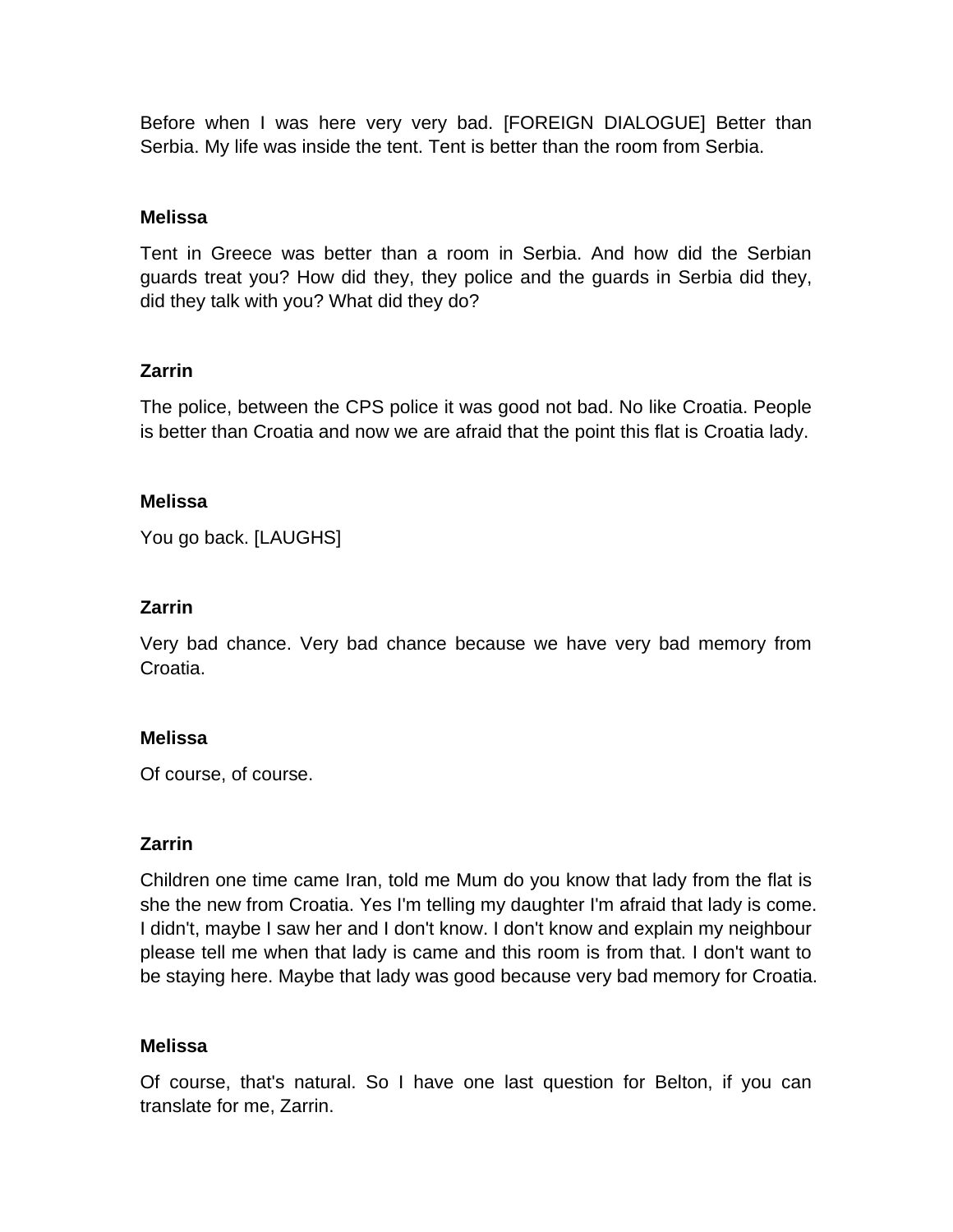So my question is you've been a strong father. [FOREIGN DIALOGUE] You've been a magnificent father. [FOREIGN DIALOGUE]

### **Zarrin**

Thank you so much.

### **Melissa**

You have brought your family from danger [FOREIGN DIALOGUE] across a dangerous route. [FOREIGN DIALOGUE] and now we hope, we pray [FOREIGN DIALOGUE] that you are in safety. [FOREIGN DIALOGUE] As the father of the beautiful family, four children, what is your dream? What is the thing you want for your family more than anything? [FOREIGN DIALOGUE]

### **Belton**

[FOREIGN DIALOGUE]

### **Zarrin**

He says my dream is, uh he said please not record because maybe not correct.

### **Melissa**

It's OK we will have other translators. What we will do is I will have my friends, they will listen to the video and then they can translate.

### **Zarrin**

Because not correct.

### **Melissa**

It's OK.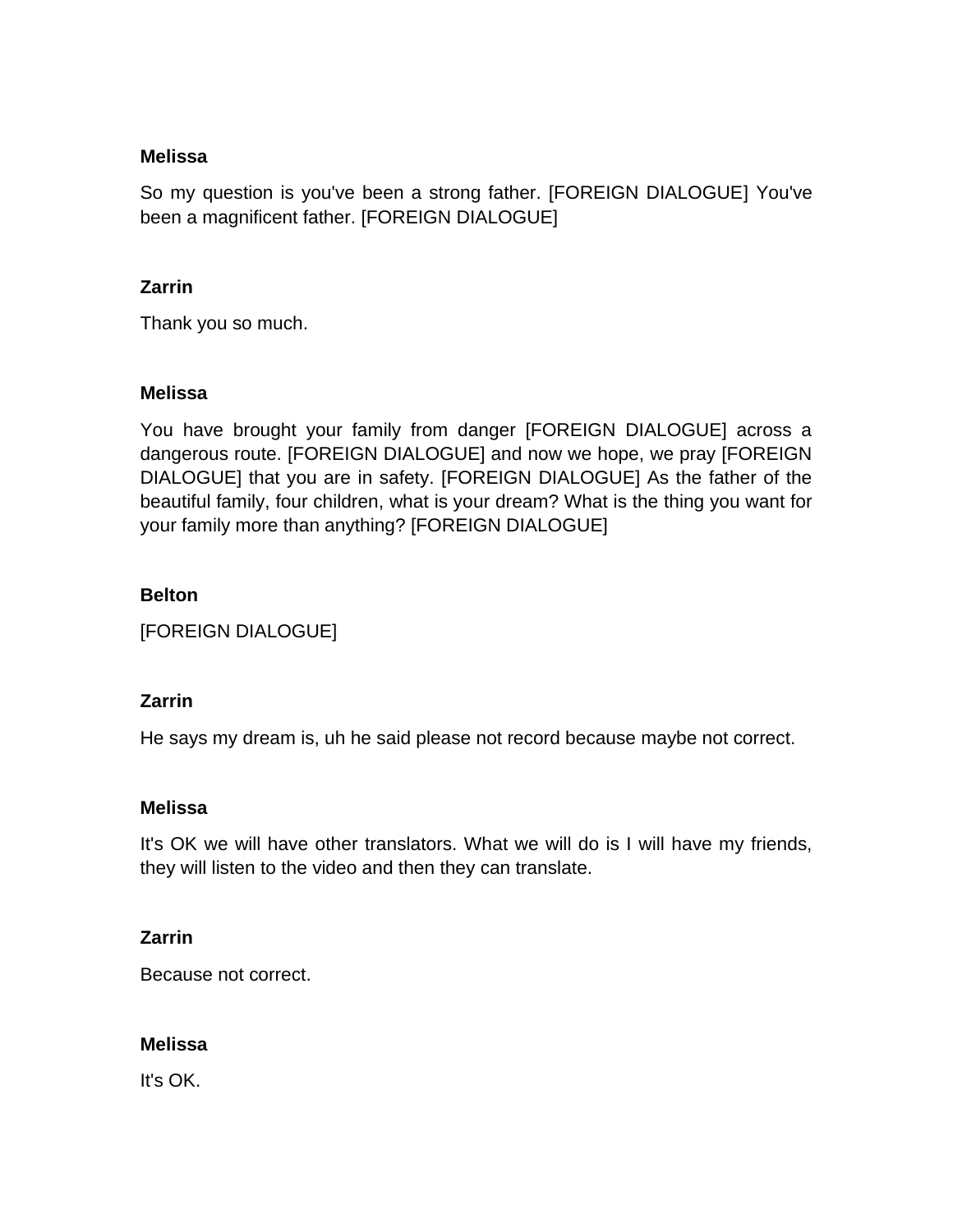## **Zarrin (translating for Belton)**

He say his dream is children went to school, they will go to the school, no like me and go another country, immigration and they have a good future here. And his wish is, his dream is children went to school and learn and they have a good life not like me. All the time I'm journey.

### **Melissa**

OK so he wants his children to have a stable, we call it stable, stable life, school, just school right and not have to flee to anther country. Are you glad, are you happy that you left Afghanistan? [FOREIGN DIALOGUE]

#### **Belton**

[FOREIGN DIALOGUE]

### **Zarrin translates**

I am so happy and came here, my life is safe and I am happy because I loves my life.

### **Melissa**

What kind of life did he have before? Can he describe what his life was like before? What kind of life [FOREIGN DIALOGUE] in Afghanistan?

### **Belton**

[FOREIGN DIALOGUE]

### **Zarrin translates**

He have a good life and a good job.

### **Belton**

[FOREIGN DIALOGUE]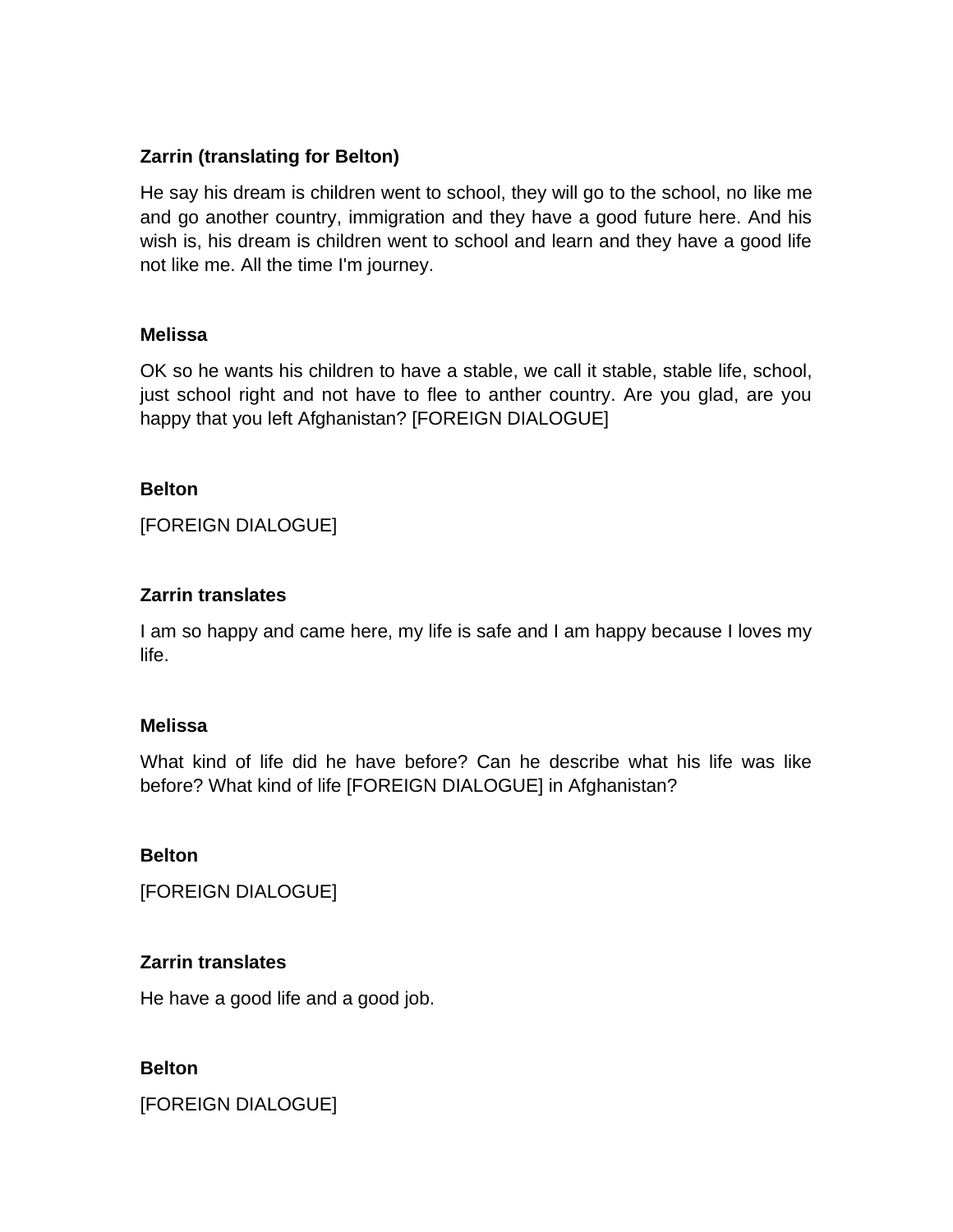## **Zarrin translates**

From economy we don't have any problem, just only problem of our life.

### **Melissa**

Problem with government, Taliban, no freedom.

### **Zarrin**

Yes.

### **Melissa**

So financially no problem but the life big problem.

### **Zarrin**

Life is very important.

### **Melissa**

Freedom.

### **Zarrin**

Freedom is very important yes, freedom is very important.

### **Melissa**

Stability, no war. What is the best thing for you? What is the best part about being here? We've heard what is difficult. What is the best part? [FOREIGN DIALOGUE]

### **Belton**

[FOREIGN DIALOGUE]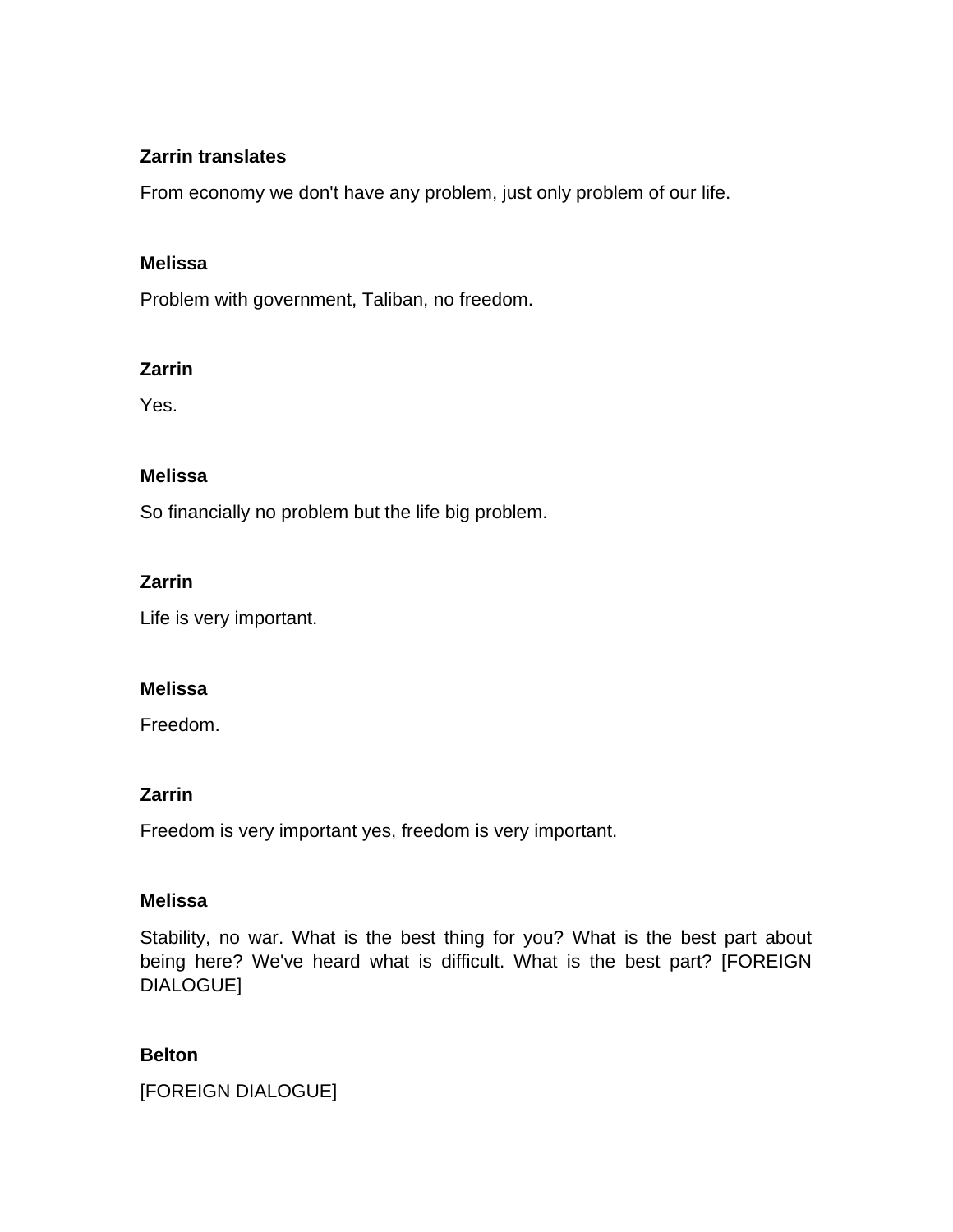## **Zarrin translates**

All the hard his life is travelling from the journey because children.

### **Melissa**

That was the hardest. That was the worst part the journey with the children. Now is it the best part? No more travel?

### **Belton**

[FOREIGN DIALOGUE]

## **Zarrin translates**

I am so happy arrive in German and wants to stay in German.

## **Melissa**

Wants to stay in Germany.

## **Zarrin translates**

Not to back another country.

## **Melissa**

Not go back in another country. You're an intelligent man. [FOREIGN DIALOGUE] You're a hardworking man. [FOREIGN DIALOGUE] You're an industrious man, you work hard, you brought your family on a hard journey, you're a good leader. [FOREIGN DIALOGUE] What kind of work would you like to do in Germany? [FOREIGN DIALOGUE]

## **Belton**

[FOREIGN DIALOGUE]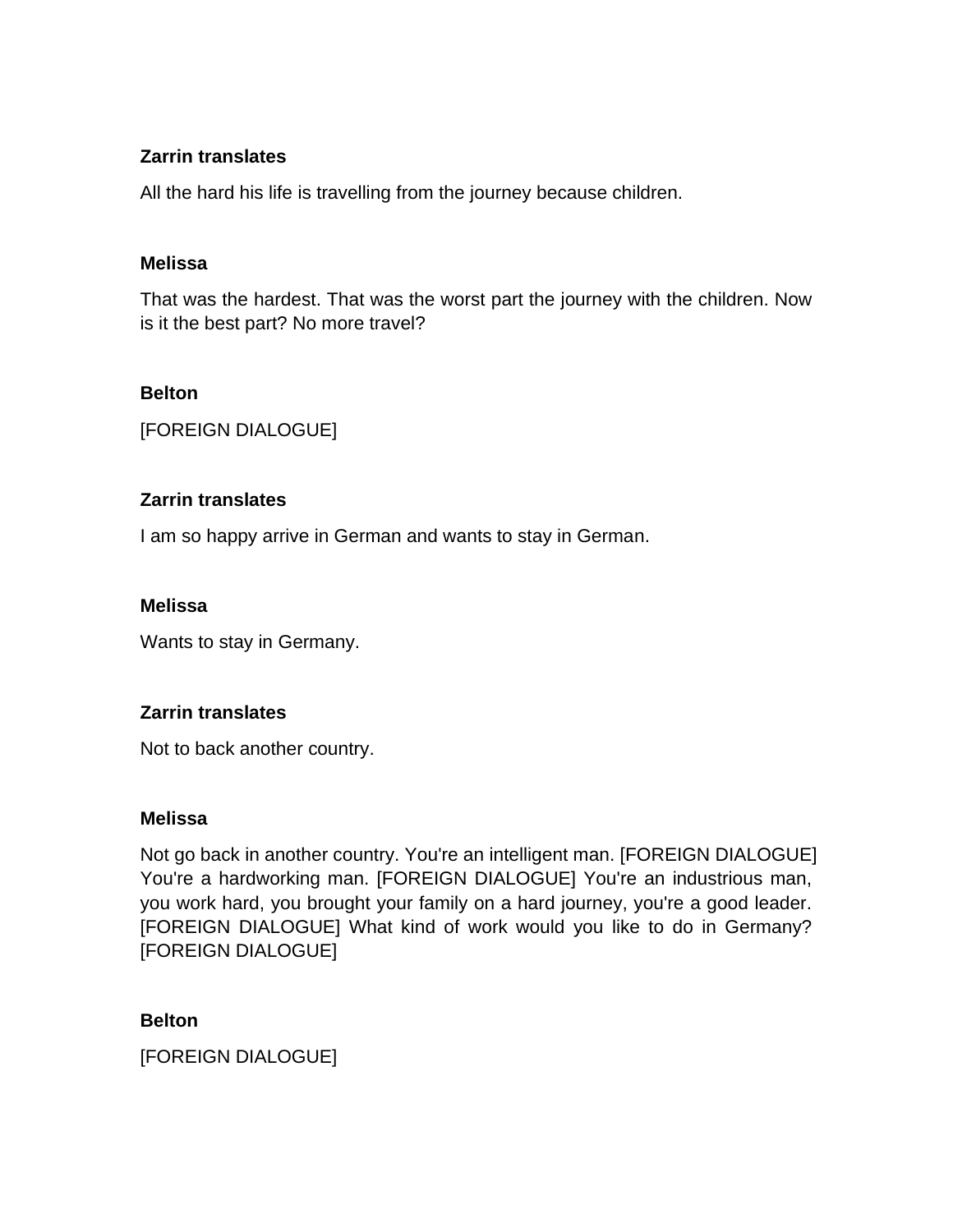### **Zarrin translates**

He says I wants to continue education and work for children. Not to stay in the room and like before I want to stay in front of on the feet and work.

### **Melissa**

Wants to work You want to work. And you've sold carpets, you've sold cars, you've sold real estate. [FOREIGN DIALOGUE]

### **Belton**

[FOREIGN DIALOGUE]

### **Zarrin translates**

He says we can work two works and selling buying car and we can fix the carpets and we can also continue education.

#### **Melissa**

Learning German.

### **Zarrin translates**

Yes. At first he wants to learn Deutsch because language is very important.

### **Melissa**

Language is number one.

### **Zarrin speaks for her husband**

Yes number one language. When I know Deutsch I can interview in the Deutsch all the person is know about my life. When we wants to go some place from the ladies in German and see me I'm immigrant and someone bad crash and you wants to stay and relax and you eat and you take money. She doesn't know about my life, why I came here.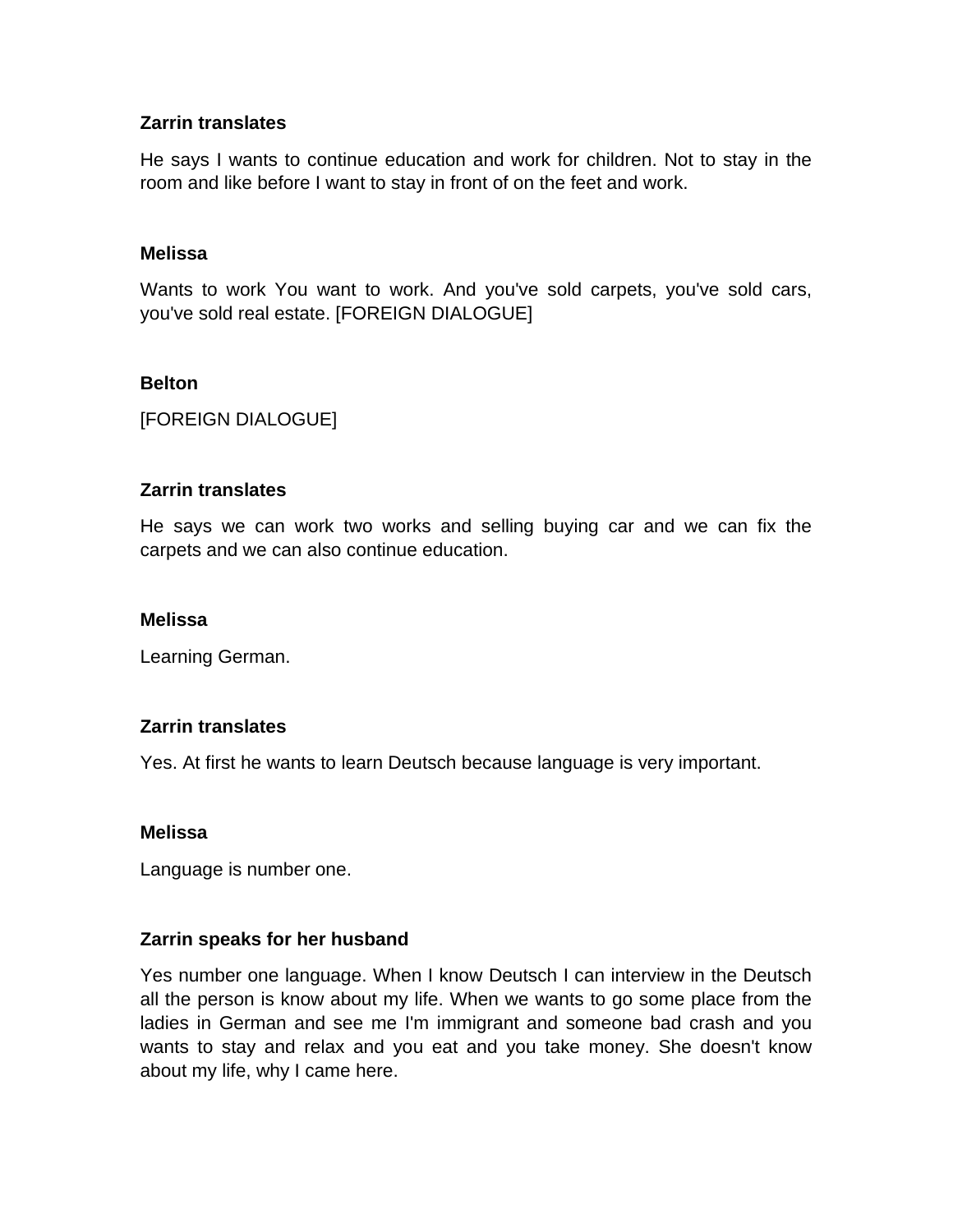She doesn't know about Serbia.

## **Zarrin**

She doesn't know about my journey. She doesn't know about the sea. I don't like water, I don't like sea because I'm afraid about that.

### **Melissa**

All of our friends from Afghanistan, the water, they don't swim. No swimming, no water.

### **Zarrin**

Now my chlidren wants to go and learn swim. Yesterday my husband went to in one place and gave the cart and they just said the name and know about swimming.

### **Melissa**

Good. OK. But the water was for you very frightening?

### **Zarrin**

Yes and I don't like water. When I saw one place. Before I was pregnant and send me in the hospital. [FOREIGN DIALOGUE] And send me in [bodies field] in the hospital. When I saw all the tree I think I was inside the forest.

### **Melissa**

Croatia.

## **Zarrin**

Forest, Croatia and Serbia, Macedonia, Kosovo and I remembered that very bad affect me. I don't want to stay in front of on the window and saw that trees. And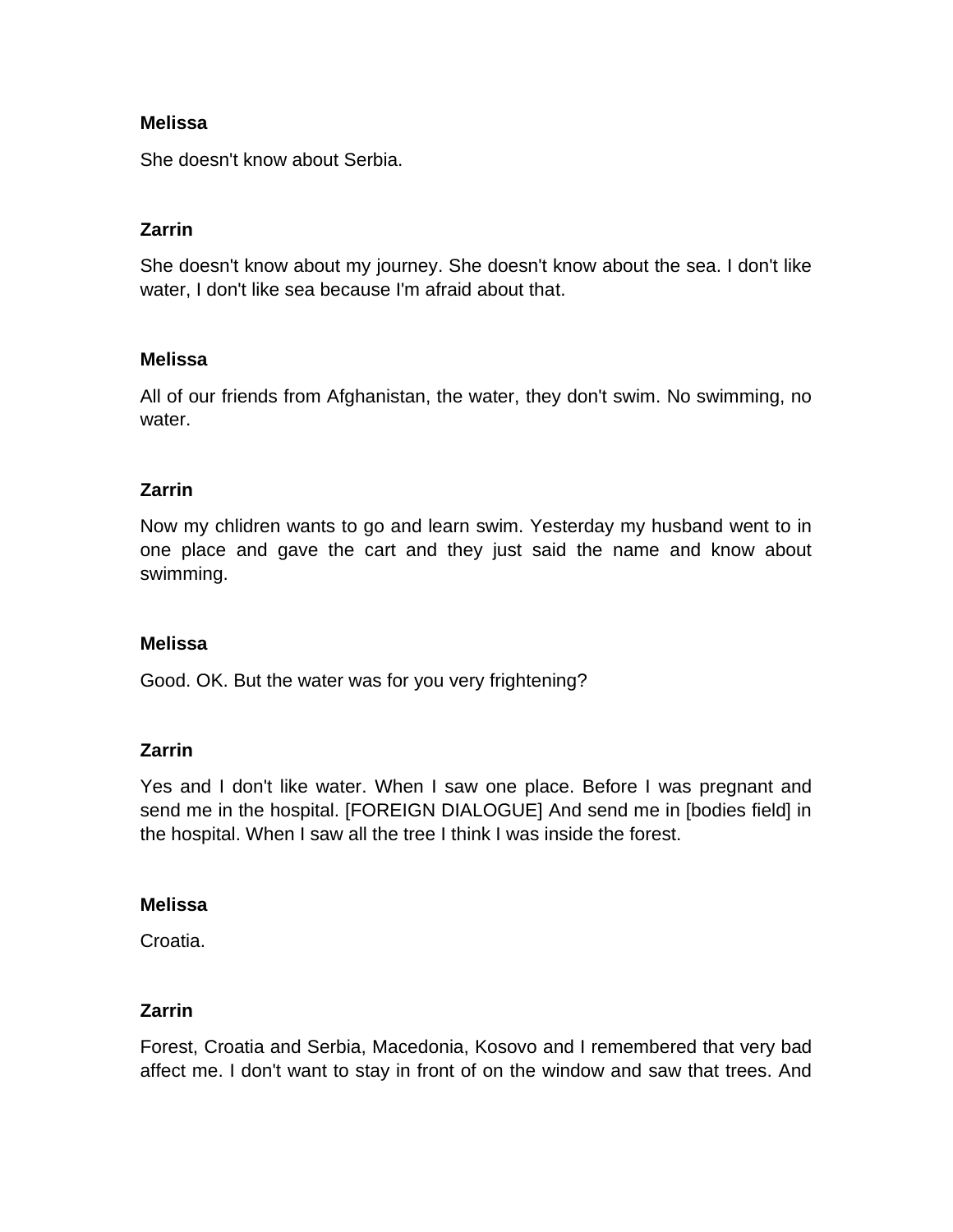all the time I wish one place is near on this street. I saw the people. I was just like water. We want the water and like that I want to see visit the people and the car.

### **Melissa**

Of course. Let me ask do you have any questions? Do you have any questions? Annie do you have any questions? Just one last question if you have any because we take so much of your time. Do you have any footage at all. Can you had me my phone Jim. Let me show you something, let me show you. I want to find something to show you. I don't know where these all are. I have to go digging through here to find pictures.

## **Zarrin**

This place is from Serbia and she is from United and she says that ladies give interview. This is my place.

### **Melissa**

Oh this is the place in Serbia that was the detention.

## **Zarrin**

Yes from the room. Plus only this place. After that that lady is explain about the life.

### **Melissa**

You see this, that's a book. We have made a book. This is not our job, we don't get paid, no one pays us, we do this as volunteer. You understand volunteer?

### **Zarrin**

Yeah.

## **Melissa**

So this is all what we do. But we make this book, you know her?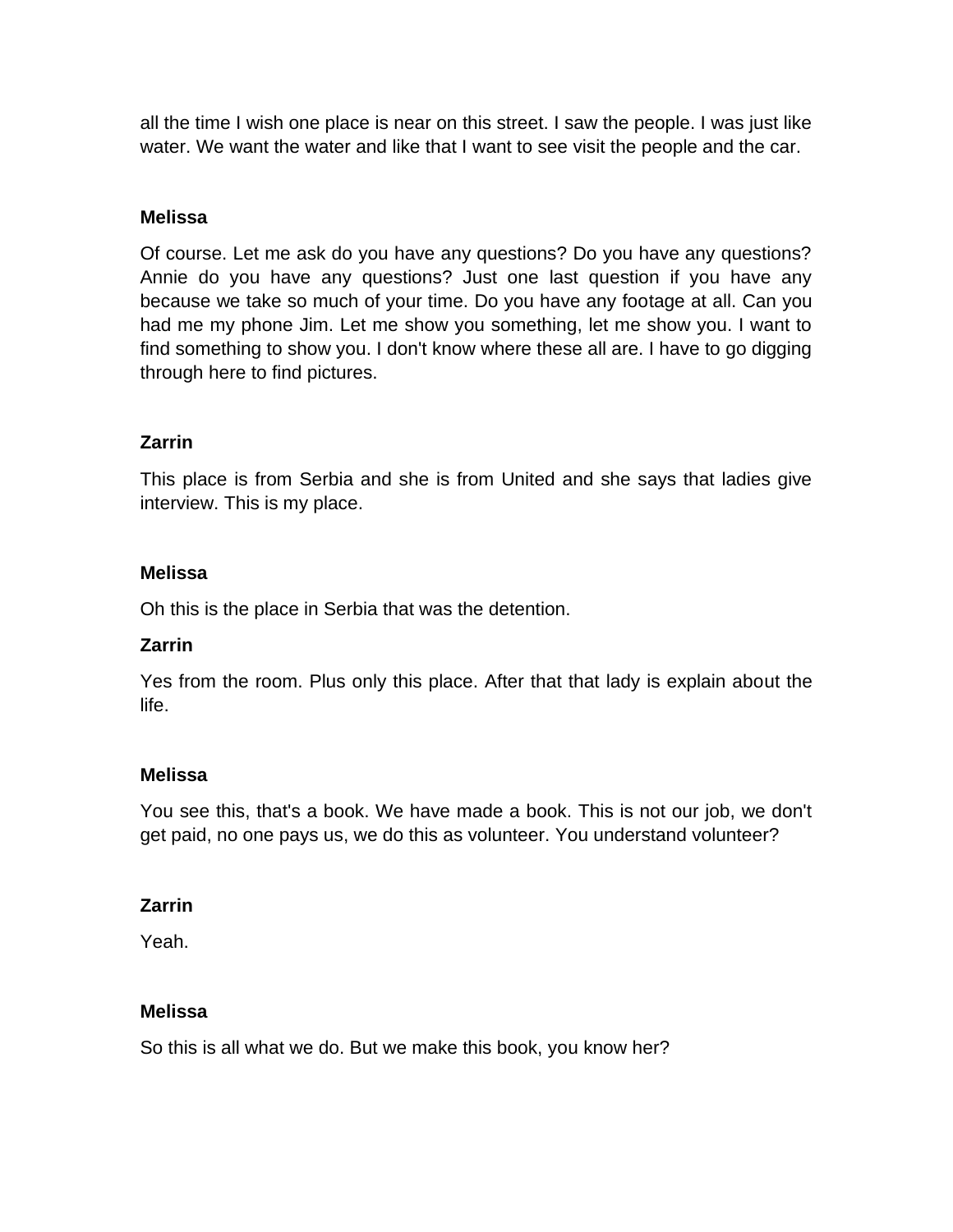Yeah.

## **Melissa**

She is in Bosnia right now, she's still in Bosnia but we will visit tomorrow. We will go to Switzerland, we will visit her. So we have friendship. But this is a book, it's this thick, it's big, it is beautiful photograph, photograph and stories. So we tell the stories. We say this is [FOREIGN DIALOGUE] is from the countryside. He has a sister in the end.

## **Zarrin**

At the end I have one question about your book, about your job.

## **Melissa**

OK good you're going to ask me. Good I want you to ask the question. So that's one thing we do. We take the stories and we put them in the book and then we sell the book and the money that we get from the book helps us to travel here, tell more stories. Share the story. Share the story. Share the story. Tell true story. Tell Belton story. Tell Zarrin story. Tell [Shick a ne] story. Tell Hamid's story. Tell everyone's story so people know what kind of people you are. Strong people. Intelligent people. People who want their children to be safe.

## **Zarrin**

Yes that people is read that book and why no explain for the government no helping the immigration.

## **Melissa**

Yeah this is what we're trying. This also goes to government. We give this to the government.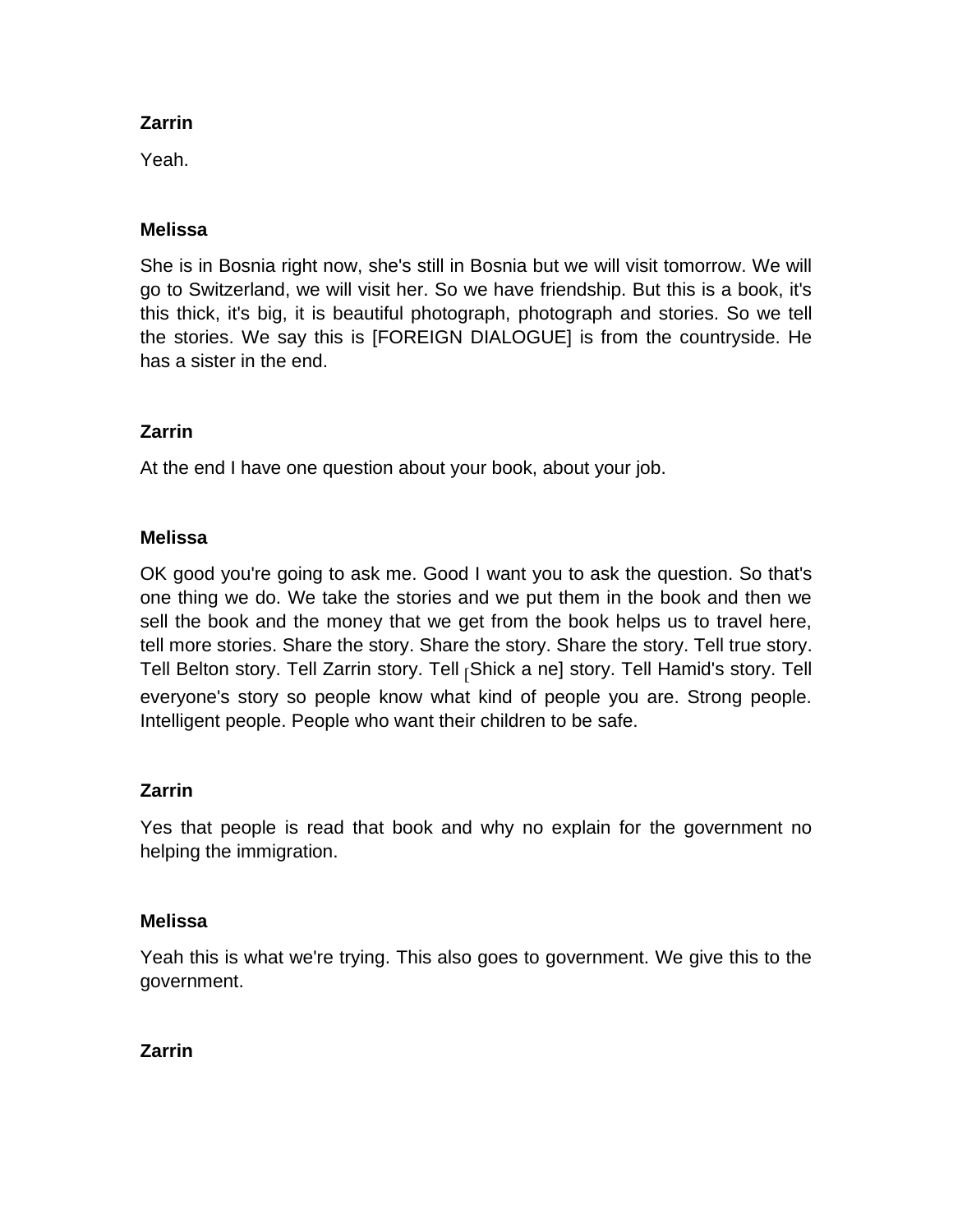And that family has more problems inside and have three children and she doesn't have any money because all the money smugglers is take and.

## **Melissa**

Seven billion dollars the smugglers. The smuggling business seven billion dollars. I know.

## **Zarrin**

Any why that family or another family like that is not helping.

### **Melissa**

So when we go and we take this book to the government we say government change, help with this family or we show this to someone and we say this family is in detention, this family is sitting in a detention family in Bosnia. Who wants to help? Who can help? Who can help this family? Who can help that man? He's been living on a street, this man, living on a street, three years on  $_{\rm f}$ he street in Italy, yes.

## **Zarrin**

[FOREIGN DIALOGUE] And that they did in Hamburg.

### **Melissa**

Yes they've gone to Hamburg but they're from Oinofyta

### **Zarrin**

Yes.

### **Melissa**

So in the book, in this one book we have Oinofyta, we have people on the street in Paris, no house, no toilet, no food, sleeping on the street, Italy. Paris, Ali living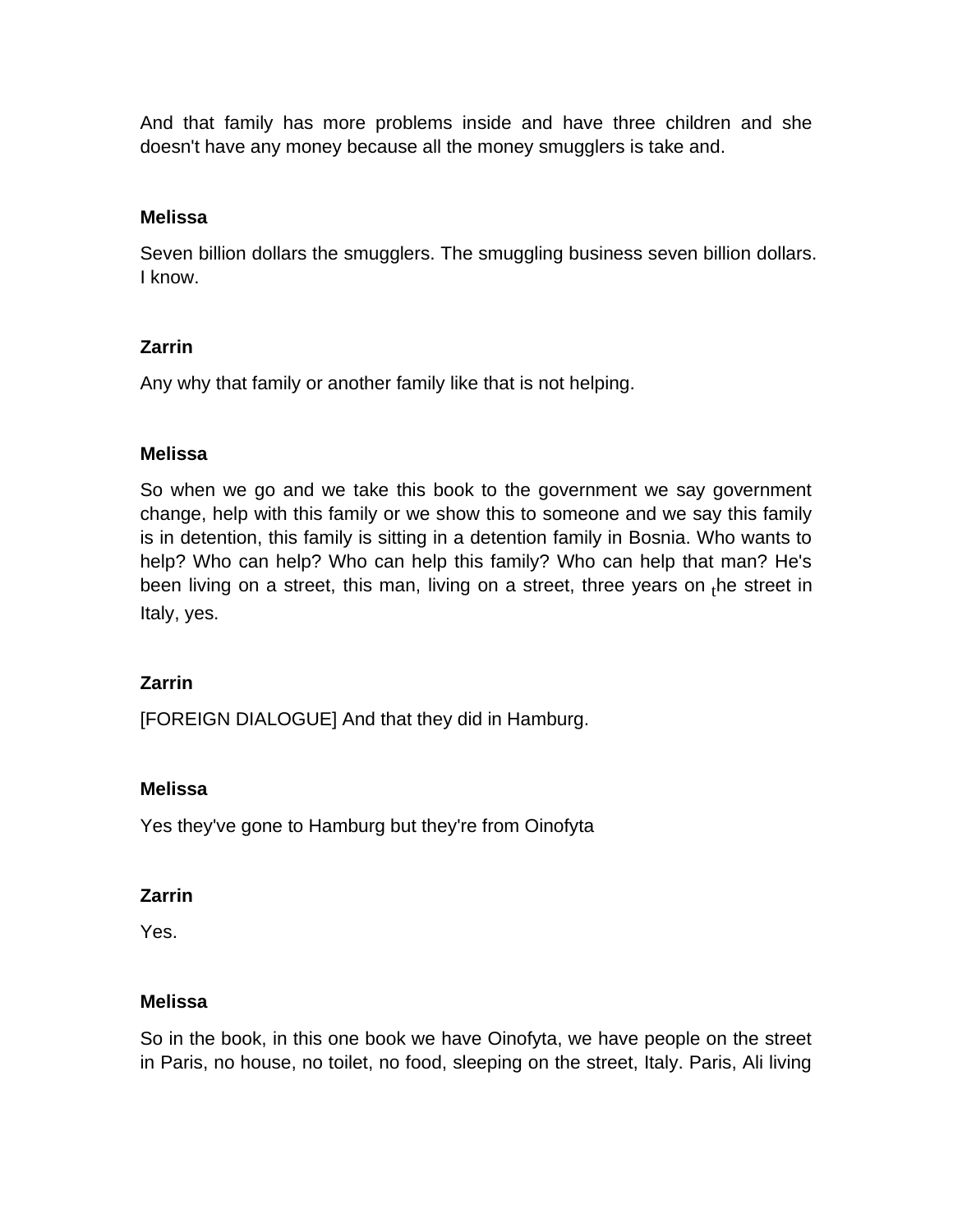for months on the street. On the street in Paris, no help. But someone hears his story, sees the book, sees the pictures and somebody says my friend Christine.

## **Zarrin**

Before I came in German I visit Ali in France.

### **Melissa**

Did you?

### **Zarrin**

Yes.

## **Melissa**

Were you in his apartment?

## **Zarrin**

No no no. Just only on the street.

### **Melissa**

So the woman that helped him, maybe you met Christine. Christine is a woman. Christine is also from London, she's from England and she said Ali I will help you. I will help you with your leg. I will help you get French. I will help you get a job. I will help you get an apartment because she heard his story. If people don't hear the story they don't know. If people don't hear the story they think why don't you go back to Afghanistan, you know. People don't understand. So we try to tell the stories. [FOREIGN DIALOGUE]

## **Melissa**

So this is why we try to tell the stories. These are my friends, my Syrian friends in .... Here we're telling the story of Kamaria. This is Kamaria, she's from Aleppo. She goes with her eight year old boy. She lives with 32 people in one house. 32 people, one house. Her husband in Turkey. Three teenage boys.She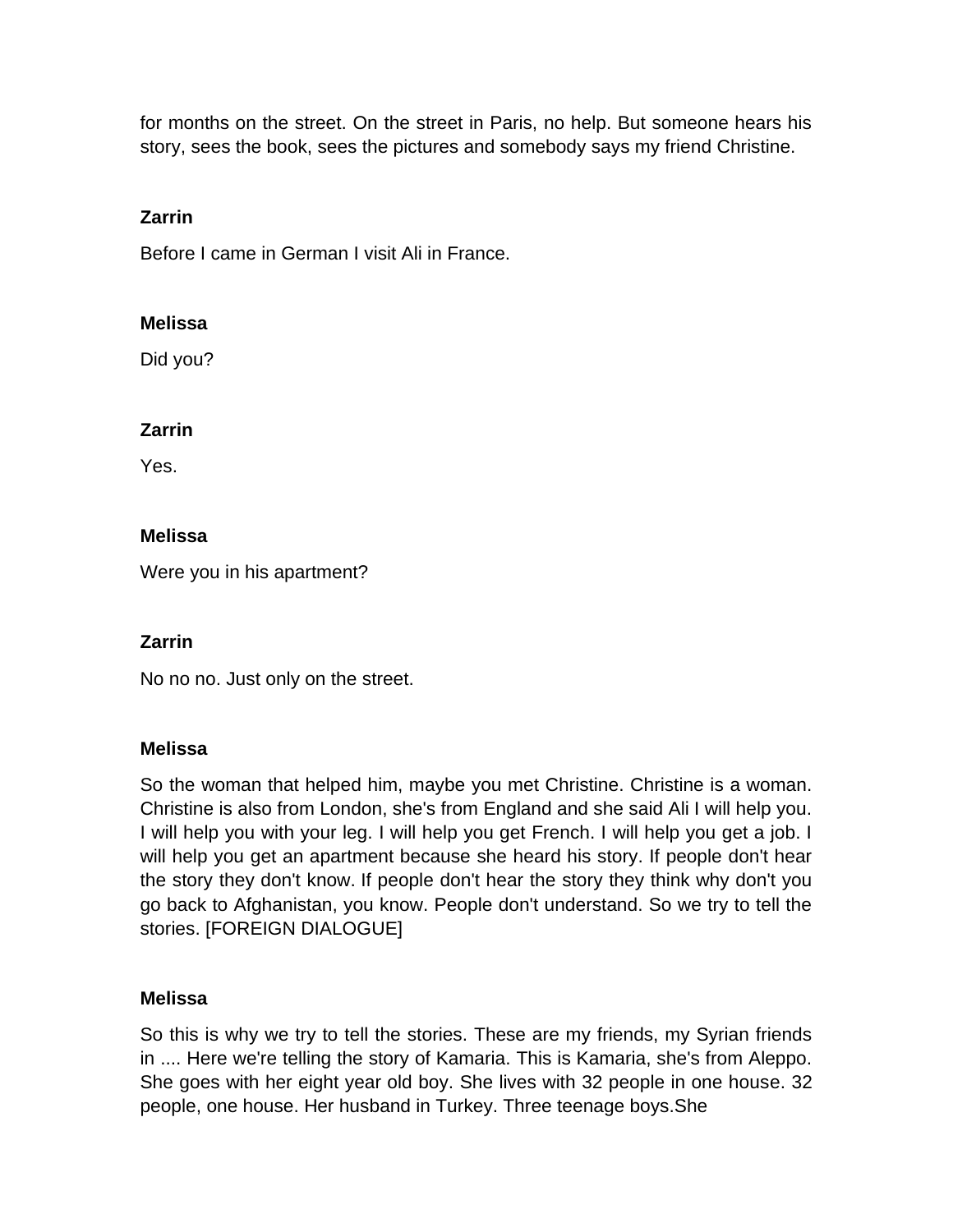Is safe and I agree with her 'cause I saw with one.

## **Melissa**

Yes you know.

## **Zarrin**

One time me with children and with the seven single person in one room life.

## **Melissa**

Crazy, crazy, impossible, crazy.

## **Zarrin**

That person is drink alcohol and at the night is shouting, playing and in Serbian we explain for the boss please change my room and that person is drink and we have three children, very bad effect me. Here is no place if you don't want that room you go outside. Please please go outside. And we live with that single person in one room for two months, three months. You can ask from him how to explain that.

01:25:29:16

## **Melissa Dalton Bradford**

Oh I believe you. So here's what happens with Kamaria. Kamaria is like you. Kamaria is like Zarrin. She's a teacher, mathematics. Aleppo, she leaves with her husband, three boys, teenagers and one little girl.

## **Zarrin**

How do you know that people are explain and we can put here as one book all the time.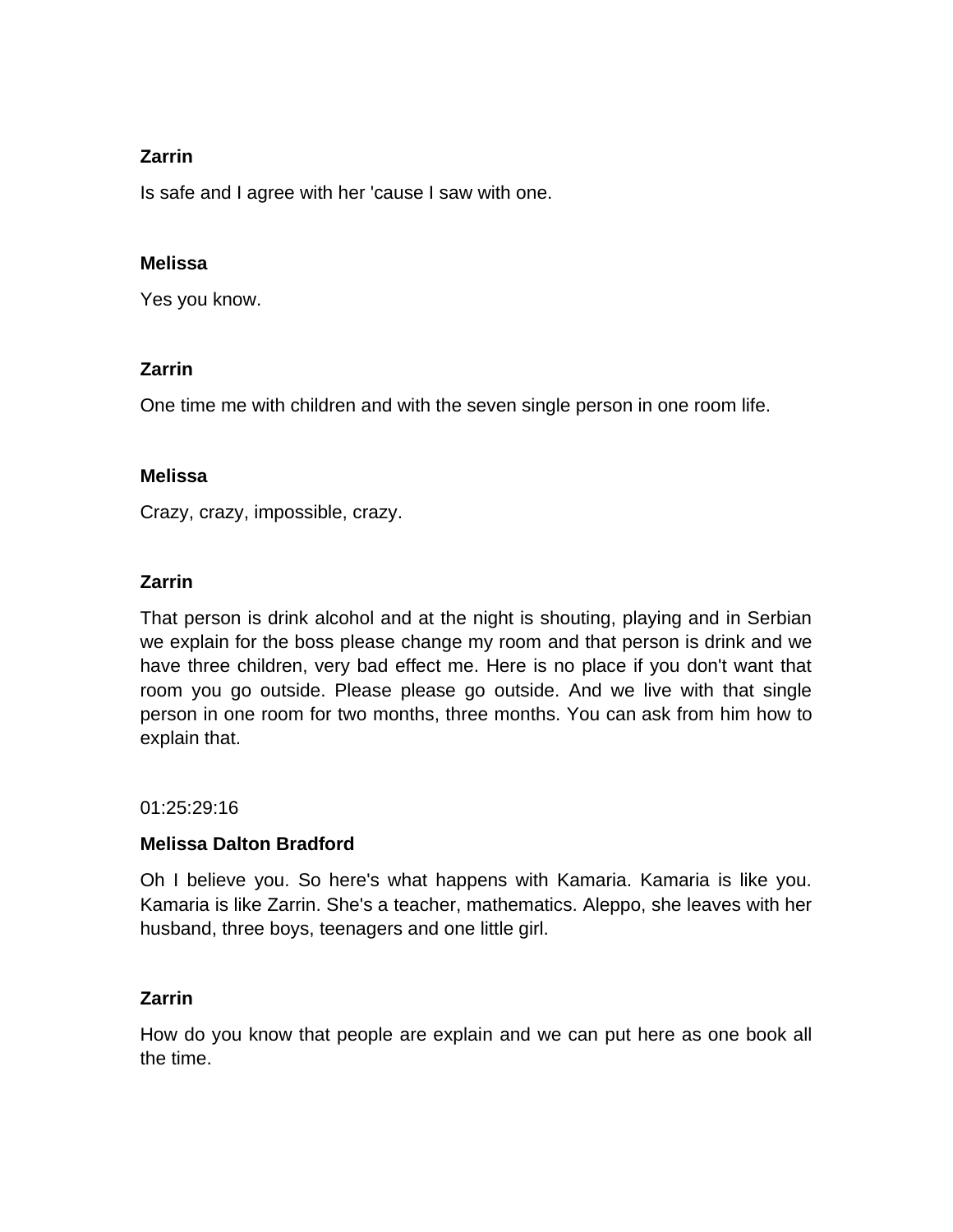Can never tell the story.

## **Zarrin**

People is and I don't know about my life, about my journey, about everything that happen.

### **Melissa**

Father, three boys, Turkey. No money for smugglers. Cannot come to Germany, they could not come but Kamaria and her boy they come to Germany. Three years. Three years. Father, boys Turkey, mother child in Germany. You understand, you understand the pain. Tonight, tonight ten o clock father, son, son, son arrive in Frankfurt. They will be together.

## **Zarrin**

Thanks from god.

### **Melissa**

Thanks fro god. We will be there taking the pictures, talking with them. And it's because Kamaria told us her story. When the judge said no no family in ... no family Kamaria went with the story and said my story, this is my story, people know my story. They know my story, they have heard my story and it changes and the judge changed and brings the family.

## **Zarrin**

[FOREIGN DIALOGUE]

### **Melissa**

There we are. The German woman and there I am. We went to court, we went to the judge together. We went to the court together. [FOREIGN DIALOGUE] He speaks, they've not been here three years and his German is very good like your boys, your children.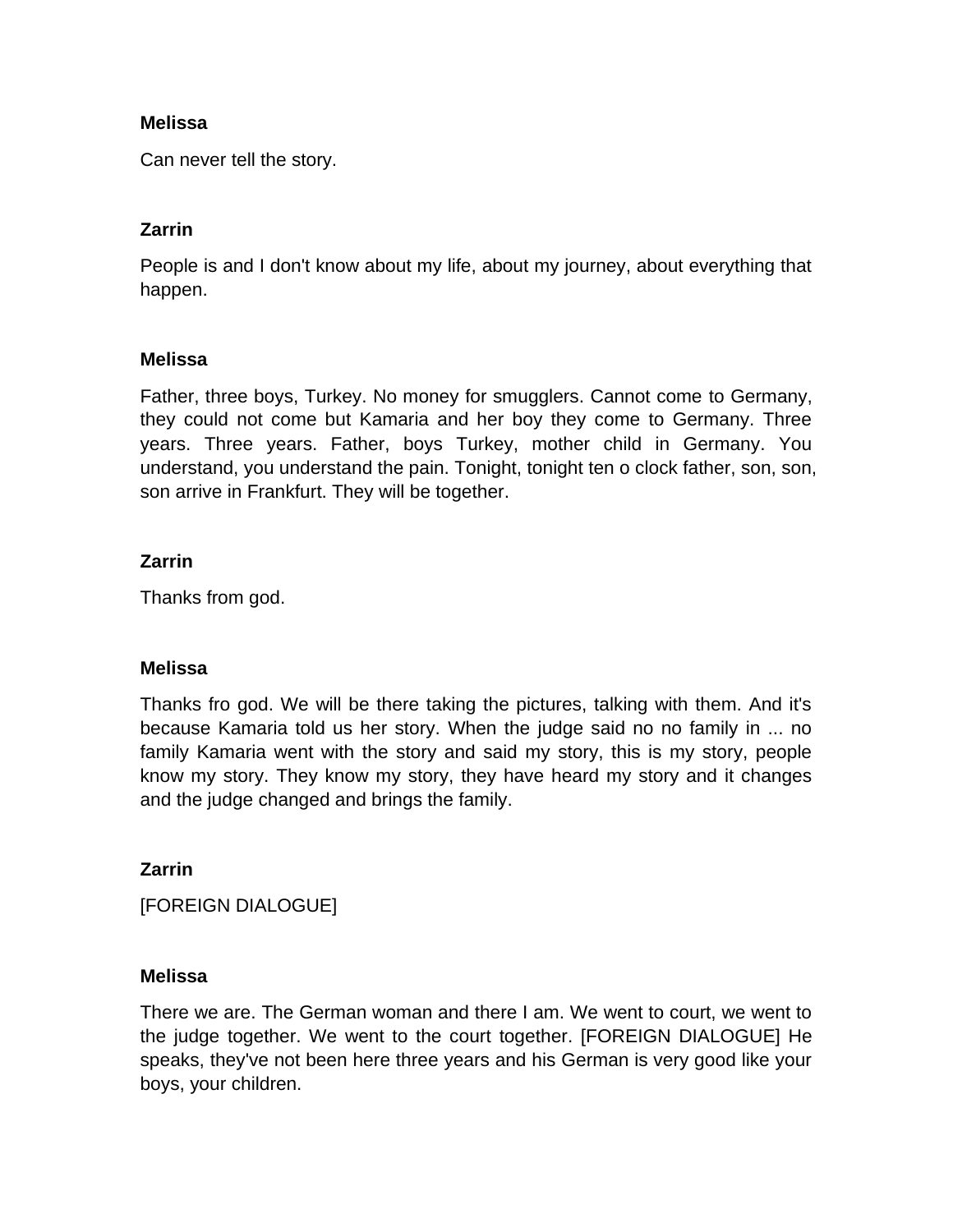I know my children is a translator.

## **Melissa**

I know. That's what he does. We were with Kamaria yesterday and sitting on the sofa and Kamaria is speaking Arabic and Bhara, [FOREIGN DIALOGUE] he makes it, intelligent. Kamaria is very intelligent. You are very intelligent good people.

## **Zarrin**

And now before when I came here, here is some kind of blame. I got blame from here and contact with her and when we have in German and call for him and I'm in Frankfurt. I'm in Frankfurt and wants to stay and tell me OK you come and stay my room for one night. No problem, say no problem. When I go there and that lady is explain about everything and we ask about the government and tell me because I don't know the rule of this country. Three year is ... and my life with children was very dangerous. All the time inside the forest and I am explain everything for him and after that told me no no you never tell for when you go to an interview and not to tell your judge and you three years between your journey and you said you came by ... and Croatia. And because when you explain for the judgement and after that deport and Croatia and you tell strike you came from Afghanistan and Turkish you come in Croatia and you came in Frankfurt. And me tell him three year is between the forest my life wasn't good. Not good and how to explain for him. He say no no no you tell and why here plenty. And after that we found the judge explain right we came from Afghanistan and Turkish, Turkish and Croatian. Not explain about the journey for the judgement for the judge.

### **Melissa**

Because the judge doesn't want to hear or the judge is not interested. I know. I know. I know. People have told me. They said they go to Geeson and the people say don't tell your story. Don't give all of the details.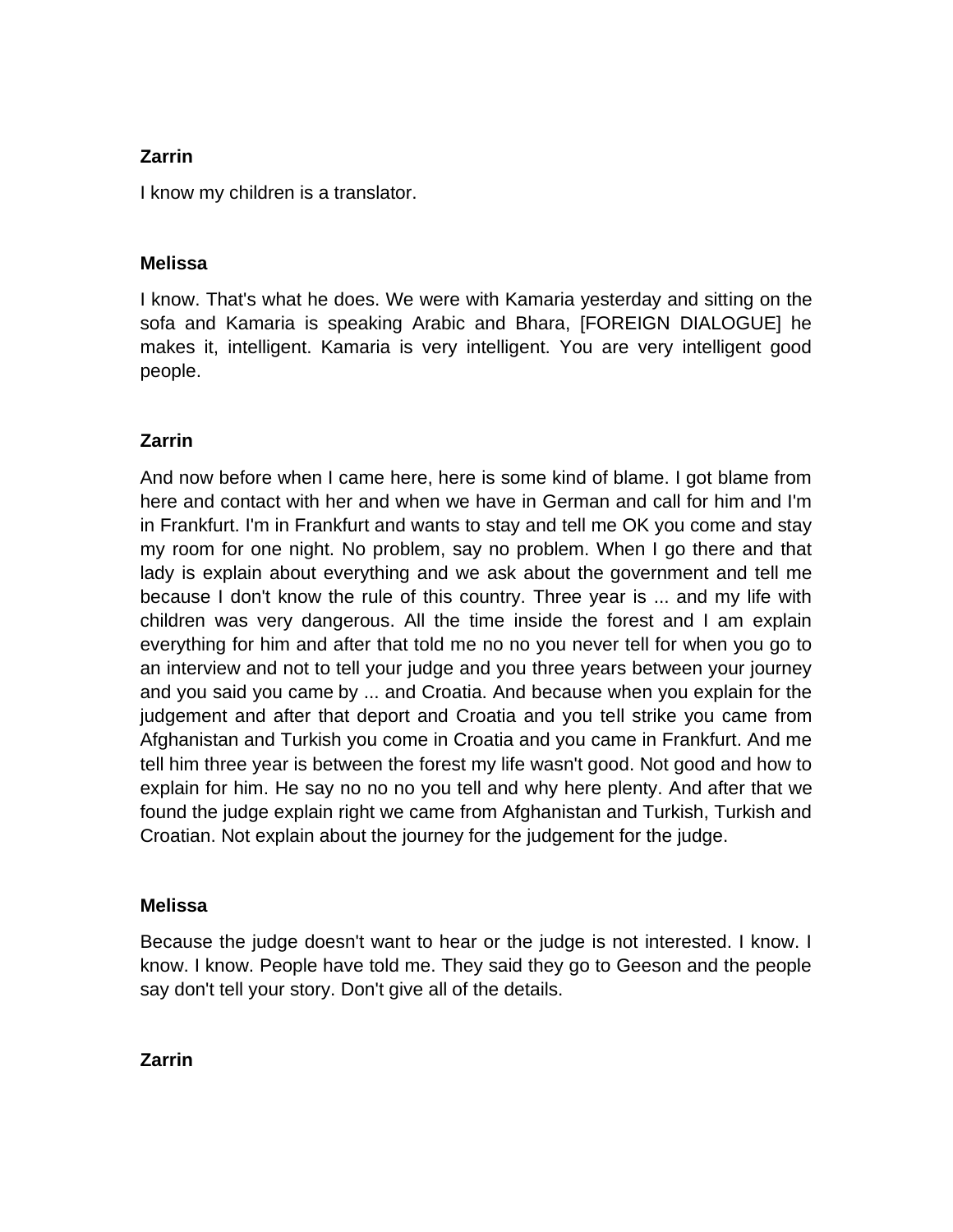Yes and I'm crazy I didn't tell my story to the judge and Geeson and now all the time the government from the Geeson, the judges, the court reject me. ... I am very very worry and very ashamed why believe that man, that woman and if me say true for right the judge better for me every night, every night I'm punish myself. Why believe that lady and not to tell about my story.

### **Melissa**

So I understand if you feel afraid I understand what you're saying. If you feel afraid about sharing your story we understand. It is your story not my story. You control the story.

## **Zarrin**

No just now I wants to ask about you because you said been all people and I said for the doctor about my children and the doctor is know because explain and it is good explain about my journey.

### **Melissa**

Does not help.

### **Zarrin**

Yes and explain for that just only the judges said I that lady has told me if you explain and the police is catch and deport in Croatia not to tell. You said because ask the court why you not stay in Greece, why you not stay in Serbia. More question just you said and true you came here. Not tell about the journey and I am very very regret if me explain about the journey better.

### **Melissa**

Right that's what we could do. We could sit down with Zarrin, we could sit down with your children. I could come and talk with you and you tell me and then I write it and I share it and we share with pictures. But the question is you don't want on Facebook, I understand. But could we put it in a book or could we make a video? Could we make a video? Could we show a video and show  ${}_{i}$ t to other people? Could we do that?